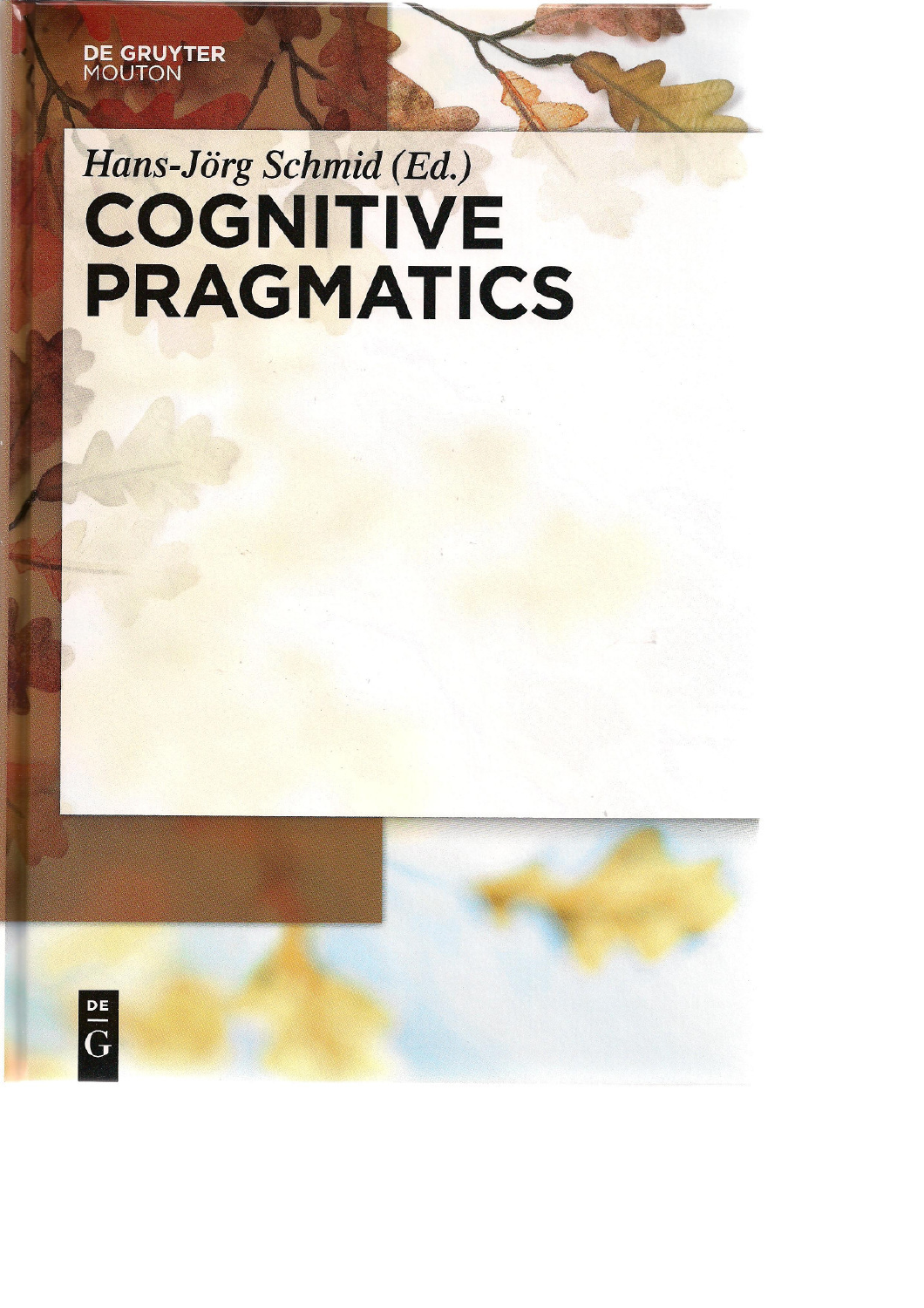# **Table of contents**

 $\bigoplus$ 

# **Part I: Introduction**

| Generalizing the apparently ungeneralizable. Basic ingredients |               |  |  |  |  |  |  |
|----------------------------------------------------------------|---------------|--|--|--|--|--|--|
| of a cognitive-pragmatic approach to the construal of meaning- |               |  |  |  |  |  |  |
| in-context                                                     |               |  |  |  |  |  |  |
|                                                                | $\mathcal{R}$ |  |  |  |  |  |  |

# **Part II: Cognitive principles of pragmatic competence**

# **"Pragmatic" principles**

⊕

| 2. | Relevance and neo-Gricean pragmatic principles<br>Yan Huang $\ldots \ldots \ldots \ldots \ldots \ldots \ldots \ldots \ldots \ldots \ldots$ | 25 |
|----|--------------------------------------------------------------------------------------------------------------------------------------------|----|
| 3. | Implicature and explicature                                                                                                                |    |
| 4. | Inference and reasoning in discourse comprehension                                                                                         |    |
|    | "Semantic" principles                                                                                                                      |    |

 $\oplus$ 

|    | Conceptual principles and relations                                                                                                              |  |
|----|--------------------------------------------------------------------------------------------------------------------------------------------------|--|
| 6. | Contextual salience, domains, and active zones                                                                                                   |  |
|    | Encyclopaedic knowledge and cultural models<br>Istvan Kecskes $\ldots \ldots \ldots \ldots \ldots \ldots \ldots \ldots \ldots \ldots \ldots 175$ |  |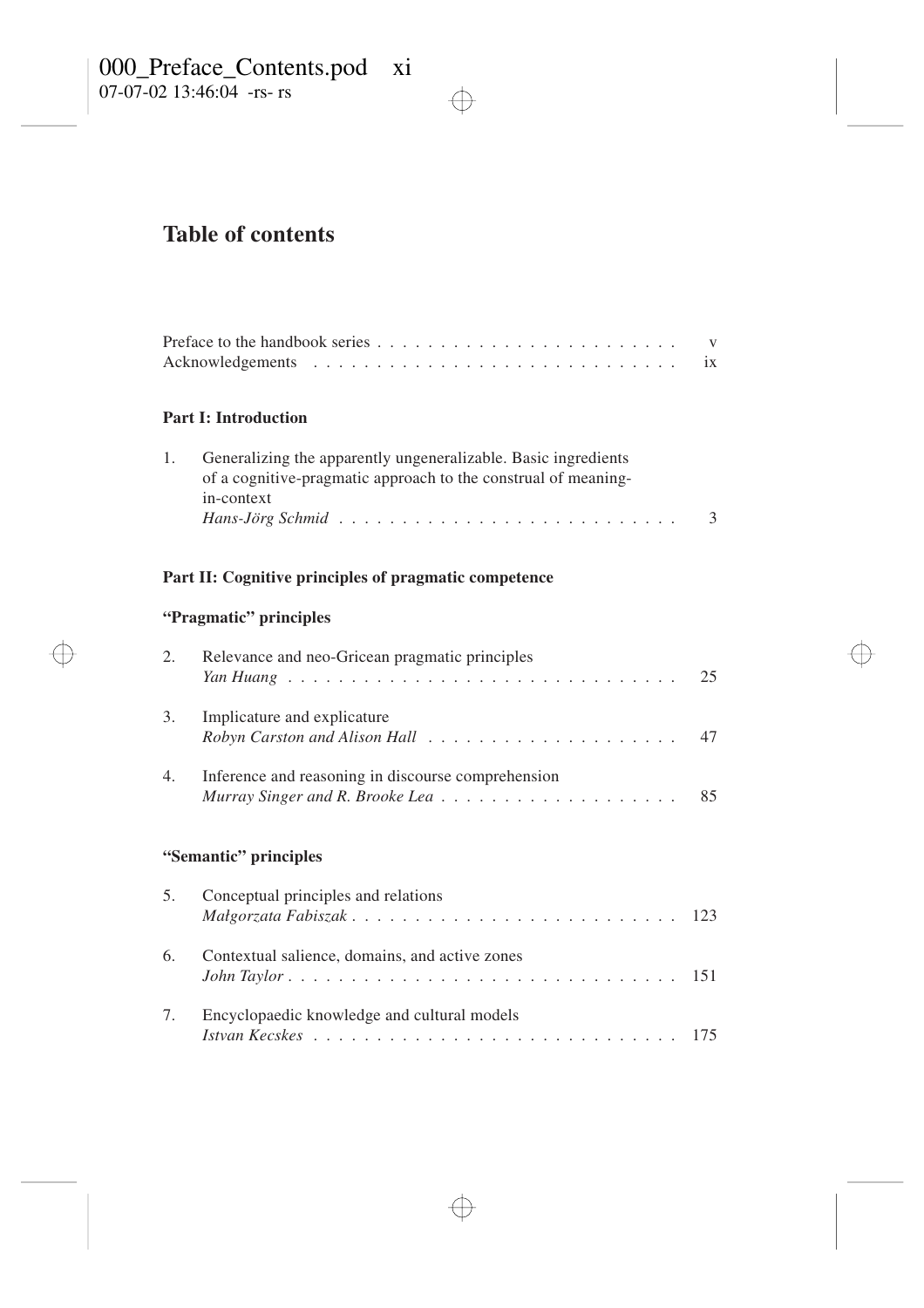# xii Table of contents

# **Part III: The psychology of pragmatics**

# **Processing and acquisition**

| 8.  | The processing of pragmatic information in discourse                                                                                                                            |  |
|-----|---------------------------------------------------------------------------------------------------------------------------------------------------------------------------------|--|
| 9.  | Happy New War – The role of salient meanings and salience-based<br>interpretations in processing utterances                                                                     |  |
| 10. | Components of pragmatic ability and children's pragmatic<br>language development<br>Daniela O'Neill $\ldots \ldots \ldots \ldots \ldots \ldots \ldots \ldots \ldots \ldots 261$ |  |

 $\bigoplus$ 

#### **Disorders**

 $\oplus$ 

|     | Part IV: The construal of non-explicit and non-literal<br>meaning-in-context                             |     |
|-----|----------------------------------------------------------------------------------------------------------|-----|
| 13. | Aphasia: The pragmatics of everyday conversation<br>Suzanne Beeke                                        | 345 |
|     | 12. Autism from a cognitive-pragmatic perspective<br>Anne Reboul, Sabine Manificat and Nadège Foudon 317 |     |
|     | 11. Pragmatic disorders                                                                                  |     |

 $\oplus$ 

# **The construal of non-explicit meaning-in-context**

| 14. Shared knowledge, mutual understanding and meaning negotiation                            |  |  |  |  |
|-----------------------------------------------------------------------------------------------|--|--|--|--|
| William Horton $\ldots \ldots \ldots \ldots \ldots \ldots \ldots \ldots \ldots \ldots \ldots$ |  |  |  |  |
| 15. Conversational and conventional implicatures                                              |  |  |  |  |
|                                                                                               |  |  |  |  |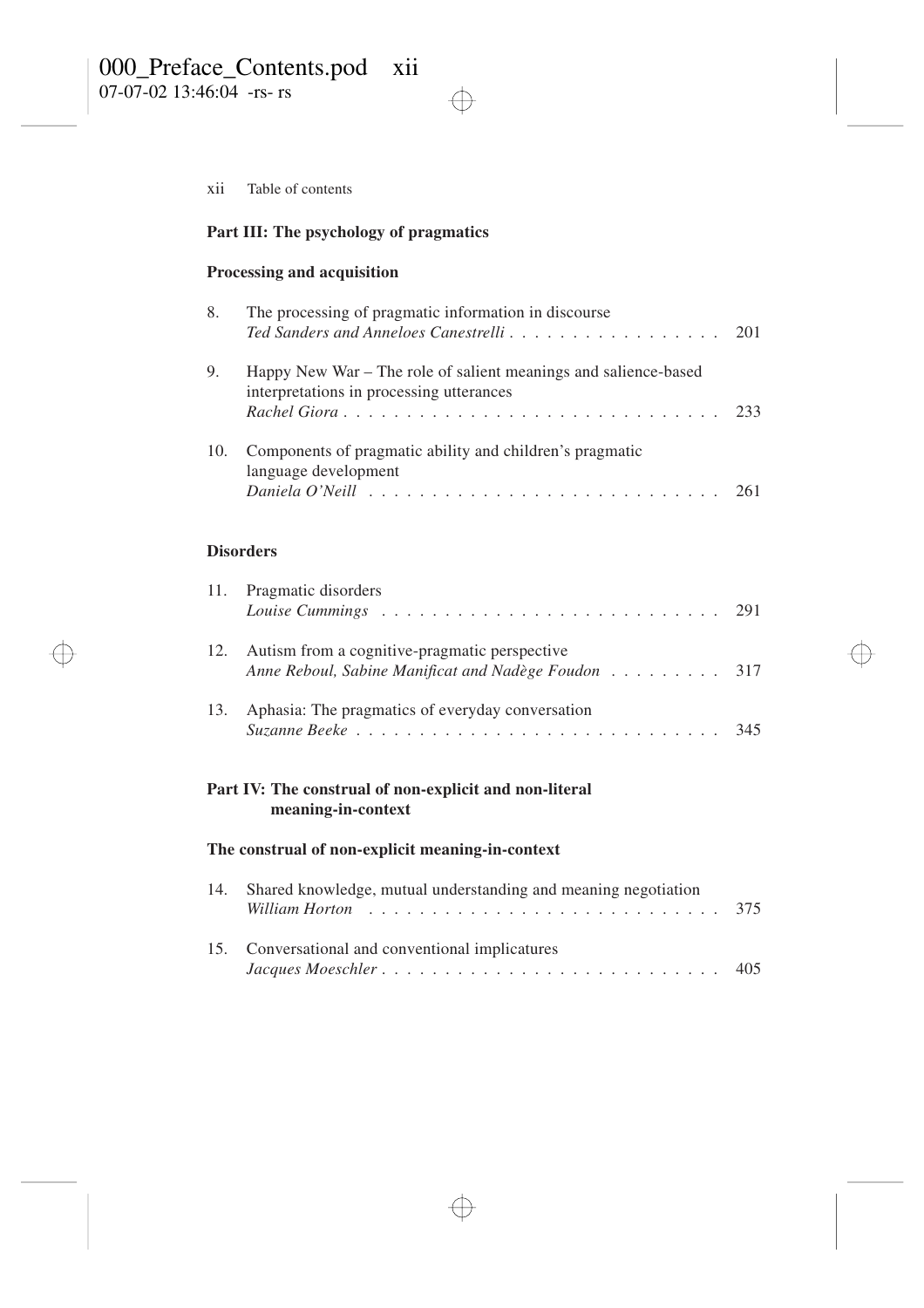$\bigoplus$ 

|     | Table of contents                                                                                                                                                                                      | xiii |  |  |  |
|-----|--------------------------------------------------------------------------------------------------------------------------------------------------------------------------------------------------------|------|--|--|--|
|     | The construal of non-literal meaning-in-context                                                                                                                                                        |      |  |  |  |
| 16. | Figurative language in discourse                                                                                                                                                                       | 437  |  |  |  |
| 17. | Humour and irony in cognitive pragmatics                                                                                                                                                               | 463  |  |  |  |
|     | Part V: The emergence of linguistic structures from<br>meaning-in-context                                                                                                                              |      |  |  |  |
| 18. | Emergent and usage-based models of grammar                                                                                                                                                             | 507  |  |  |  |
| 19. | Grammaticalization, lexicalization and constructionalization from<br>a cognitive-pragmatic perspective<br>Graeme Trousdale $\ldots \ldots \ldots \ldots \ldots \ldots \ldots \ldots \ldots \ldots$ 533 |      |  |  |  |
| 20. | Sociopragmatics of language change<br>Terttu Nevalainen (a.g. a.g.) alternationale alternationale alternationale alternationale alternationale alter                                                   | 559  |  |  |  |
| 21. | The semantics of pragmatic expressions                                                                                                                                                                 | 587  |  |  |  |
|     |                                                                                                                                                                                                        | 613  |  |  |  |
| 623 |                                                                                                                                                                                                        |      |  |  |  |
| 639 |                                                                                                                                                                                                        |      |  |  |  |

 $\bigoplus$ 

 $\bigoplus$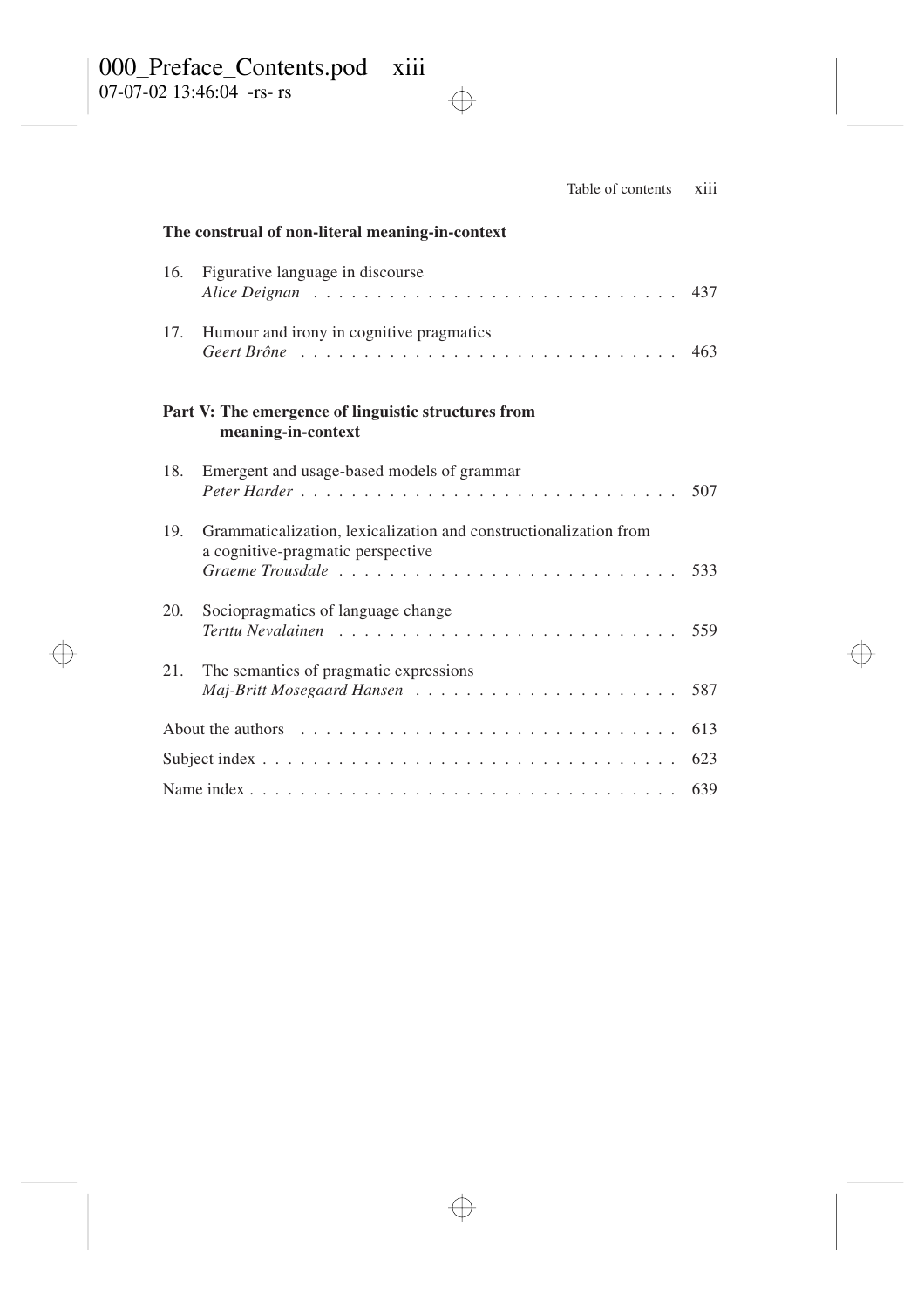# **1. Generalizing the apparently ungeneralizable. Basic ingredients of a cognitive-pragmatic approach to the construal of meaning-in-context**

Hans-Jörg Schmid

#### **1. The term** *Cognitive Pragmatics*

At the time of writing, on 15 March 2012, the query "cognitive pragmatics" (inserted between inverted commas in a Google search) harvested a mere 714 real (37,400 estimated) websites from the Internet. The majority of these pages related to one of three sources: a book by Bruno Bara (2010) entitled *Cognitive Pragmatics*, a research initiative referred to by that name by Asa Kasher or, indeed, to advance announcements of this handbook and individual contributions to it. At present, then, there is little evidence that the term *Cognitive Pragmatics* is well established, and this provokes the following questions: What is Cognitive Pragmatics? What is the niche it is supposed to fill in the already highly diversified landscape of approaches to the study of language? And why (*on earth*, the reader may well be inclined to add) should a voluminous handbook be devoted to this so far apparently rather marginal field of inquiry?

*Cognitive Pragmatics* can initially be defined as dealing with **the reciprocal relationship between pragmatics and cognition**. Considering that pragmatics is concerned with "meaning-in-context" (Bublitz and Norrick 2011: 4), it follows that Cognitive Pragmatics focuses on the **cognitive aspects of the construal of meaning-in-context**. This pertains to both language production and comprehension, and it specifically concerns one of the key questions that pragmatics has set out to answer: What are the cognitive abilities and processes required to be able to arrive at "what can or must be said" in order to get across "what is meant" and to arrive at "what is meant" on the basis of "what is said"? This conception of Cognitive Pragmatics is, to a large extent, compatible with that proposed by Bara (2010: 1), who defines it as "the study of the mental states of people who are engaged in communication". However, the present conception of Cognitive Pragmatics is, on the one hand, more specific than Bara's in that it focuses on the "construal of meaning" rather than on "communication" as such, and, on the other hand, more general in that it does not talk about "mental states", but "cognitive aspects" in general. The present purview of Cognitive Pragmatics is also much more restricted and focused than the one demarcated by the journal *Pragmatics & Cognition*, which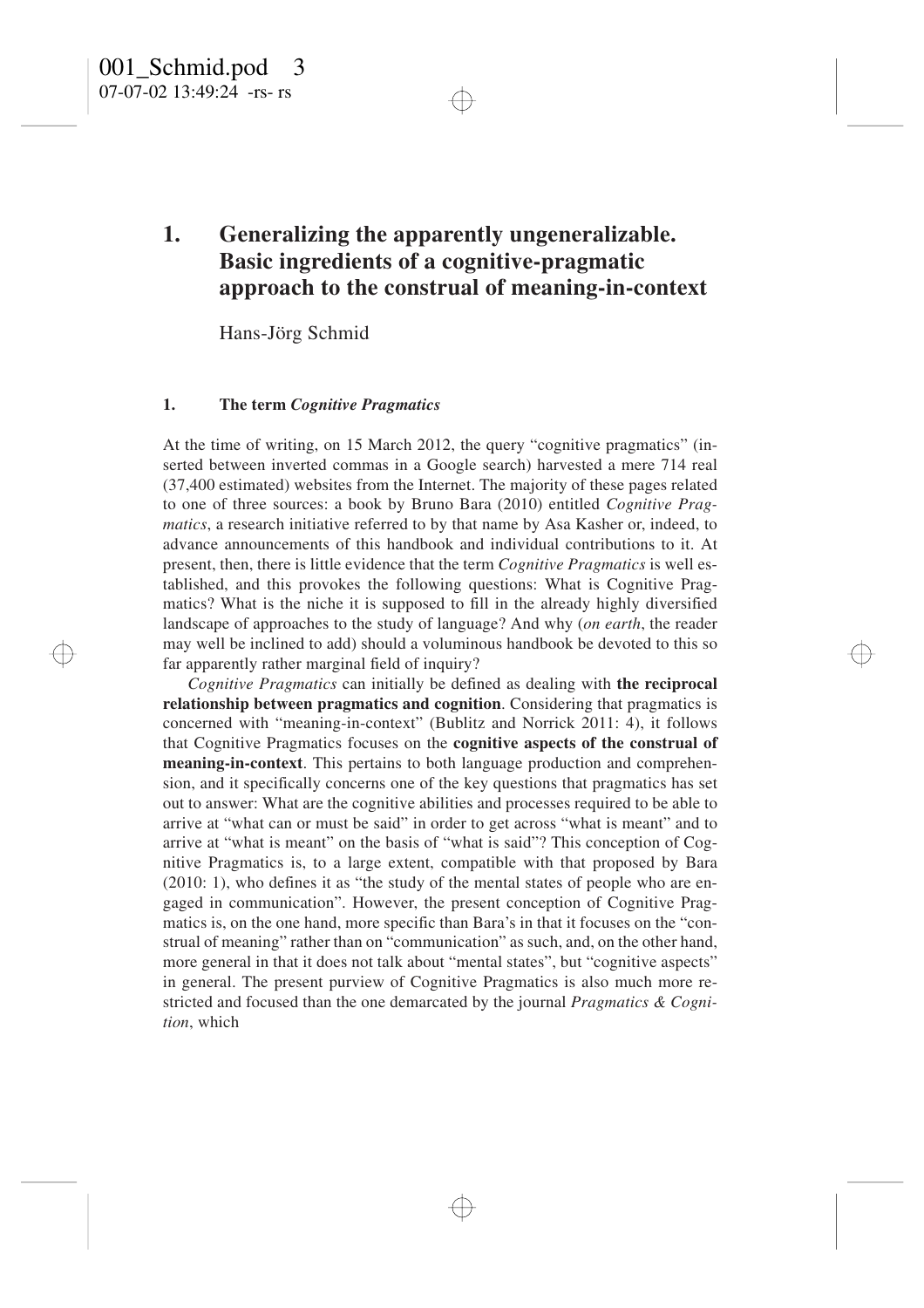#### 4 Hans-Jörg Schmid

seeks to explore relations of all sorts between semiotic systems as used by humans, animals and machines, in connection with mental activities: logical and causal dependence; condition of acquisition, development of loss; modeling, simulation of formalization, shared or separate biological and neurological bases; social and cultural variation; aesthetic expression; historical development. (quoted from http://benjamins.com/#catalog/ journals/pc, accessed 15 March 2012)

#### **2. The concept of Cognitive Pragmatics**

For some linguists – especially those who study what is called the "core" of grammar with the aim of producing formal representations of its structure – the idea of there actually being a linguistic discipline that goes by the name of *Cognitive Pragmatics* may well be a rather hair-raising thought. The interbreeding of two approaches to the study of language, the cognitive-linguistic one and the pragmatic one, each of which is notorious for defying all attempts to formulate hard and fast rules and generalizations, can only result in a hybrid that epitomizes adhocness, slipperiness and vagueness. This understandable reaction precisely pinpoints the challenge that Cognitive Pragmatics and the current Handbook are facing – the challenge, as it were, of generalizing what appears to be ungeneralizable. While cognitive processes are, by definition, carried out in individual minds, which renders them to a considerable extent idiosyncratic, and while pragmatic processes are, again more or less by definition, context-dependent and thus largely unpredictable, the aim of this handbook is to identify **the general cognitive-pragmatic principles and processes** that underlie and determine the construal of meaning-in-context.

A second group of linguists – those with a "pragmatic" bent – are maybe not unlikely to observe that, in a sense at least, the expression *Cognitive Pragmatics* is a tautology. And, indeed, reading some of the classics in the pragmatic literature such as Grice's (1975) account of implicatures and how they are worked out, or Searle's (1975) description of the ten steps which hearers have to go through in order to arrive at the interpretation of indirect speech acts, the impression that *pragmatics* has been *cognitive* all along is clearly substantiated. The title of Sperber and Wilson's seminal book *Relevance: Communication and Cognition* (1986, 2nd edition 1995) and their formulation of a *cognitive* principle of relevance alongside a *communicative* one provide further support. Nevertheless, there can be no doubt that neither the "narrow", "Anglo-American", nor the "broad", "Continental [European]" strand of pragmatics (Huang 2007: xi; cf. Bublitz and Norrick 2011: 3) is rooted in psychological or cognitive-science approaches but rather in philosophical, action-theoretical and sociological ones. The major markers of what a given scientific approach is like, i.e. its research questions and topics, methods and argumentation patterns, indicate very clearly that scholars and researchers who work in the field of pragmatics traditionally do not target psychologically plau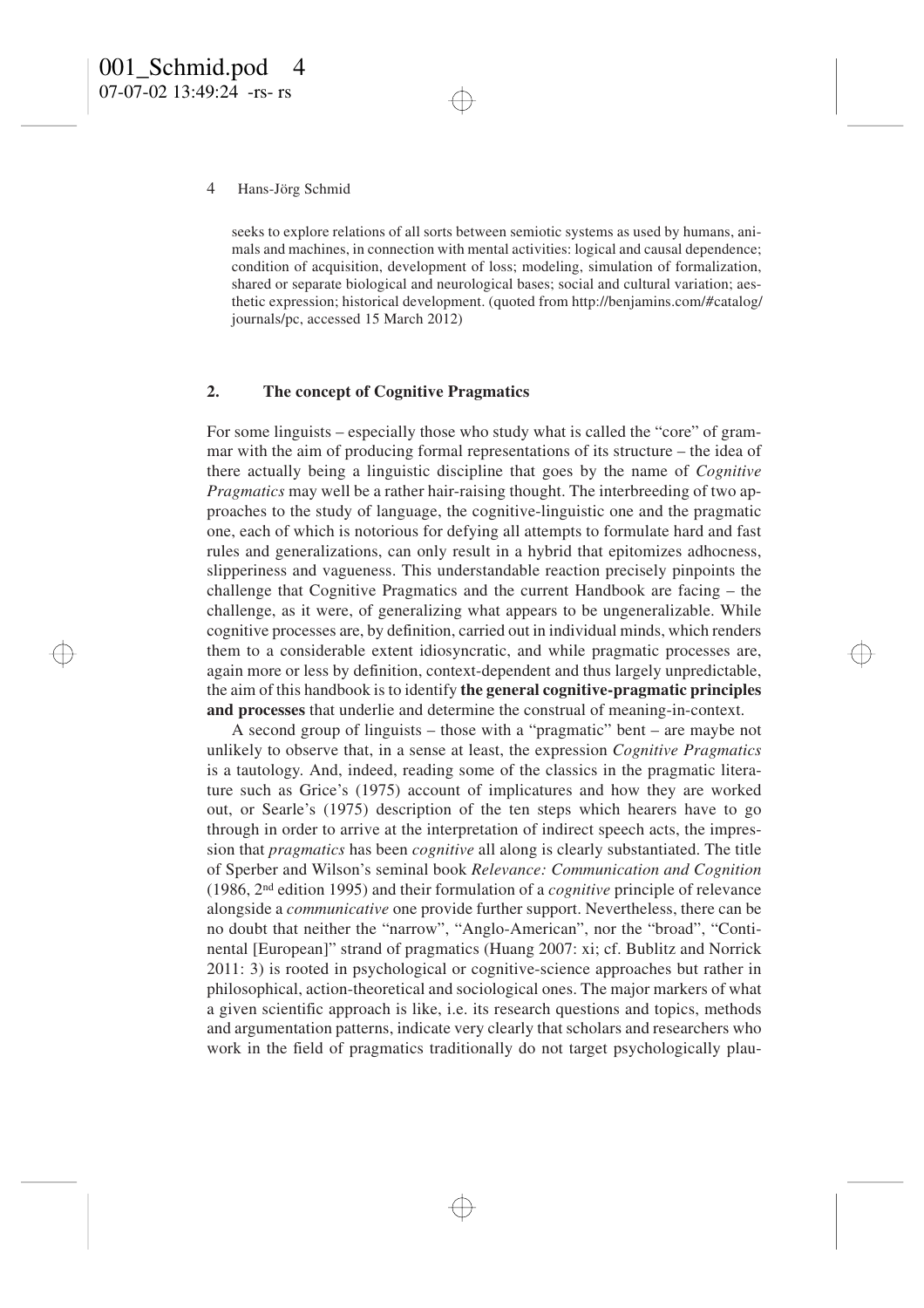Generalizing the apparently ungeneralizable 5

sible, let alone "realistic" models of the construal of meaning-in-context, but prioritize criteria such as the parsimoniousness, elegance and descriptive and explanatory power of a theory.

To be sure, the classic pragmatic theories have spawned a range of approaches that are firmly placed in cognitive-science and cognitive-linguistic frameworks. These can indeed be considered as being distinctly *cognitive-pragmatic*, even though this term has not been applied to them so far. The following survey does not even try to do justice to this body of work, since this mission will be accomplished by the chapters of the Handbook (which also include references to relevant publications):

- Firstly, the rich body of experimental and theoretical publications by Herbert Clark and his collaborators on a wide range of cognitive-pragmatic topics such as common ground, shared knowledge, reference tracking, conversational collaboration and many others has to be mentioned here (cf. Chapter 13).
- Secondly, originally inspired by the claims made by Searle, Grice and others, Seana Coulson, Raymond Gibbs, Rachel Giora, Sam Glucksberg, Anthony Sanford and their collaborators have contributed substantially to our understanding of the construal of meaning-in-context through their work on the processing of figurative, idiomatic, ironic, humorous and other non-literal uses of language (cf. Chapters 9 and 17). This is complemented by the work by Lynn Cameron, Alice Deignan and others on the discursive and pragmatic dimensions of metaphor (cf. Chapter 16).
- Thirdly, the work by Suzanne Beeke, Dorothy Bishop, Louise Cummings, Daniela O'Neill, Ann Reboul and others in the field of developmental and clinical pragmatics has been invaluable, not only for developing therapeutic strategies for the treatment of cognitive-pragmatic deficits and developmental disorders, but also for obtaining theoretical insights into pragmatic competence (cf. Chapters 9, 10, 11 and 12).
- Fourthly, the substantial body of research into discourse processing, reference tracking and inferencing associated with such names as Mira Ariel, Simon Garrod, Morton Ann Gernsbacher, Art Graesser, Walter Kintsch, Ted Sanders, Anthony Sanford and Rolf Zwaan covers an important dimension of pragmatic processing, viz. the cognitive underpinnings of the way in which semantic and pragmatic content are incrementally "put together" during the construal of meaning-in-context (cf. Chapters 3 and 8).
- Fifthly, the term *experimental pragmatics* has entered the scene rather recently (cf. Noveck and Sperber 2004), subsuming attempts to apply established experimental psycholinguistic and psychological methods to test theoretical claims. A survey of such approaches by Breheny (2011) can be found in the first volume of this Handbook series edited by Wolfram Bublitz and Neal Norrick. Experimental pragmatics is, to a large extent, a spin-off from Relevance Theory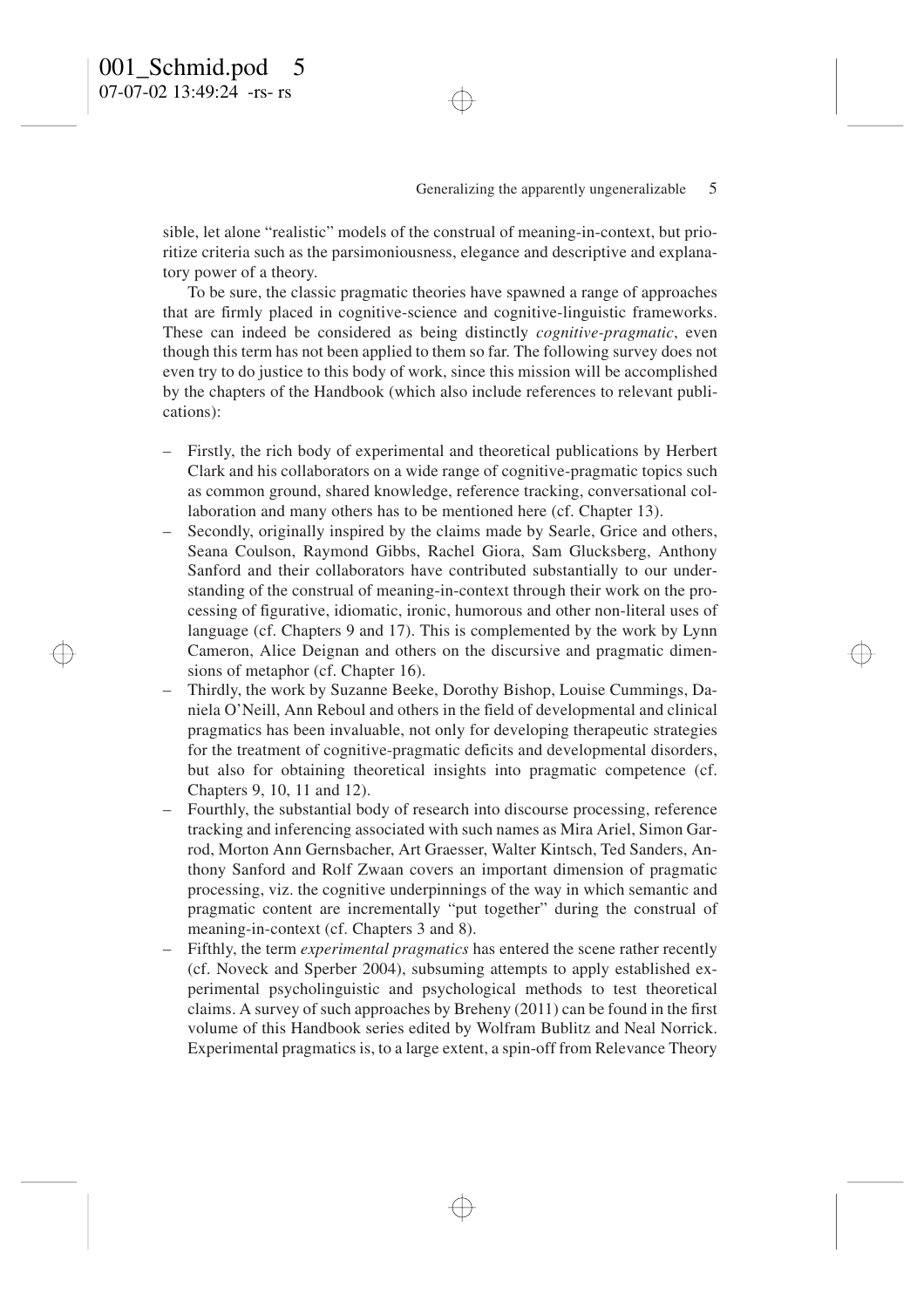#### 6 Hans-Jörg Schmid

(Sperber and Wilson 1986/1995), aiming to complement the dominantly theoretical work typically based on fabricated examples by experimental studies. Sixthly, an increasing number of cognitive linguists are becoming acutely

- aware of the need to complement the cognitive approach with pragmatic and socio-cultural dimensions of inquiry. Besides Gilles Fauconnier and Mark Turner, whose conceptual blending theory has integrated a context-dependent component right from the start, key representatives include René Dirven, Dirk Geeraerts, Peter Harder, Istvan Keczkes, Gitte Kristiansen and John Taylor (cf. Chapters 5, 6 and 7). An important corollary of this development is the insight that the role played by cognitive-pragmatic principles and processes in the emergence, constitution and change of the "linguistic system" has been grossly underestimated in the past and should be taken much more seriously (cf. Chapters 18, 19, 20 and 21).
- Finally, of course, mention must be made of Bara's monograph *Cognitive Pragmatics* (2010), which is an updated and translated version of an Italian book published in 1999. Bara presents an extremely wide-ranging account of communicative competence. As one reviewer remarks, "Bara's Cognitive Pragmatics is a unique exploration of human mental processes in communication with many insightful connections to areas beyond cognitive science" (Wang 2011: no page numbers). And, indeed, the book contains, among other things, discussions of and references to cybernetics, animal communication, paleolithic graffiti, game theory, ethiology, evolutionary anthropology and theories of language origin and evolution. On a more critical note, the same reviewer comments that "it seems that Bara's Cognitive Pragmatics framework is more descriptive than interpretive", and that "[t]he author pays more attention to a static description of human mental processes of communication, leaving the individual's dynamic mental process in real communicative interaction by the wayside" (Wang 2011: no page numbers). As a result, the book is less relevant for the study of the construal of meaning-in-context than its title seems to suggest.

#### **3. The demands on Cognitive Pragmatics**

What, then, are the basic demands that a viable cognitive-pragmatic theory of language has to meet? Or, in other words, how do we model a human mind that is equipped to construe meaning-in-context?

To flesh out the bare bones of these questions, a short example taken from the movie *Last Chance Harvey* featuring Emma Thompson and Dustin Hoffman in the roles of Kate and Harvey will certainly be helpful. Harvey is an American commercial composer who travels to London looking forward to giving away his daughter at her wedding but is ousted from this role by his daughter's stepfather.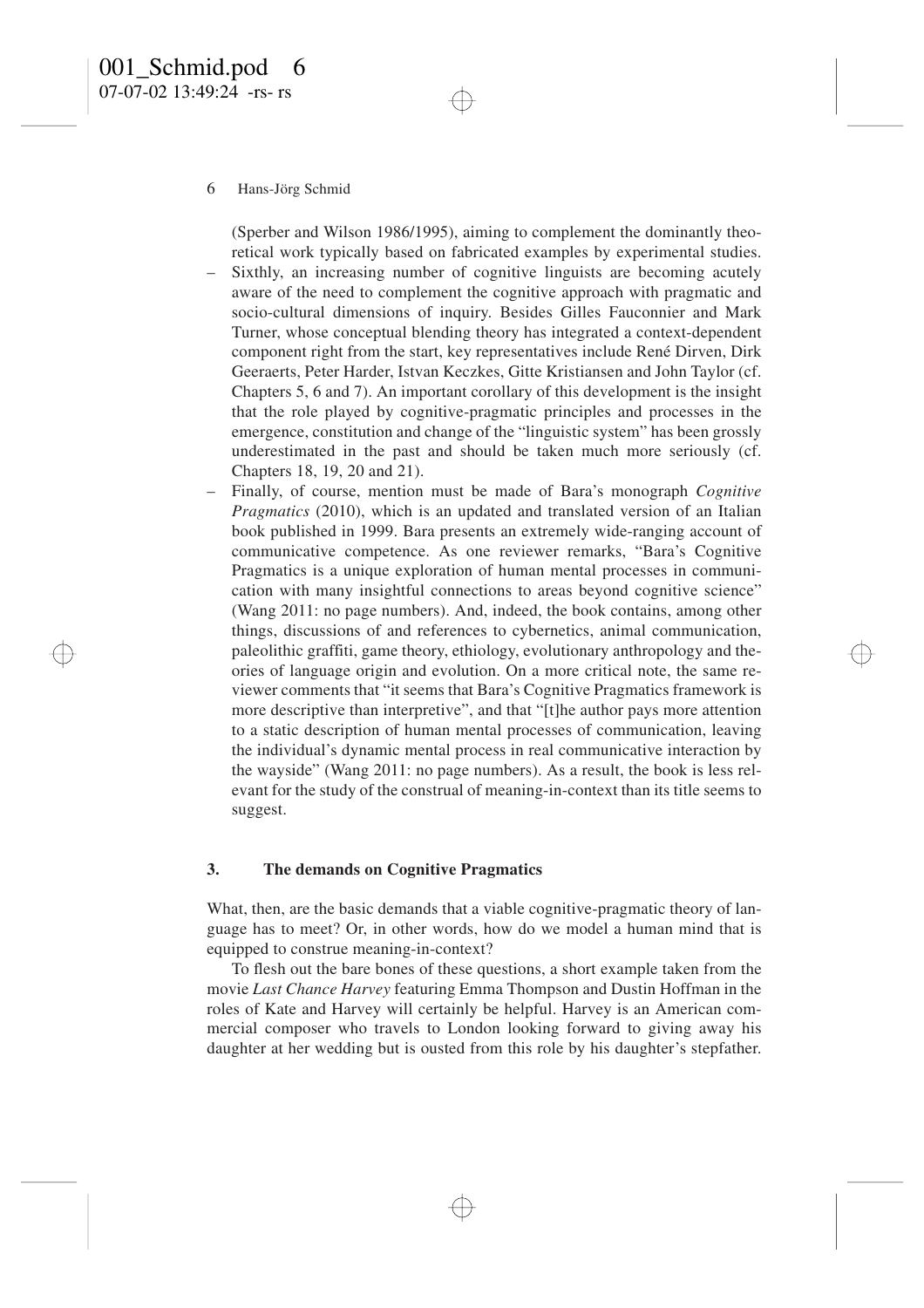Generalizing the apparently ungeneralizable 7

Having left the wedding in disappointment to fly back home, he learns on the phone that he has been fired and finds a bar in the airport to recover from this shock. Kate, whose job is to collect statistical information from travellers at Heathrow airport, is spending her lunch break in this bar and reading a book. The two had shared a rather fleeting and unpleasant moment the day before when Harvey somewhat harshly declined to answer Kate's questions while making his way out of the terminal after having arrived in London. Harvey has found a place at the bar, Kate is sitting at a table; the only other person present is the barman. After a short conversation initiated by Harvey picking up on their previous encounter, Kate, who has watched Harvey down his third whisky, initiates the following brief exchange:

(1) Kate: *That'll help.* Harvey: *Sorry?* Kate: *I said, that'll help.* Harvey: *Believe me, it will.* Kate: *Right.* Harvey: *I reckon it'll help as much as that trashy novel and a glass of Chardonnay.*

Let us focus on Kate's first utterance and discuss what is needed to construe a plausible meaning-in-context of the type 'drinking large of amounts of alcohol will not solve your problems'. Beginning with general **cognitive prerequisites**, Kate and Harvey must of course have the motor ability to produce spoken utterance and the sensory ability to perceive them. Secondly, both must have acquired, at some earlier point in their lives, what could be called "linguistic competence", i.e. lexical and grammatical knowledge (however that is to be modelled) of English, which enables them to associate meanings with the individual lexical items, grammatical elements and grammatical structures. Note that this kind of knowledge is, of course, far from sufficient to arrive at the meaning-in-context sketched above. Thirdly, Kate and Harvey have to be willing to engage in a conversation in the first place, which must not be taken for granted given the type of situation they are in. This includes the willingness to cooperate communicatively; indeed, the way this willingness is gradually building up, especially on Kate's side, is a major part of the appeal of the scene for the viewer. Fourthly, both must have acquired "pragmatic competence", that is, the general ability and willingness to interpret other interlocutors' communicative intentions. Fifthly, Kate and Harvey must have acquired a certain degree of "social competence" allowing them to make informed guesses as to the nature of this social situation: a meeting of strangers in a public place; the social norms governing such situations in Western culture; a man trying to "chat up" a woman; the social role of the barman; etc. And sixthly, Kate and Harvey must have at their disposal general world knowledge and cultural knowledge pertaining to a vast range of issues such as airports, bars, alcoholic drinks and their effects, and so on. Without taking recourse to this kind of knowledge, there is defi-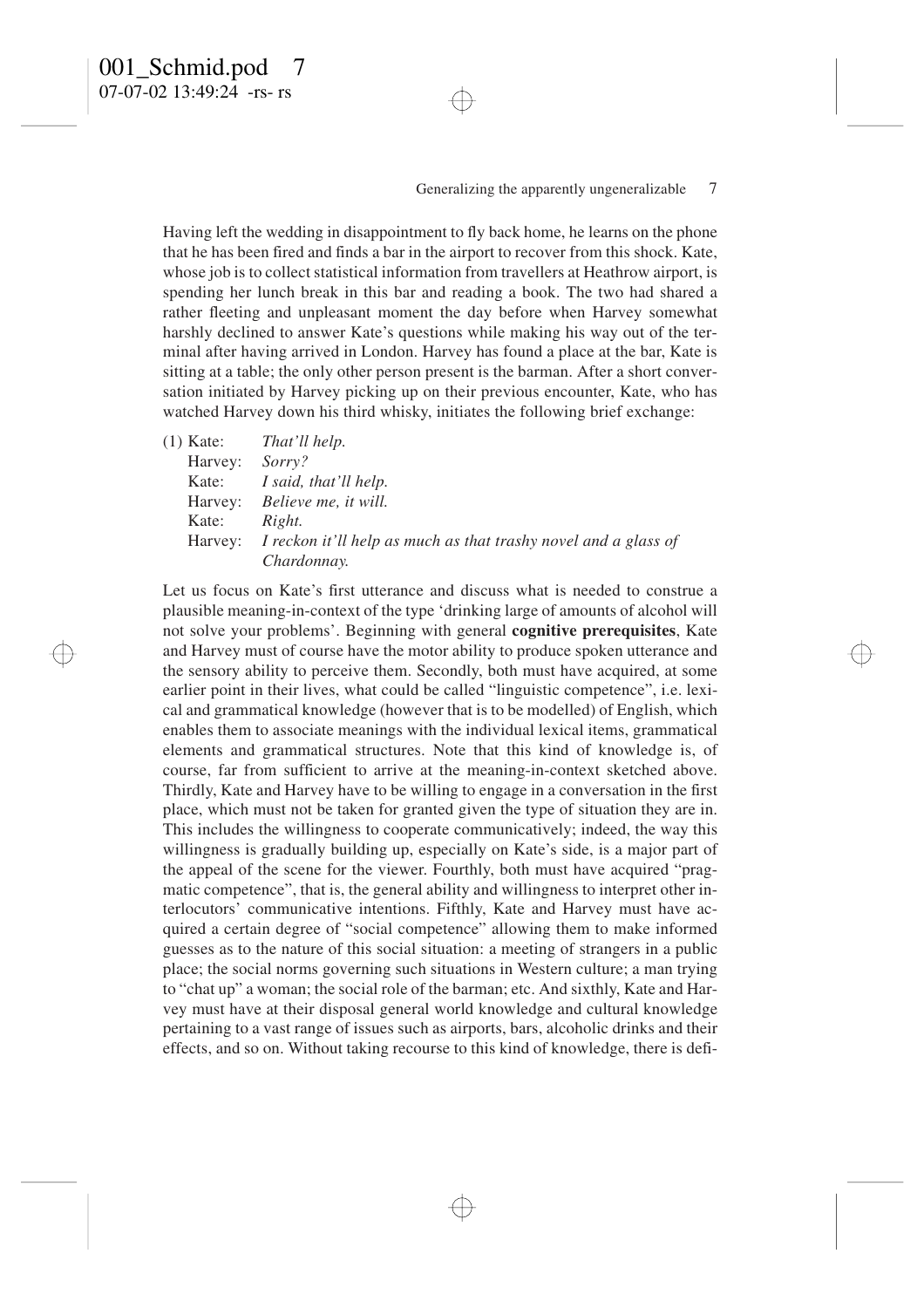#### 8 Hans-Jörg Schmid

nitely no way of proceeding from *that'll help* to 'drinking large quantities of alcohol will not solve your problems'.

Moving next to necessary **cognitive abilities**, both interlocutors must first of all be able to keep track of the situational context, the linguistic cotext and the ways in which both constantly change. For example, the fact that Harvey is progressing towards his fourth shot is clearly relevant for the way in which Kate phrases her utterance and Harvey eventually understands it. What is equally important to keep track of are the hypothetical mental states of the other interlocutors: Kate and Harvey, like indeed all competent speakers and hearers, seem to be acutely aware of each others' current mental states. What does the other person know on the basis of what has happened before, of what has been said before and of what can be garnered from the perception of the situation? Significantly, Kate is not only aware of Harvey's attempt to get drunk, she is also aware of the fact that he is aware of her knowledge and that she is aware of the fact that he is aware of it.

In addition, Harvey has to have the ability to connect the individual elements of the sequentially aligned linguistic input he is confronted with (i.e. *that* with *'ll* and *help*), keeping in mind the situational input and currently activated and stored knowledge. In the course of this, he has to compute conventionally and conversationally underdetermined and implicit meanings, including, among other things, the target of the deictic *that* and the contextually appropriate sense of *help*.

While it would be tempting to claim that at this point Harvey has "understood" the literal meaning that 'that will help you solve your problems' and is then able to proceed to figuring out the ironic meaning of Kate's utterance, this presumably misses the point: both the background knowledge already activated and the potential familiarity with situations where *that'll help* is used with an ironic meaning render it rather unlikely that Harvey will process the utterance in a sequential manner by first construing a literal meaning-in-context and then construing the non-literal, ironic one on the basis of additional cognitive principles. Be that as it may, Harvey does have to compute the conventionally and conversationally nonliteral meanings, taking into account, as before, the utterance itself, as well as cotext, context, pragmatic, social, cultural and world knowledge, in order to arrive at a contextually appropriate ironic meaning along the lines suggested above.

Abstracting and abducting from this innocuous but sufficiently complex example, it can be stated that a realistic cognitive-pragmatic model of the construal of meaning-in-context has to accommodate at least the following cognitive prerequisites and abilities (cf. Table 1). The table also includes key terms and research fields traditionally associated with these prerequisites and abilities, which will not be detailed any further here, however, as they are dealt with in the subsequent chapters of this Handbook and are included in the subject index.

While providing such a general list of the major cognitive foundations of the construal of meaning-in-context does not seem to be a particularly daunting task, the proof of the pudding is, as observed above, in the generalizing. It is the mission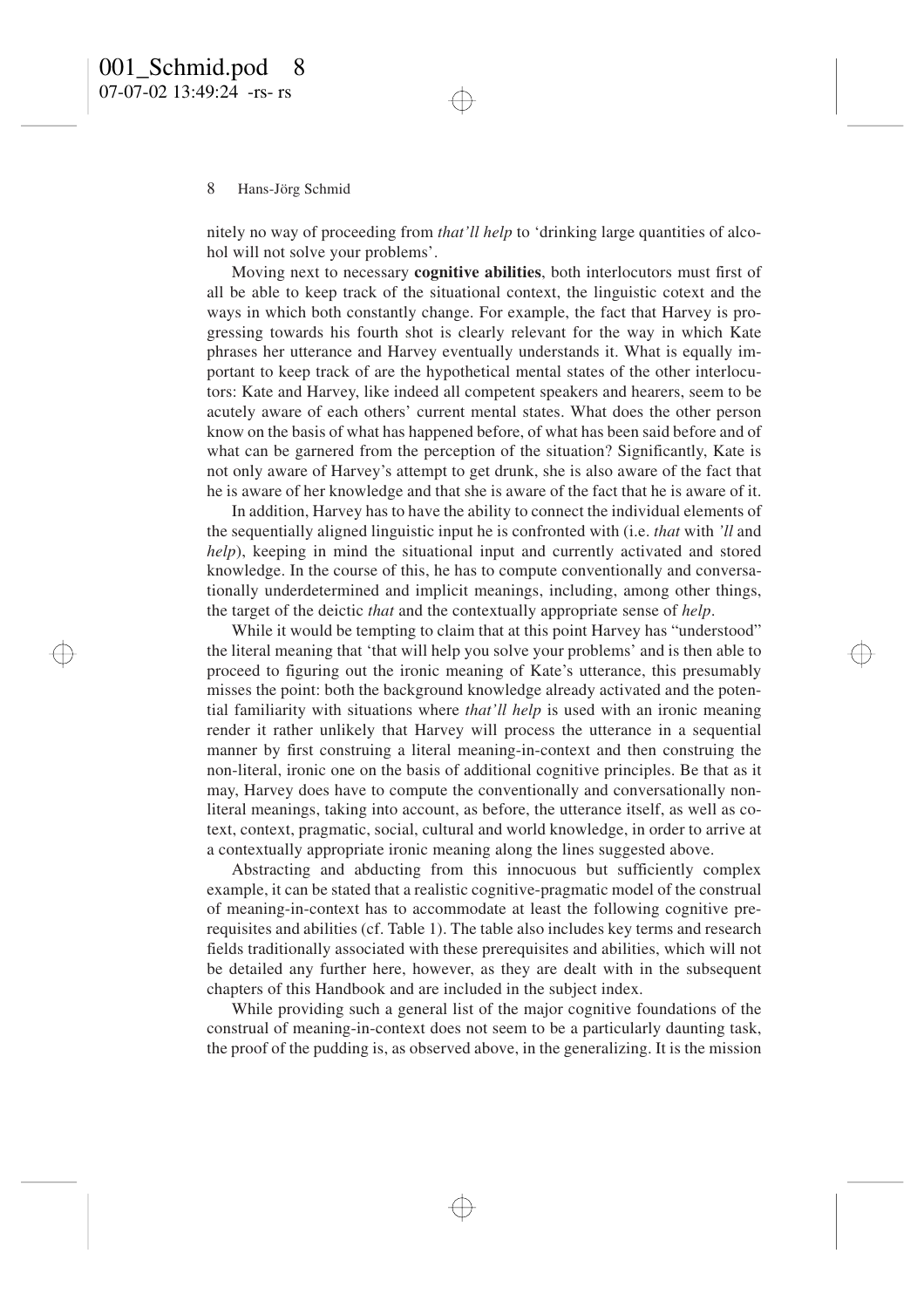#### Generalizing the apparently ungeneralizable 9

 $\oplus$ 

*Table 1.* Survey of demands on a cognitive-pragmatic theory

| Cognitive prerequisites:                                                                                                               | Key terms:                                                                                                        |
|----------------------------------------------------------------------------------------------------------------------------------------|-------------------------------------------------------------------------------------------------------------------|
| - motor and sensory ability to produce and<br>perceive utterances                                                                      | articulation and auditory perception                                                                              |
| linguistic competence<br>$\qquad \qquad -$                                                                                             | grammatical and lexical knowledge                                                                                 |
| willingness to engage in communication<br>$\qquad \qquad -$                                                                            | cooperation, cooperative principle                                                                                |
| pragmatic competence                                                                                                                   | joint attention, intention-reading                                                                                |
| social competence, cultural knowledge<br>$\qquad \qquad -$<br>and world knowledge                                                      | social norms, context of culture, frames,<br>scripts, cognitive and cultural models                               |
| Cognitive abilities:                                                                                                                   | Key terms:                                                                                                        |
| - keep track of situational context and<br>linguistic cotext                                                                           | deixis, anaphora, cohesion and coherence                                                                          |
| - keep track of mental states of other<br>interlocutors                                                                                | common ground, shared knowledge, mutual<br>knowledge, audience design, given - new,<br>accessibility, topicality  |
| - connect linguistic and situational input<br>and construe meanings of elements and<br>chunks in the input                             | sense disambiguation (polysemy), reference<br>tracking, anaphora resolution, pragmatic<br>enrichment, explicature |
| - construe conventionally implicit<br>meaning (taking into account cotext,<br>context and pragmatic, social and<br>cultural knowledge) | inferencing, presupposition, conventional<br>(and, to some extent, generalized<br>conversational) implicature     |
| - construe contextually implicit meaning<br>(dto.)                                                                                     | inferencing, reasoning, conversational<br>(esp. particularized) implicature                                       |
| - construe conventionally and contextually<br>non-literal meaning (dto.)                                                               | implicature, irony, banter, humour,<br>figurative language, metaphor, metonymy                                    |
|                                                                                                                                        |                                                                                                                   |

of this Handbook to make some progress towards delivering key components of such an account.

### **4. The structure of this Handbook**

#### 4.1. The rationale behind the structure of this Handbook<sup>1</sup>

To translate the conception of Cognitive Pragmatics introduced so far into a coherent arrangement of chapters in this Handbook, a distinction between four types of *input factors* and three major *targets of construal* is introduced: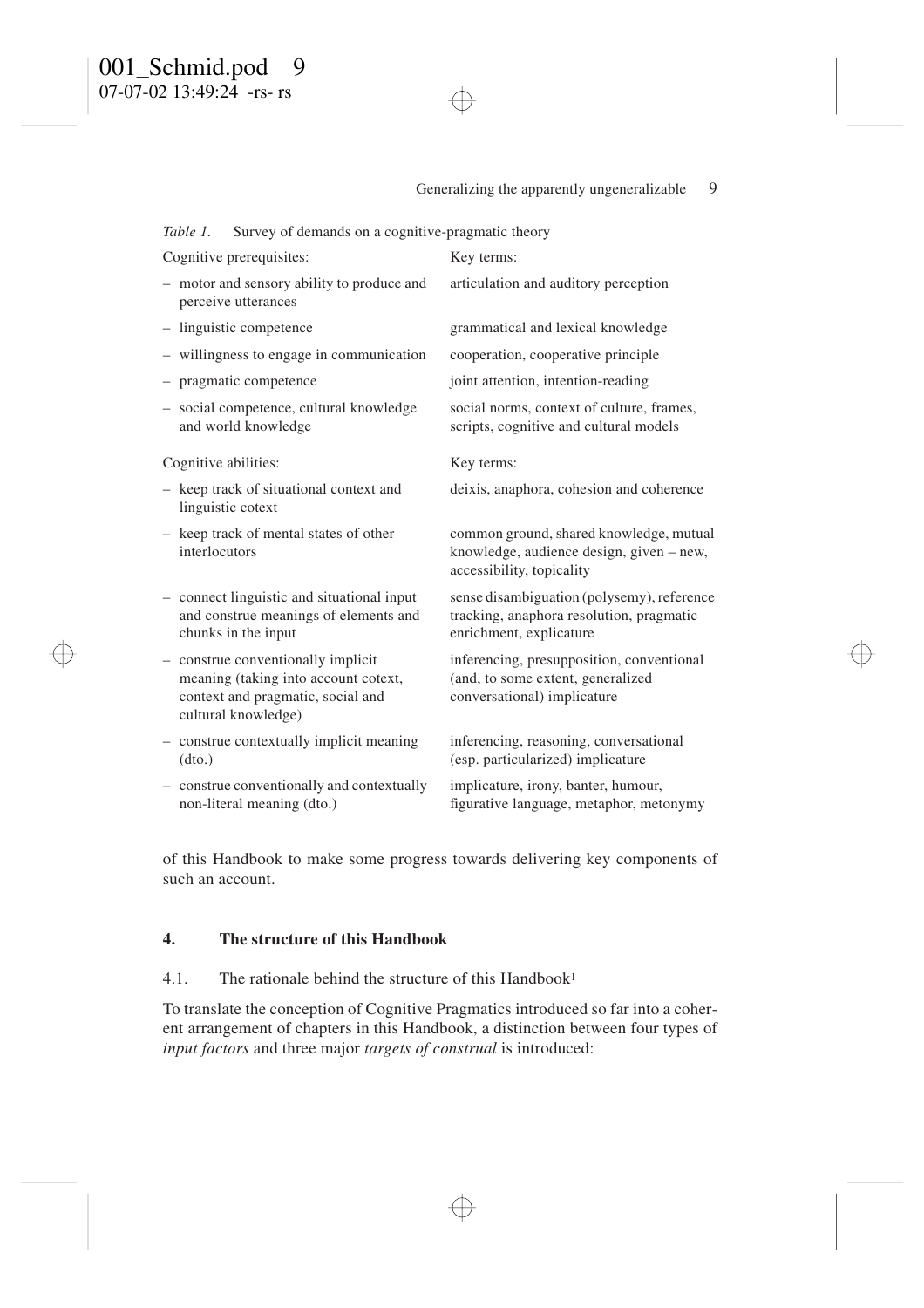10 Hans-Jörg Schmid

Types of input factors used in the construal of meaning-in-context:

- 1. The utterance/text/discourse (including preceding cotext).
- 2. The non-linguistic situational, social and cultural environment.
- 3. The linguistic system (somewhat simplistically hypostatized as a cognitively given structure).
- 4. Cognitive principles (i.e. general, entrenched routines) and processes (i.e. online applications of routines and novel cognitive processes).

Major targets of the construal of meaning-in-context:

- A. **Underdetermined** meaning (e.g. sense disambiguation, anaphora resolution, pragmatic enrichment).
- B. **Non-explicit** meaning (e.g. inferencing, reasoning, implicature, world knowledge).
- C. **Non-literal** meaning (e.g. humour, irony, figurative language).

While traditional, i.e. non-cognitive, pragmatics has mainly been concerned with the effects of 1 and 2 on A, and particularly on B and C, the picture of cognitive pragmatics drawn so far indicates that this field of inquiry focuses on the effects of the interplay of 4, on the one hand, and of 1 and 2, on the other, on A, B and C. In addition, as pointed out above, Cognitive Pragmatics should be interested in "feedback" effects of the interaction of 1, 2 and 4 with A, B and C on 3, i.e. the emergence of linguistic structure from actual language usage and processing, especially recurrent processing routines.

A very loose cross-tabulation of these two sets of categories, complemented by the "feedback loop", yields four broad domains, which are covered by the four parts of this Handbook that follow the present introduction (which constitutes Part I).

#### *Part II: The cognitive principles of pragmatic competence*

This part deals with entrenched cognitive routines of pragmatic interpretation, i.e. the influence of 4 on A, B and C, mainly from an off-line perspective. Key issues addressed in this part are:

- relevance as a fundamental communicative and cognitive principle (Chapter 2)
- implicature and explicature as basic cognitive-pragmatic macro-processes (Chapter 3)
- inferencing and reasoning as cognitive processes in the construal of meaningin-context (Chapter 4)
- basic conceptual principles and relations (Chapter 5)
- salience phenomena in cognitive domains and conceptual networks (Chapter 6)
- the role of encyclopaedic knowledge and cultural models (Chapter 7)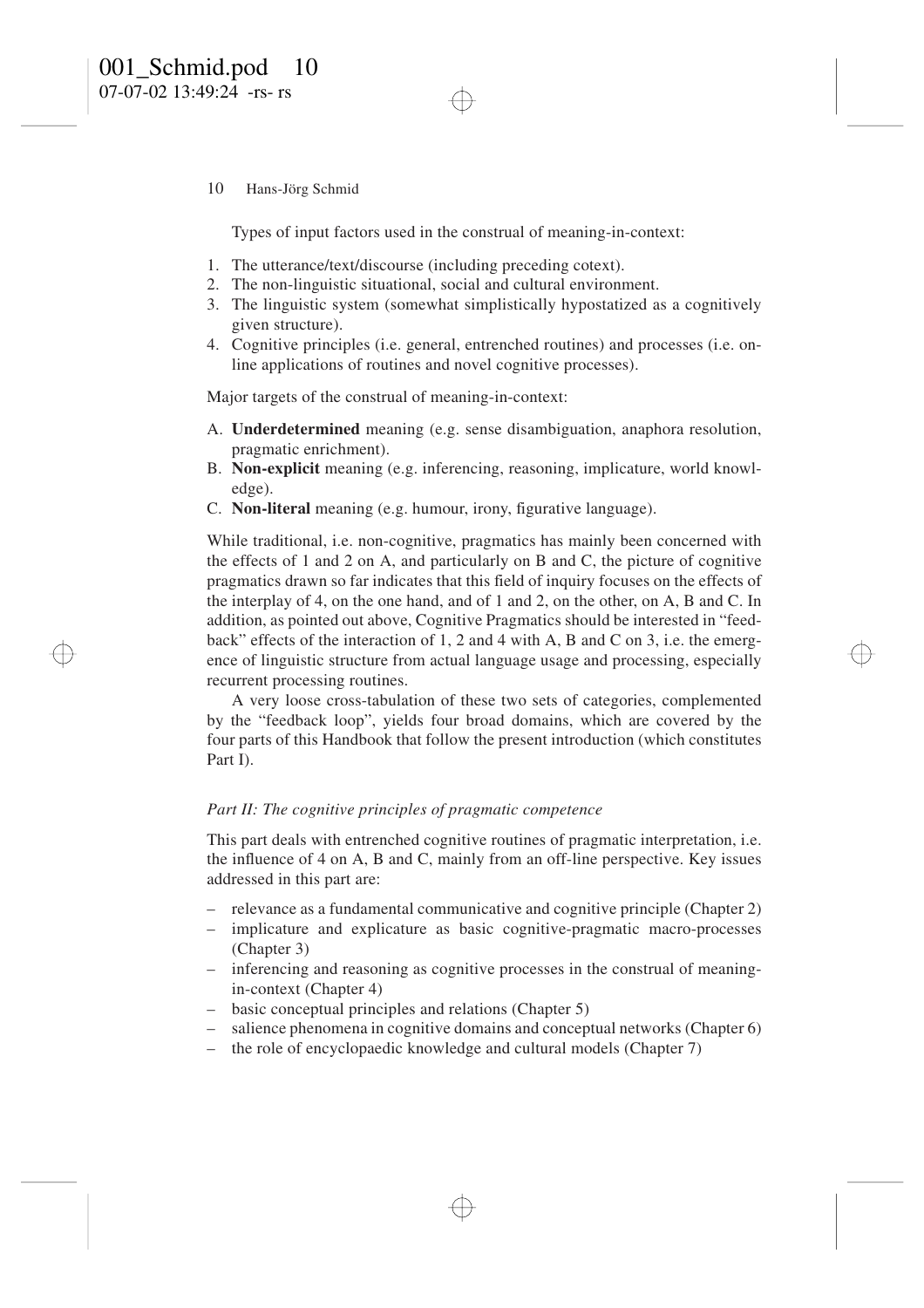#### *Part III: The psychology of pragmatics*

This part brings the online perspective to the fore and surveys key aspects related to pragmatic processing, the acquisition of pragmatic competence and pragmatic disorders, i.e. the influence of 4 on A, B and C from an online perspective:

- the processing of pragmatic information in discourse (Chapter 8)
- the role of salience-based interpretations in the processing of utterances (Chapter 9)
- components of pragmatic ability and children's pragmatic language development (Chapter 10)
- pragmatic disorders in general (Chapter 11)
- autistic spectrum disorders (Chapter 12)
- aphasia from a cognitive-pragmatic and conversation-analytical perspective (Chapter 13)

#### *Part IV: The construal of non-explicit and non-literal meaning-in-context*

This part focuses on the cognitive principles and online processes involved in the construal of non-explicit and non-literal meaning, i.e. the joint influence of 1, 2 and 4 on B and C:

- shared knowledge, mutual understanding and meaning negotiation (Chapter 14)
- conversational and conventional implicatures in the construal of non-explicit meaning-in-context (Chapter 15)
- figurative language in discourse (Chapter 16)
- the cognitive pragmatics of humour and irony (Chapter 17)

# *Part V: The emergence of linguistic structure from the construal of meaningin-context*

This part deals with the effects of the interaction of 1, 2 and 4 with A, B and C on 3:

- a survey of emergentist and usage-based models of grammar (Chapter 18)
- the cognitive pragmatics of language change (Chapter 19)
- the sociopragmatics of language change (Chapter 20)
- the semantics of pragmatic expressions (Chapter 21)

Since the cognitive, psycholinguistic and psychological perspectives are to dominate this Handbook, it is considered appropriate to start out from input factor 4 and move on later to aspects closer to utterances and contexts traditionally covered by pragmatics. In the remainder of this introduction a survey of the chapters will be given.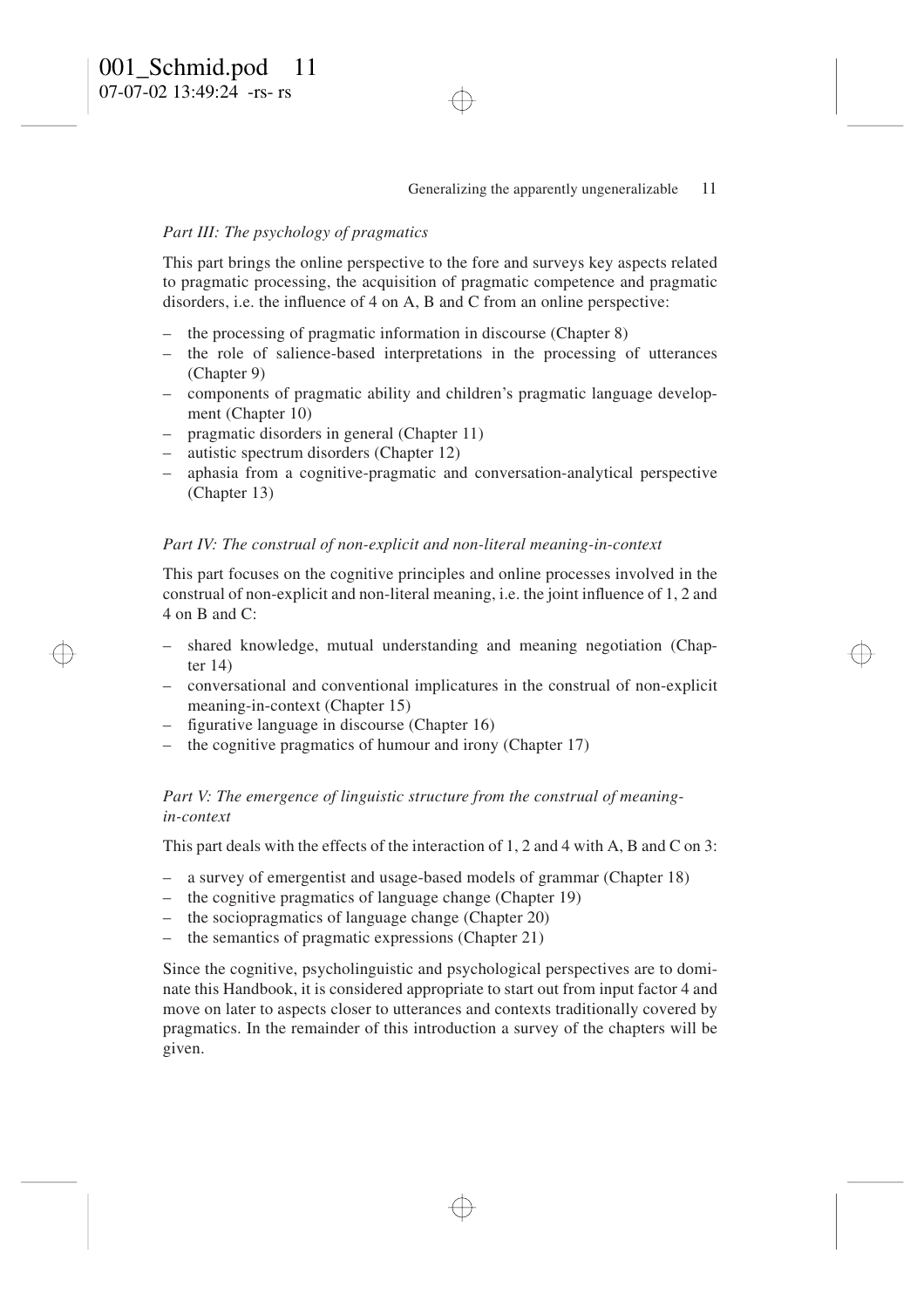#### 12 Hans-Jörg Schmid

#### 4.2. Survey of the chapters

#### *Part II: Cognitive principles of pragmatic competence*

Part II on "Cognitive principles of pragmatic competence" is subdivided into those cognitive principles and processes which would traditionally be considered as "pragmatic" insofar as they pertain to online processing and context-dependent content, on the one hand, and the ones that are closer to "semantic", i.e., represented, conceptual and less context-dependent, aspects of meaning construal, on the other. Topics such as inferencing, reasoning, implicature and explicature as well as the relevance principle are at the heart of the former section (**"Pragmatic" Principles**), while the latter (**"Semantic" Principles**) focuses on fundamental conceptual principles underlying meaning construction, including conceptual networks and domains, contextual salience, metaphor, metonymy and conceptual blending, and the role and representation of encyclopaedic knowledge.

#### *"Pragmatic" principles*

**Chapter 2** by **Yan Huang** on "Relevance and neo-Gricean pragmatic principles" gives a survey of the development and theoretical ramifications of the fundamental pragmatic principle of relevance. This principle has been a cornerstone of a range of pragmatic theories – most prominently those proposed by Sperber and Wilson (1986/1995), Horn (1984, 2009) and Levinson (2000) – which are inspired by Grice's (1975) *maxim of relation* and his notion of *implicature* (see also Carston and Hall, Chapter 3, and Moeschler, Chapter 15). Huang summarizes these approaches and compares them with regard to how they explain the way in which language users construe "what is meant" on the basis of "what is said" by the application of a very limited number of pragmatic principles.

Squarely set within the relevance-theoretical framework (Sperber and Wilson 1986/1995), **Chapter 3** by **Robyn Carston and Alison Hall** details this model's account of the cognitive-communicative processes involved in the online, relevance-driven construal of meaning in context. The processes of implicature and explicature take centre stage and provide the title of this chapter. While explicature subsumes pragmatic enrichment processes that are, metaphorically speaking, close to the actually communicated propositions, including sense disambiguation (see also Taylor, Chapter 6) and anaphora resolution (see also Sanders and Canestrelli, Chapter 8), implicatures are more distant contextual implications intended to be communicated by the speaker. In the chapter, the two concepts are explained and analyzed with regard to their explanatory potential and compared to related notions in competing frameworks.

**Chapter 4** by **Murray Singer and R. Brooke Lea** takes a psychological, rather than linguistic, vantage point and surveys the empirical evidence available on "Inferencing and reasoning in discourse comprehension". Partly basing their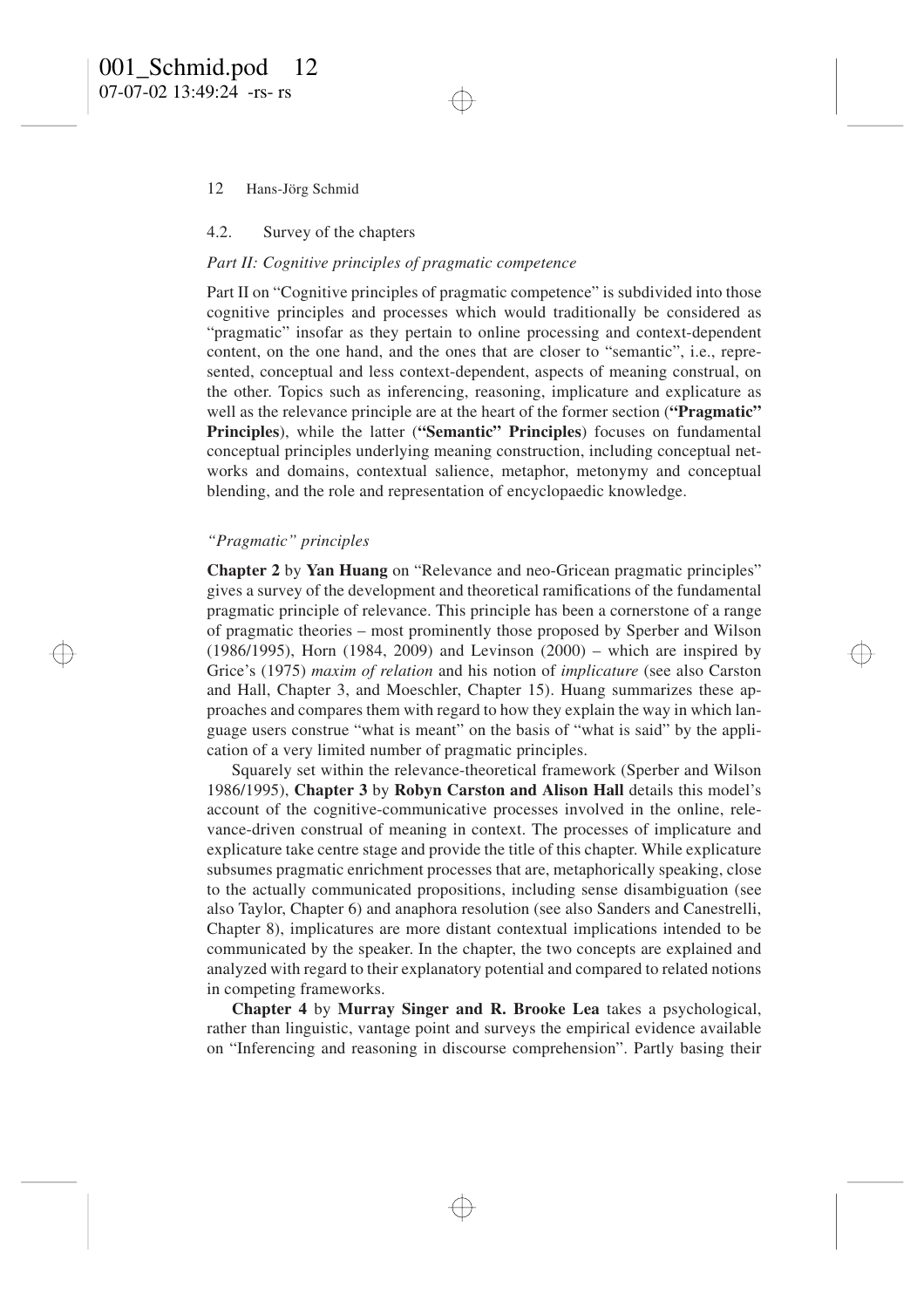#### Generalizing the apparently ungeneralizable 13

account on Kintsch's (1988) influential construction-integration model of discourse comprehension, the authors provide an in-depth discussion of the role of *bridging inferences*, which are necessary for comprehension, and *elaborative inferences*, which additionally enrich the construed situation model. While inference processes are regarded as tapping into stored memory representations, allowing the language user, for example, to connect information about objects to knowledge of their parts, or about events to their causes, deductive reasoning processes are based on conclusions arrived at by means of syllogisms and other forms of basic propositional logic.

#### *"Semantic" principles*

**Chapter 5** by **Małgorzata Fabiszak** entitled "Conceptual principles and relations" opens the section on pragmatically relevant conceptual principles underlying the construal of meaning-in-context. Stressing the fluid boundaries between semantics and pragmatics, the author presents the current state of mainly cognitive-linguistic research on fundamental conceptual principles and relations. Key issues of the chapter include the prototypical structure of categories, conceptual networks, image schemata, idealized cognitive models, frames, metonymy and metaphor and conceptual blending (see Ungerer and Schmid 2006 for a general introduction to these notions). As befits a contribution to a handbook of cognitive pragmatics, the chapter focuses on the online processes of meaning construction integrating those conceptual structures in the context of communicative acts in social settings and also touches upon the role of individuals' embodied experience and socialization history as well as the shared knowledge of the members of a speech community.

**Chapter 6** by **John Taylor** on "Contextual salience, domains, and active zones" follows up on issues discussed by Fabiszak, including the semantics-pragmatics continuum, and deals from a semanticist's perspective with the following long-standing questions (approached from a pragmatic perspective by Carston and Hall in Chapter 3 and from a psycholinguistic perspective by Giora in Chapter 9): How are hypothetically stored, represented "semantic" meanings of lexical items – the large majority of which are of course highly polysemous – instantiated in given contexts? What cognitive processes are involved in this? And how can the representation of lexical meanings be modelled in such a way that it does justice to their amazing flexibility and adaptability to variable contexts? Taking up usage-based cognitive-linguistic approaches (e.g. Lakoff 1987; Langacker 1993; Evans 2009), Taylor concludes his discussion by suggesting that the semantics-pragmatics distinction may presumably turn out to be artificial, if it can indeed be shown that representations of word meanings are essentially routinized activation patterns in conceptual networks which are extracted from actual uses in social settings (see also Harder, Chapter 18).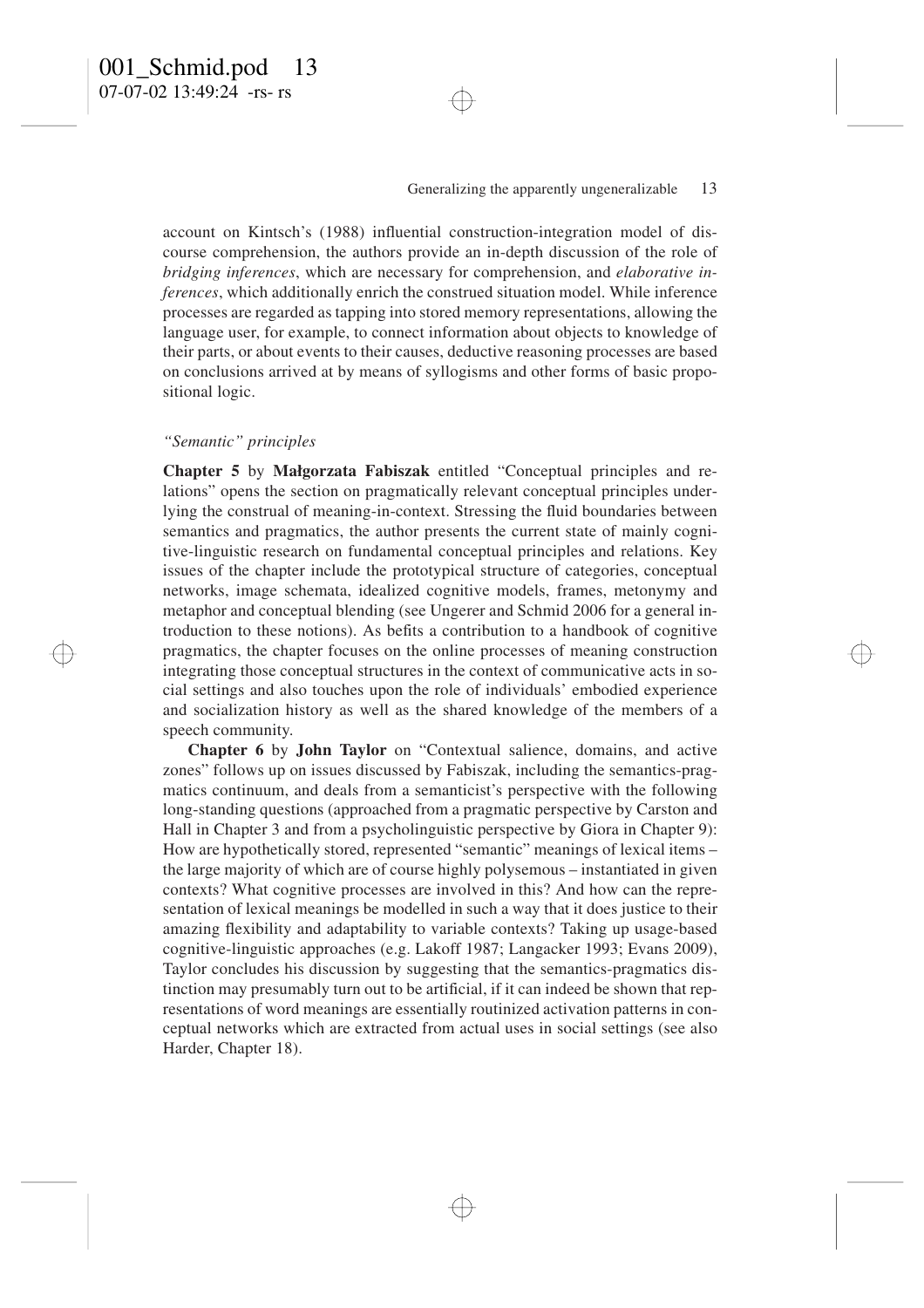#### 14 Hans-Jörg Schmid

**Chapter 7** by **Istvan Kecskes** details another conceptual foundation of the construal of meaning-in-context which is already mentioned in Fabiszak's contribution, viz. the role played by "Encyclopaedic knowledge and cultural models". While Fabiszak mainly dwells on the cognitive aspects of the representation of encyclopaedic knowledge, Kecskes systematically widens the scope to include the social and cultural dimensions of linguistically relevant extra-linguistic knowledge. The paper sketches the major pillars of a dynamic socio-cognitive model of encyclopaedic knowledge (cf. Kecskes 2008) and explains its implications for the study of meaning-in-context, thus spinning further the thread begun in the two preceding chapters. Kecskes's account of intersubjectively shared cultural models complements Fabiszak's survey of idealized cognitive models and other cognitive knowledge structures such as frames, scripts and their role in the construction of mental spaces.

#### *Part III: The psychology of pragmatics*

Part III moves the spotlight to the psychology of pragmatics and elucidates the **processing** of contextual information, the **acquisition** of pragmatic competence and pragmatic impairment and **disorders**.

#### *Processing and acquisition*

**Chapter 8** by **Ted Sanders and Anneloes Canestrelli** surveys psycholinguistic research which investigates the mental operations involved in "The processing of pragmatic information in discourse". As indicated by the title, the authors' focus is on the level of discourse and on the cognitive processes behind traditional notions such as coherence and cohesion. The two major areas of investigation are the cognitive processes involved in establishing referential coherence, i.e. the ways in which language processors keep track of multiple references to representations of the same referent, and relational coherence, i.e. connecting discourse by means of logical, thematic and argumentative links. The chapter discusses variables that affect the choice and interpretation of anaphoric items, including accessibility (Ariel 1990), topicality (Givón 1995), recency of mention and others (Walker, Joshi, and Prince 1998), and probes the question whether or not the overt signalling of coherence relations by means of connectors such as *but, yet* or *because* is invariably conducive to ease of reading and recall of text content. The authors conclude with some reservations concerning the generalizability of experimental findings and plead for an integration of text-linguistic and psycholinguistic approaches.

**Chapter 9** by **Rachel Giora** entitled "Happy New War – The role of salient meanings and salience-based interpretations in processing utterances" constitutes a psycholinguistic and pragmatic counterpart to the chapter by John Taylor, who looks at ambiguity and polysemy resolution from a cognitive-linguistic stance.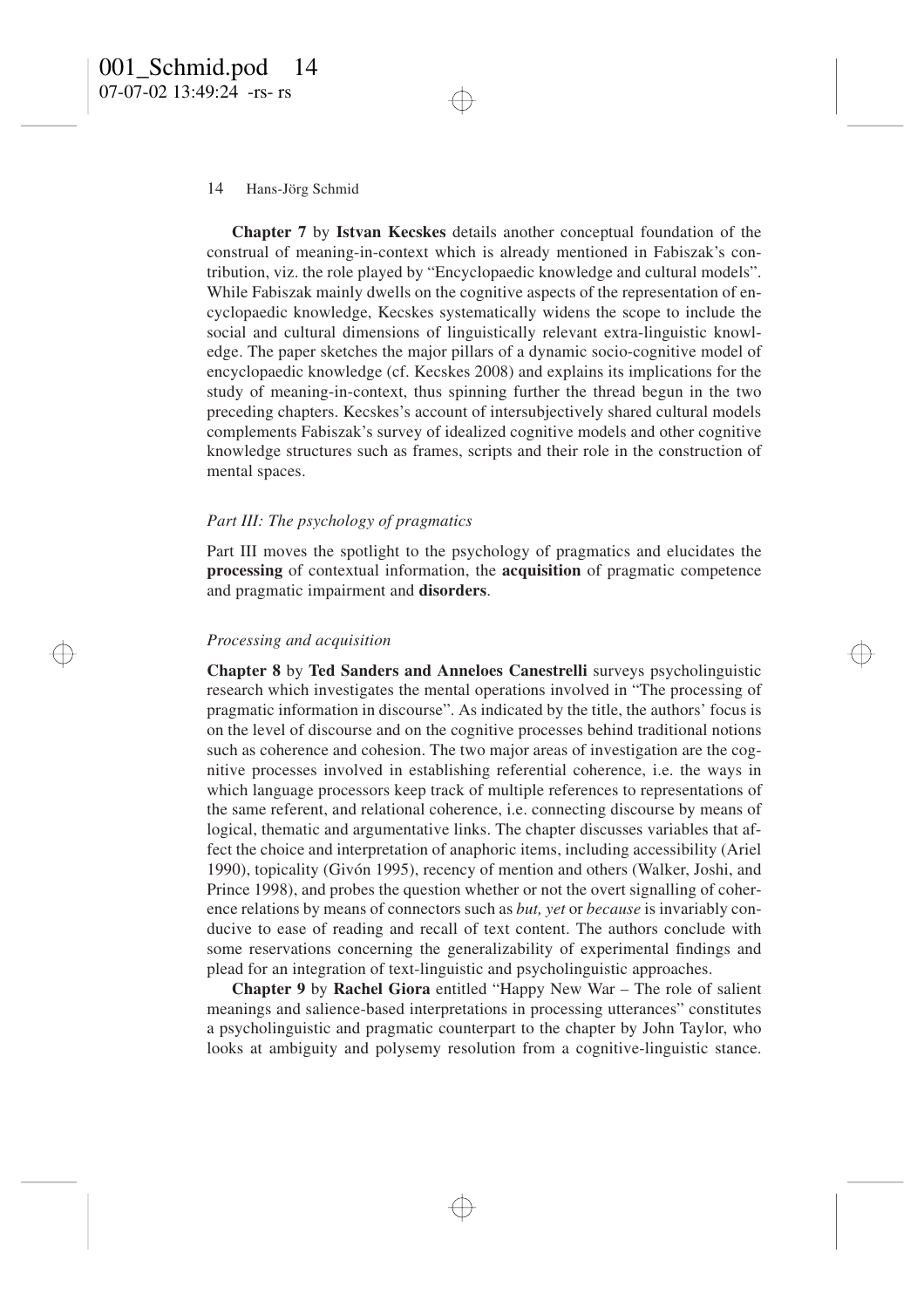#### Generalizing the apparently ungeneralizable 15

Like Taylor, Giora deals with the cognitive principles and processes determining the context-dependent access to the meanings of lexical items and larger meaningcarrying chunks, but her focus is on experimental work in the field. According to Giora, the notion of graded salience is the key to answering the question of how interlocutors swiftly and unconsciously arrive at contextually appropriate lexical meanings. Reporting on a wealth of empirical studies and illustrating their findings with original material, Giora highlights the potential of her approach in comparison with other models, among them the so-called direct-access-view (Gibbs 1994) and the relevance-theoretical approach (Sperber and Wilson 1986/1995).

**Chapter 10** by **Daniela O'Neill** on "Components of pragmatic ability and children's pragmatic language development" closes the first group of chapters in Part III and links it with the second one. It starts out from a systematic description of pragmatic competence, which is seen to rely on three distinguishable types of knowledge: social knowledge, social-cognitive knowledge and cognitive knowledge. These are related to *social pragmatics*, *mindful pragmatics* and *cognitive pragmatics* respectively. Exploiting this distinction, the author then proceeds to a rich and detailed account of empirical findings on children's pragmatic language development in these three areas. O'Neill's account of 'normal' paths for the acquisition of pragmatic competence provides the backdrop for the following three chapters on pragmatic disorders.

#### *Disorders*

**Chapter 11** by **Louise Cummings** opens the next section by giving a bird's eye survey of "Pragmatic disorders". The author summarizes the current state of our knowledge of pragmatic impairment by examining the features of specific language impairments (SLI), autistic spectrum disorders (ASD), types of right-hemisphere damage and other disorders in children and adults (cf. Cummings 2009). Specifically, Cummings considers how breakdown in the pragmatics of language adversely affects the comprehension and expression of classic pragmatic phenomena including speech acts, the processing of implicatures, the use and understanding of deictic expressions and presuppositional phenomena, the utilization of context during utterance interpretation, and the processing of non-literal language. Impairments in pragmatic aspects of non-verbal communication are also touched upon.

**Chapter 12** by **Anne Reboul, Sabine Manificat and Nadège Foudon** ("Autism from a cognitive-pragmatic perspective") zooms in on a group of developmental deficits subsumed under the label *autistic spectrum disorders* (ASD). They discuss the impact of social-pragmatic deficits on language acquisition in autistic people, distinguishing various syndromes including autism (also known as Kanner's autism) and Asperger Syndrome. Moving to more narrowly "pragmatic" deficits, the authors explain the intention-reading ability commonly referred to as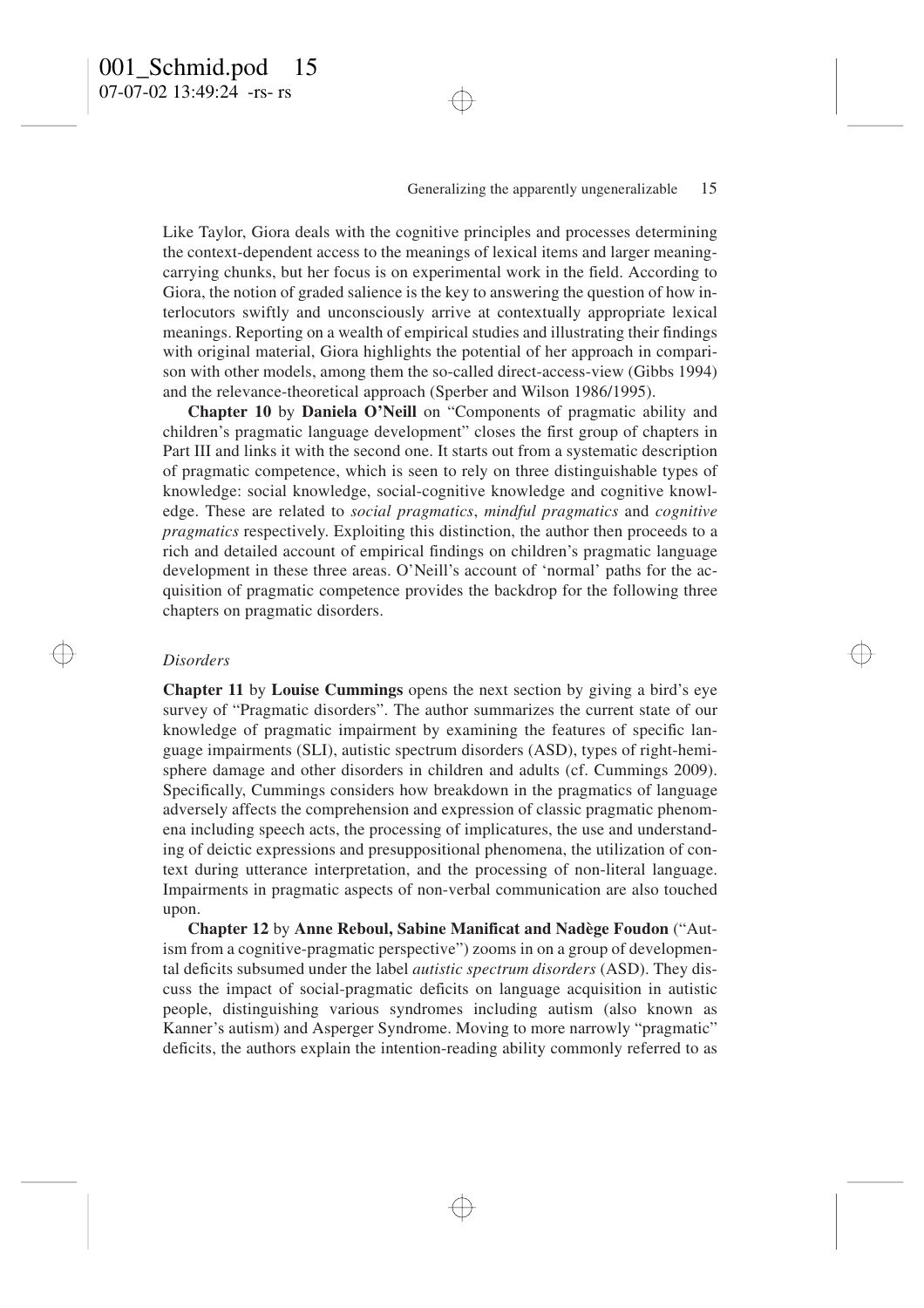#### 16 Hans-Jörg Schmid

*Theory of mind* (Premack and Woodruff 1978) and demonstrate its role as a key prerequisite for successful pragmatic processing. Pragmatic deficits typical of autistic adults, which relate to problems in interpreting indirect speech acts and other non-explicit and non-literal utterances, are also discussed.

The focus of **Chapter 13** by **Suzanne Beeke** entitled "Aphasia: The pragmatics of everyday conversation" is a second classic field of language impairment. From a cognitive-pragmatic point of view, it is particularly remarkable that patients who show the lexical and/or syntactic deficits commonly associated with different types of aphasia, as Beeke puts it, "communicate better than they speak". The author first summarizes the findings of early pragmatic approaches to aphasic spoken language, which were taken to indicate that people with aphasia seemed to have relatively intact pragmatic abilities. Following this, the bulk of Beeke's chapter demonstrates the potential of a conversation-analytical approach to researching and treating aphasia and presents key findings corroborating the value of this perspective in relation to aphasic conversation. Richly illustrated, the chapter includes an analysis of extracts from conversations involving one speaker who suffers from agrammatic aphasia.

#### *Part IV: The construal of non-explicit and non-literal meaning-in-context*

Part IV takes the Handbook into the next level of cognitive-pragmatic inquiry: the cognitive processes involved in the construal of non-explicit and non-literal meaning-in-context. The part is divided into two sections focussing on these two aspects respectively.

#### *The construal of non-explicit meaning-in-context*

**Chapter 14** on "Shared knowledge, mutual understanding and meaning negotiation" by **William Horton** follows up on Chapter 3 on inferencing and reasoning, on the one hand, and Chapter 7 on encyclopaedic knowledge, on the other, and reviews the historical development of psycholinguistic studies into common ground, shared knowledge, mutual understanding and meaning negotiation. Particular attention is devoted to controversies over the amount of mutual knowledge actually required for successful language processing and the time course of its activation. Optimal audience design models (e.g. Clark 1996), which regard common ground as a prerequisite for successful communication, are shown to compete with approaches that attribute a much less pervasive role to mutual knowledge (e.g. Keysar et al. 2000) or see it as only exerting a probabilistic influence on language use (e.g. Brown-Schmidt, Gunlogson, and Tanenhaus 2008).

Picking up themes from chapters 3 and 4, **Chapter 15** by **Jacques Moeschler** focuses on "Conversational and conventional implicatures". This chapter presents a historical survey of the concept of implicature. Criteria for distinguishing be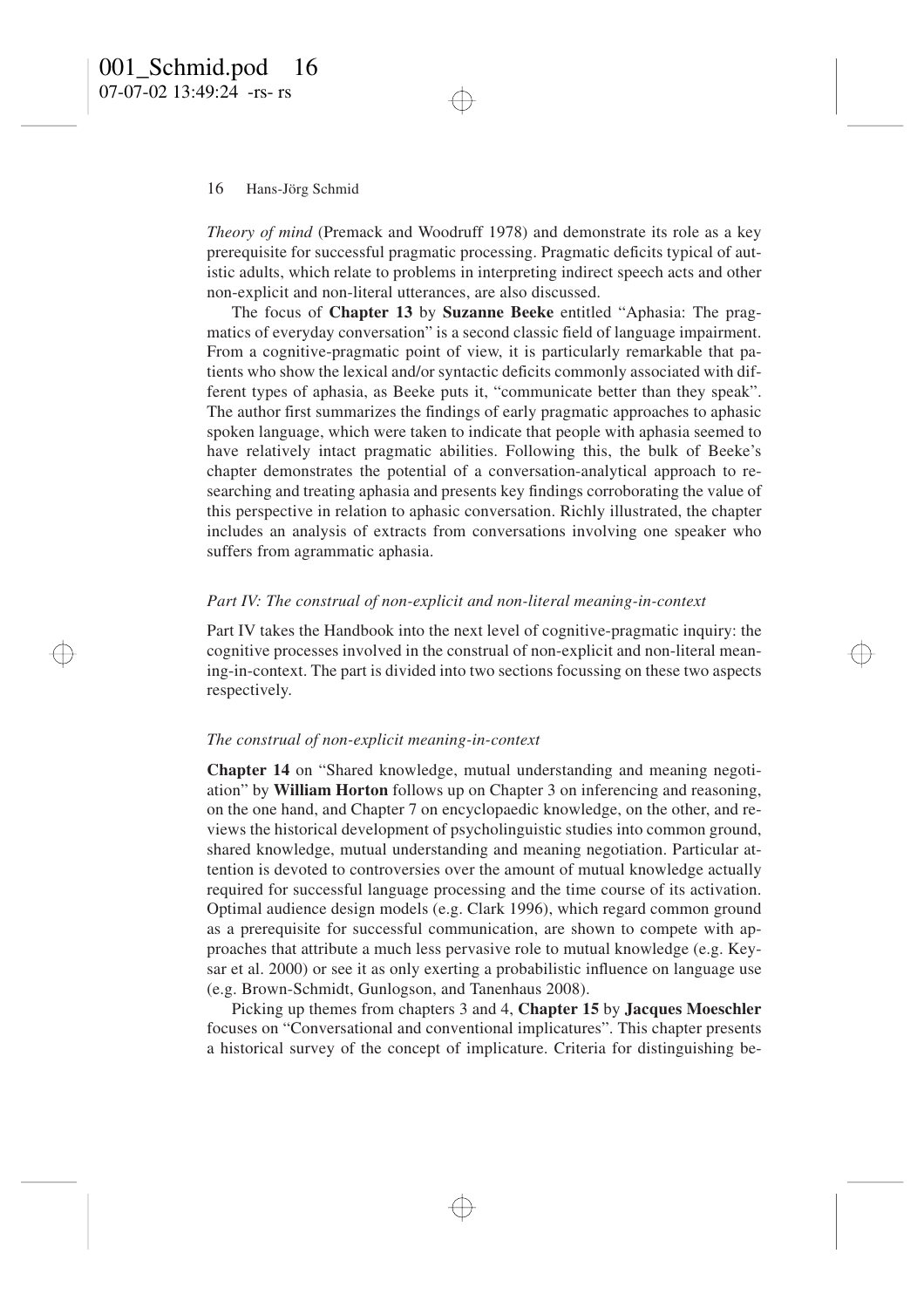001\_Schmid.pod 17 07-07-02 13:49:24 -rs- rs

> tween different types of implicatures are discussed. Moeschler then surveys implications, ramifications and modifications of the notion of implicature in the work of Levinson (2000), Horn (e.g. 2004), Sperber and Wilson (1986/1995) and others, concluding with an assessment of the role of implicatures in comprehension and communication in general.

#### *The construal of non-literal meaning-in-context*

**Chapter 16** on "Figurative language in discourse" by **Alice Deignan** is the first of two contributions which deal with the use and comprehension of conventional and novel non-literal language. The topic of Deignan's chapter is the role of metaphors and other types of figurative language, mainly metonymy, in discourse. The author demonstrates the potential of conceptual metaphor theory (Lakoff and Johnson 2003) for the analysis of figurative language in actual spoken and written discourse, but indeed also highlights its limitations and shortcomings (cf. Cameron 2008; Semino 2008; Deignan, Littlemore, and Semino, forthcoming). The chapter reviews empirical research into the evaluative, interpersonal and textual functions of metaphor in discourse and briefly introduces the critical discourse approach to metaphor analysis. The forms that figurative language takes in discourse, the functionally motivated, non-random distribution of manifestations of figurative language in conversation and text, as well as the implications of the discourse-related research on our understanding of figurative language are also discussed.

In **Chapter 17**, **Geert Brône** tackles "Humour and irony in cognitive pragmatics". Like figurative language, humorous and ironic language presents a special challenge to any pragmatic theory, since "what is meant" is particularly distant from "what is said". Brône provides a comprehensive state-of-the-art review of theoretical and empirical research into the cognitive aspects of humour and irony. The section on humorous language takes Attardo and Raskin's (1991) General Theory of Verbal Humour as a reference-point for a discussion of the ways in which canned but also conversational jokes are processed. The section on irony presents the work by Giora (2003), Coulson (2001), Gibbs (1986) and others mentioned in Section 2 above (cf. also Chapter 9) and probes the potential of cognitivelinguistic theories for the study of irony and sarcasm.

#### *Part V: The emergence of linguistic structures from meaning-in-context*

Parts II to IV of the Handbook follow common practice in pragmatics insofar as they take for granted that the online construal of "pragmatic" meaning-in-context relies on stored and entrenched "semantic" knowledge representations. Part V reverses this perspective and highlights the ways in which cognitive-pragmatic principles and processes contribute to the emergence and change of individually entrenched and collectively shared knowledge that is grammar. Among the best-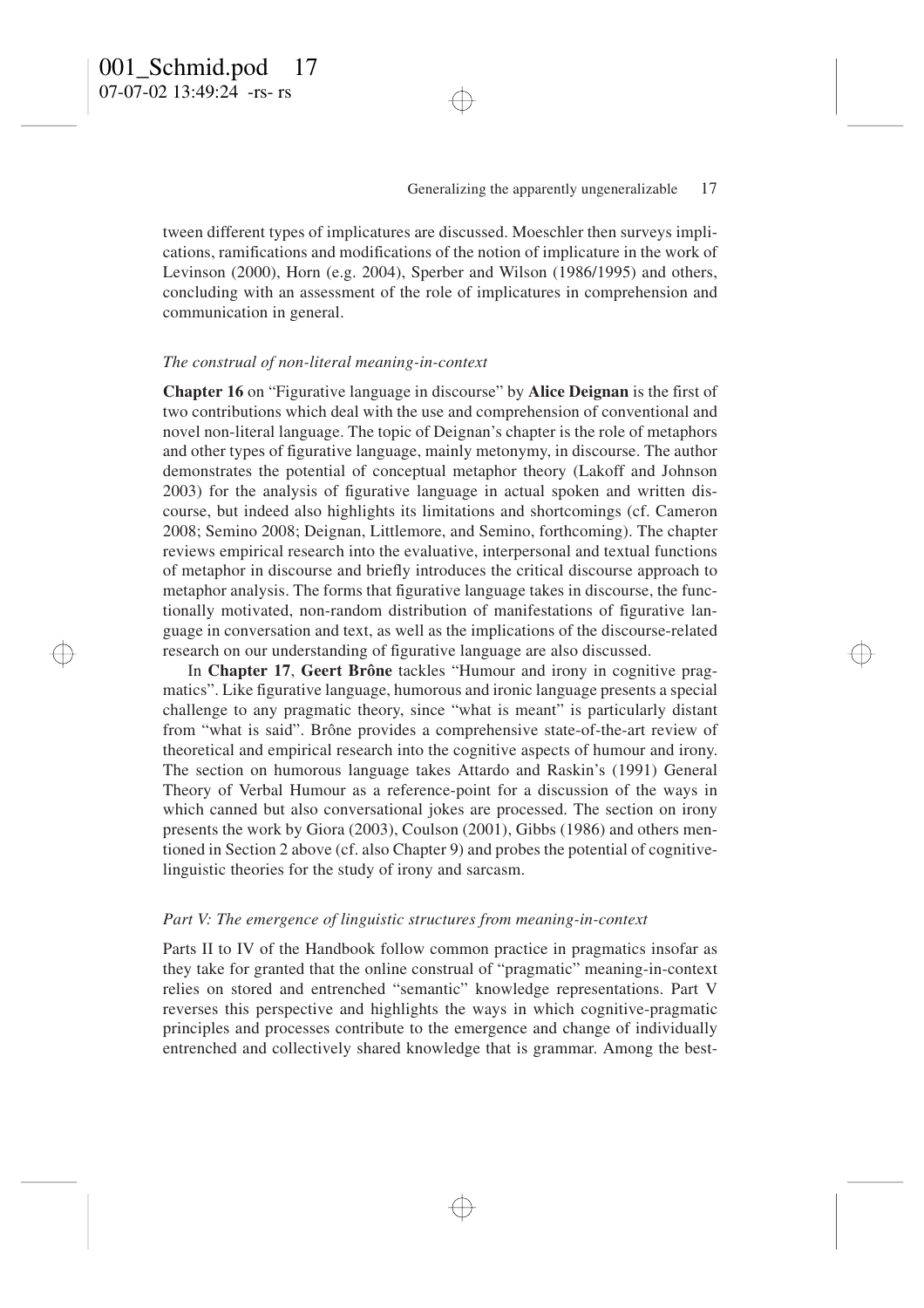#### 18 Hans-Jörg Schmid

known approaches emphasizing this contribution are Traugott's (cf. Traugott and Dasher 2004) invited-inference theory of semantic change, Hopper's (1987) concept of *emergent grammar* and an increasingly wide range of usage-based approaches which regard grammar as the product of language use (cf., e.g., Langacker 1988; Tomasello 2003; Bybee 2010).

**Chapter 18** by **Peter Harder** opens this part by providing a survey of "Emergent and usage-based models of grammar". Harder's account focuses not on the role of specific cognitive-pragmatic principles and processes but on the theoretical background assumptions and claims that motivate such models and the methodological challenges they have to face. Major running themes in Harder's contribution are the tension, as yet unresolved, between system and usage in linguistic theorizing and the related controversies over how to model the interplay of lexical, grammatical and pragmatic aspects of language adequately.

**Chapter 19** by **Graeme Trousdale** entitled "Grammaticalization, lexicalization and constructionalization from a cognitive-pragmatic perspective" explores the potential of cognitive pragmatics for explaining various aspects of language change. Picking up threads from Harder, the chapter looks at attempts to explain the co-evolution of meanings and forms in grammaticalization studies (e.g. Bybee, Perkins, and Pagliuca 1994). The role of cognitive construal operations such as viewpoint and subjectivization (Langacker 1987) on pragmatic processes such as invited inferencing (Traugott and Dasher 2004) and particular aspects of language change are discussed. In the later section of the chapter, the focus shifts to *constructionalization*, a recent term referring to changes affecting conventionalized or novel pairings of form and meaning.

**Chapter 20** by **Terttu Nevalainen** widens the scope of investigation to include consideration of the "Sociopragmatics of language change". Recognizing the fact that a pragmatic perspective on the emergence of meaning must not be restricted to the interplay between the language system and language use in specific situations, the chapter emphasizes the need to describe how changes and innovations spread across a linguistic community. Providing a wealth of illustrations and empirical findings, Nevalainen approaches this task by looking at the main sources and loci of innovation, discussing local and long-term effects of sociopragmatic processes such as accommodation (Giles, Coupland, and Coupland 1991; Auer and Hinskens 2005) and investigating the role of social networks and acts of social identity.

**Chapter 21** by **Maj-Britt Mosegaard Hansen** aptly closes Part V and the whole Handbook with an investigation of "The semantics of pragmatic expressions". This final chapter demonstrates the relevance of a number of issues raised earlier in Part V and elsewhere in the Handbook for a notoriously difficult area of linguistic inquiry: the linguistic description of the meanings of pragmatic expressions such as connectives, discourse markers, pragmatically motivated multi-word expressions and other "context-level expressions", as Hansen calls them. Among these issues are: the contested boundary between semantics and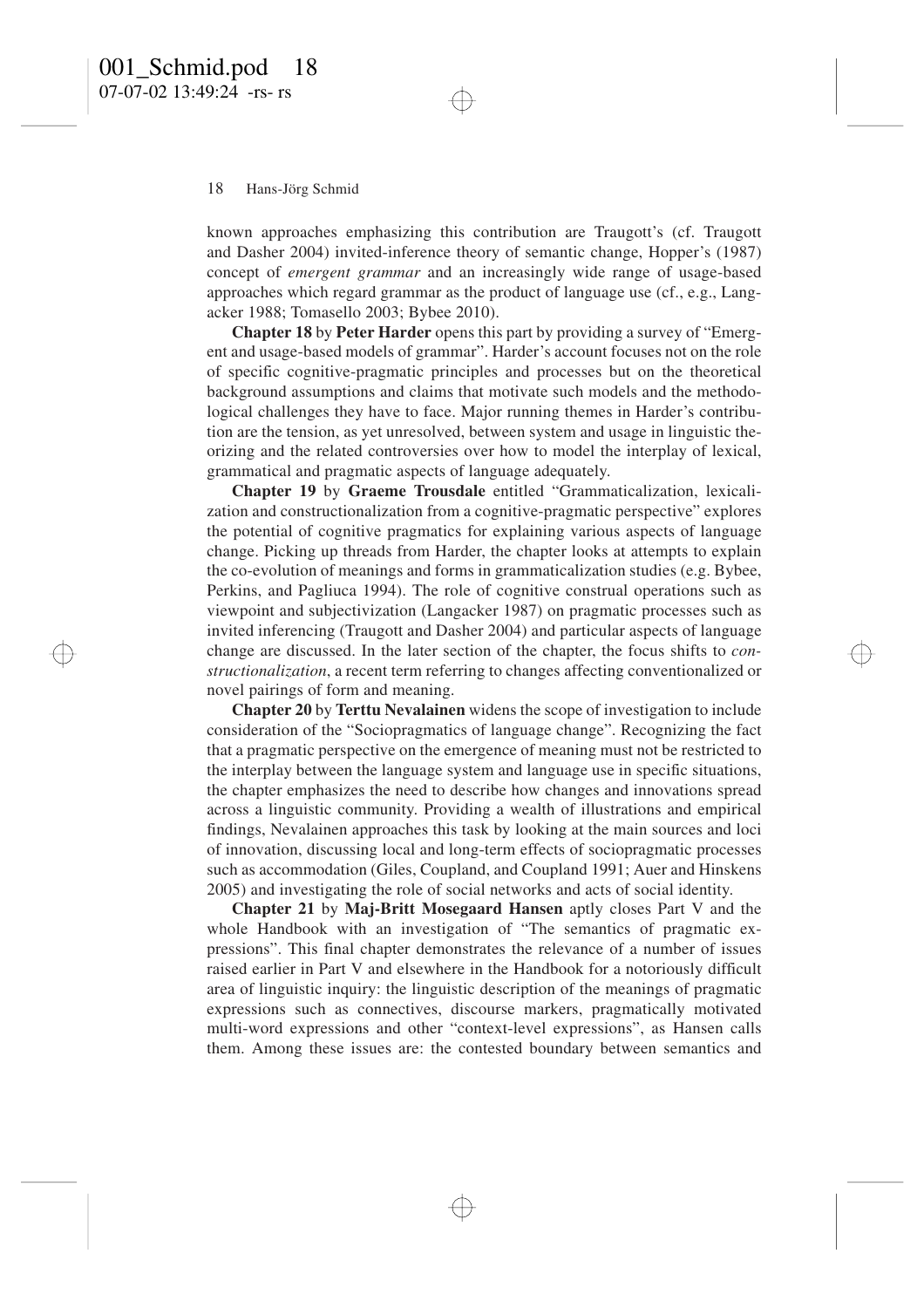#### Generalizing the apparently ungeneralizable 19

pragmatics, which is supplemented by the psycholinguistic question as to whether the meanings of context-level expressions are referential in nature ("semantic") or procedural ("pragmatic"); the vexing question of how to make sense of the polysemy/polyfunctionality of context-level expressions; and the need to construct adequate models of generalizable cognitive-pragmatic factors behind the semantic change of these expressions.

#### **5. Conclusion**

Does the collection of chapters in this Handbook fill a "much-needed gap"? Ignoring the fact that the editor should of course leave it to others to answer this legitimate question, I would like to venture one or two concluding observations.

It should be fairly uncontroversial that the development of a coherent and comprehensive cognitive-pragmatic account of how language users construe meanings-in-context falls within the remit of the language sciences. So far, however, I would argue, in spite of the existence of the inspiring and illuminating work referred to in Section 2 above, that none of the existing linguistic "disciplines" has managed to provide a natural breeding-ground for such an account. Traditional "philosophical" pragmatics has failed or, better, not even tried to supply solid empirical evidence demonstrating the cognitive plausibility and validity of its largely theoretical claims, however appealing and convincing they may be. Psycholinguistics and the psychology of language, true to the nature of experimental approaches, tend to lose sight of the bigger picture behind the controlled observation of highly specific processes and phenomena related to the construal of meaning-incontext. Cognitive linguistics, with its focus on stored representations and their cognitive foundations, has so far not even attempted, let alone managed, to produce systematic models of how stored knowledge and online processing interact in the construal of linguistically underdetermined, non-explicit and non-literal meanings-in-context. In short, a linguistic discipline that feels responsible for targeting the seemingly simple general question as to how interlocutors connect "what is said" to "what is meant" and vice versa has not yet been established.

It goes without saying that this Handbook, partly due to the fact that it is a handbook rather than a monograph, is not a suitable medium for offering a comprehensive and coherent answer to this question either. What it might be able to do, however, is give a fresh impetus and provide some assistance for future efforts in the field by providing a rich survey of the questions to be asked, of avenues that promise to lead to answers to these questions and of ways to approach the task of systematically generalizing the apparently ungeneralizable.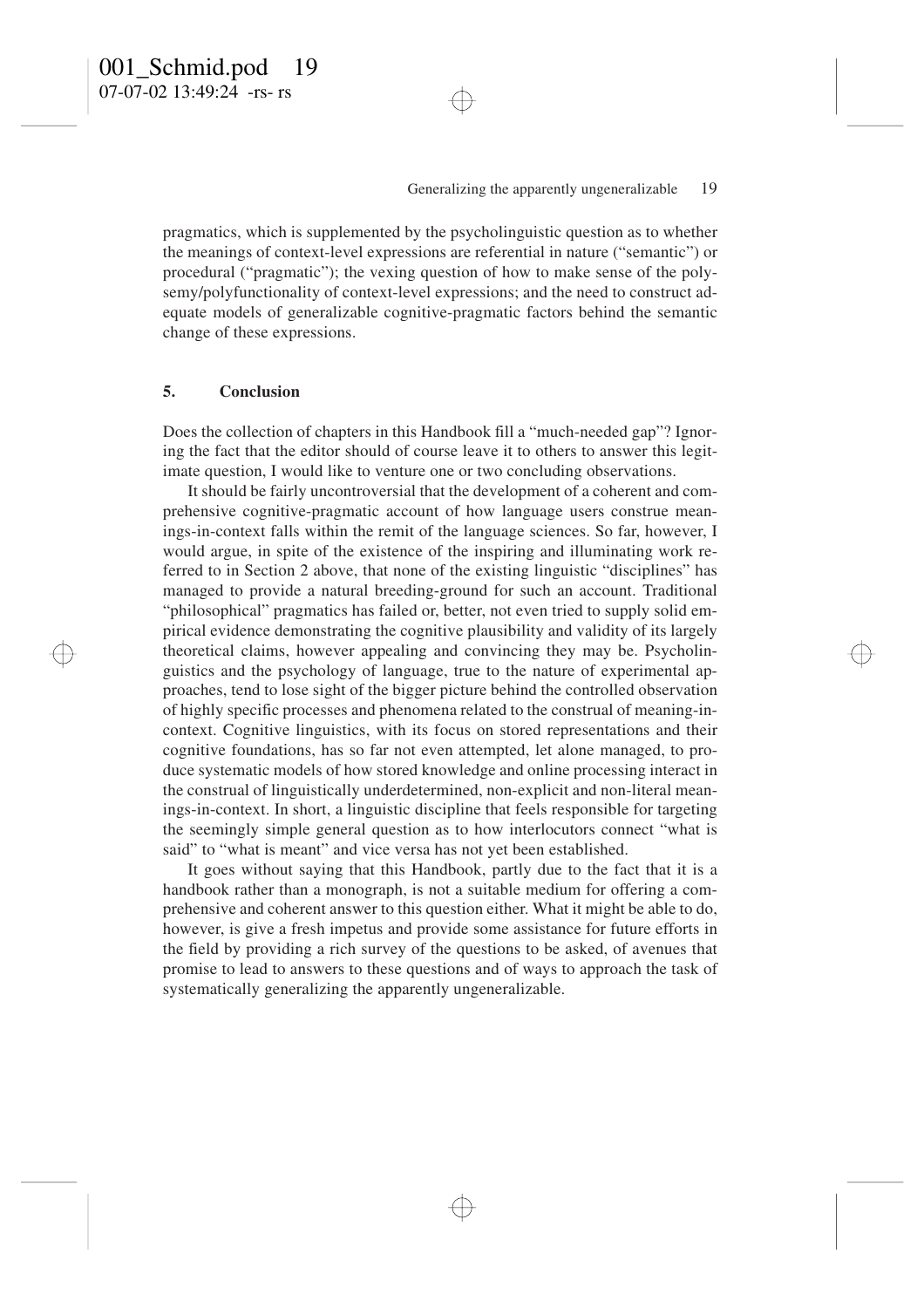20 Hans-Jörg Schmid

#### **Notes**

1. I would like to thank Dirk Geeraerts for his contribution to designing the overall structure of this Handbook, which is, in spite of some changes, still reflected in Section 4.1.

#### **References**

#### Ariel, Mira

1990 *Accessing Noun-phrase Antecedents*. London: Routledge.

Attardo, Salvatore and Victor Raskin

- 1991 Script theory revis(it)ed: joke similarity and joke representational model. *Humor*. *International Journal of Humor Research* 4(3): 293–347.
- Auer, Peter and Frans Hinskens
	- 2005 The role of interpersonal accommodation in a theory of language change. In: Peter Auer, Frans Hinskens and Paul Kerswill (eds.), *Dialect Change*, 335–357. Cambridge: Cambridge University Press.

#### Bara, Bruno

- 2010 *Cognitive Pragmatics*. *The Mental Processes of Communication*, translated from Italian by John Douthwaite. Cambridge, MA: MIT Press.
- Breheny, Richard
	- 2011 Experimental pragmatics. In: Wolfram Bublitz and Neal Norrick (eds.), *Foundations of Pragmatics*. [= Handbooks of Pragmatics, Vol. 1]. 561–585. Berlin/ New York: De Gruyter Mouton.
- Brown-Schmidt, Sarah, Christine Gunlogson and Michael K. Tanenhaus
- 2008 Addressees distinguish shared from private information when interpreting questions during interactive conversation. *Cognition* 107: 1122–1134.

Bublitz, Wolfram and Neal Norrick (eds.)

- 2011 *Foundations of Pragmatics*. [= Handbooks of Pragmatics, Vol. 1]. Berlin/New York: De Gruyter Mouton.
- Bybee, Joan
- 2010 *Language, Usage and Cognition*. Cambridge: Cambridge University Press.
- Bybee, Joan, Revere Perkins and William Pagliuca
	- 1994 *The Evolution of Grammar: Tense, Aspect, and Modality in the Languages of the World*. Chicago: University of Chicago Press.

#### Cameron, Lynne

- 2008 Metaphor and talk. In: Raymond Gibbs (ed.), *The Cambridge Handbook of Metaphor and Thought,* 197–211. Cambridge: Cambridge University Press. Clark, Herbert H.
- 1996 *Using Language*. Cambridge: Cambridge University Press.

Clark, Herbert H. and Catherine R. Marshall

1981 Definite reference and mutual knowledge. In: Arvind K. Joshi, Bonnie L Webber and Ivan A. Sag (eds.), *Elements of Discourse Understanding,* 10–63. Cambridge: Cambridge University Press.

#### Coulson, Seana

2001 *Semantic Leaps. Frame-Shifting and Conceptual Blending in Meaning Construction*. Cambridge: Cambridge University Press.

Cummings, Louise

2009 *Clinical Pragmatics*. Cambridge: Cambridge University Press.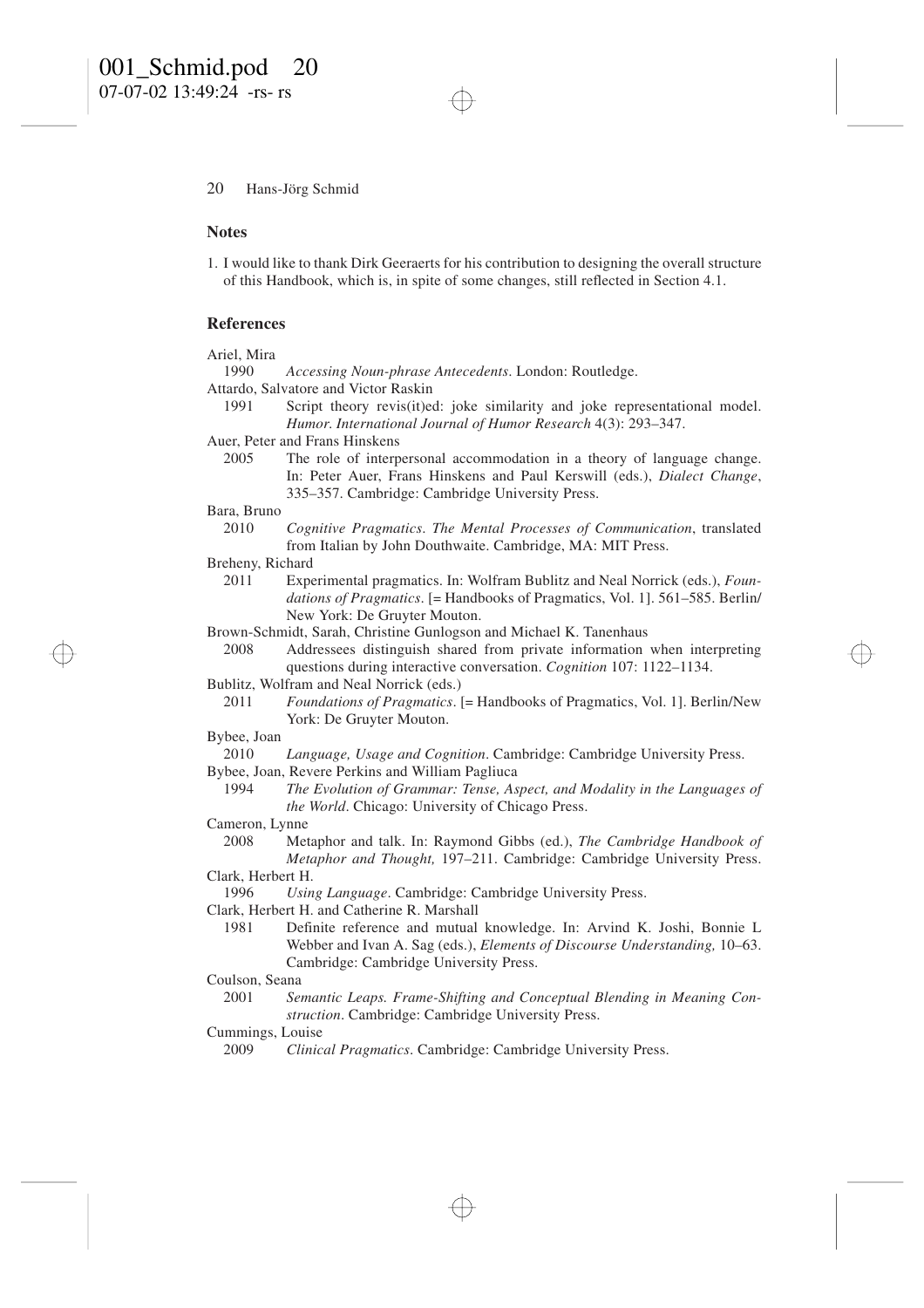Deignan, Alice, Jeannette Littlemore and Elena Semino

forthcoming *Figurative Language, Genre and Register*. Cambridge: Cambridge University Press.

Evans, Vyvyan

2009 *How Words Mean*: *Lexical Concepts, Cognitive Models, and Meaning Construction*. Oxford: Oxford University Press.

Gibbs, Raymond W. Jr.

- 1986 On the psycholinguistics of sarcasm. *Journal of Experimental Psychology: General* 115: 3–15.
- Gibbs, Raymond W. Jr.

1994 *The Poetics of Mind*. Cambridge: Cambridge University Press.

- Giles, Howard, Nikolas Coupland and Justine Coupland (eds.)
	- 1991 *Contexts of Accommodation: Developments in Applied Sociolinguistics*. Cambridge: Cambridge University Press.

#### Giora, Rachel

2003 *On our Mind: Salience, Context and Figurative Language*. New York: Oxford University Press.

Givón, Talmy

1995 Coherence in text vs. coherence in mind. In: Morton Ann Gernsbacher and Talmy Givón (eds.), *Coherence in Spontaneous Text*, 59–115. Amsterdam: John Benjamins.

Grice, H. P.

1975 Logic and conversation. In: Peter Cole and Jerry Morgan (eds.), *Syntax and Semantics 3: Speech Acts*, 41–58. London: Academic Press.

Hopper, Paul

1987 Emergent Grammar. In: Jon Aske, Natasha Beery, Laura Michaelis and Hana Filip (eds.), *Proceedings of the Thirteenth Annual Meeting of the Berkeley Linguistics Society,* 139–157. Berkeley: Berkeley Linguistics Society.

#### Horn, Laurence R.

1984 Toward a new taxonomy for pragmatic inference: Q-based and R-based implicature. In: Deborah Schiffrin (ed.), *Meaning, Form, and Use in Context: Linguistic Applications*, 11–42. Washington, DC: Georgetown University Press.

Horn, Laurence R.

2004 Implicature. In: Laurence R. Horn and George Ward (eds.), *The Handbook of Pragmatics*, 3–28. Oxford: Basil Blackwell.

#### Horn, Laurence R.

2009 WJ-40: Implicature, truth, and meaning. *International Review of Pragmatics* 1: 3–34.

Horton, William S. and Boaz Keysar

1996 When do speakers take into account common ground? *Cognition* 59: 91–117. Huang, Yan

2007 *Pragmatics*. Oxford: Oxford University Press.

#### Kecskes, Istvan

- 2008 Dueling contexts: A dynamic model of meaning. *Journal of Pragmatics* 40(3): 385–406.
- Keysar, Boaz, Dale J. Barr, Jennifer A. Balin and Jason S. Brauner
- 2000 Taking perspective in conversation: The role of mutual knowledge in comprehension. *Psychological Science* 11: 32–38.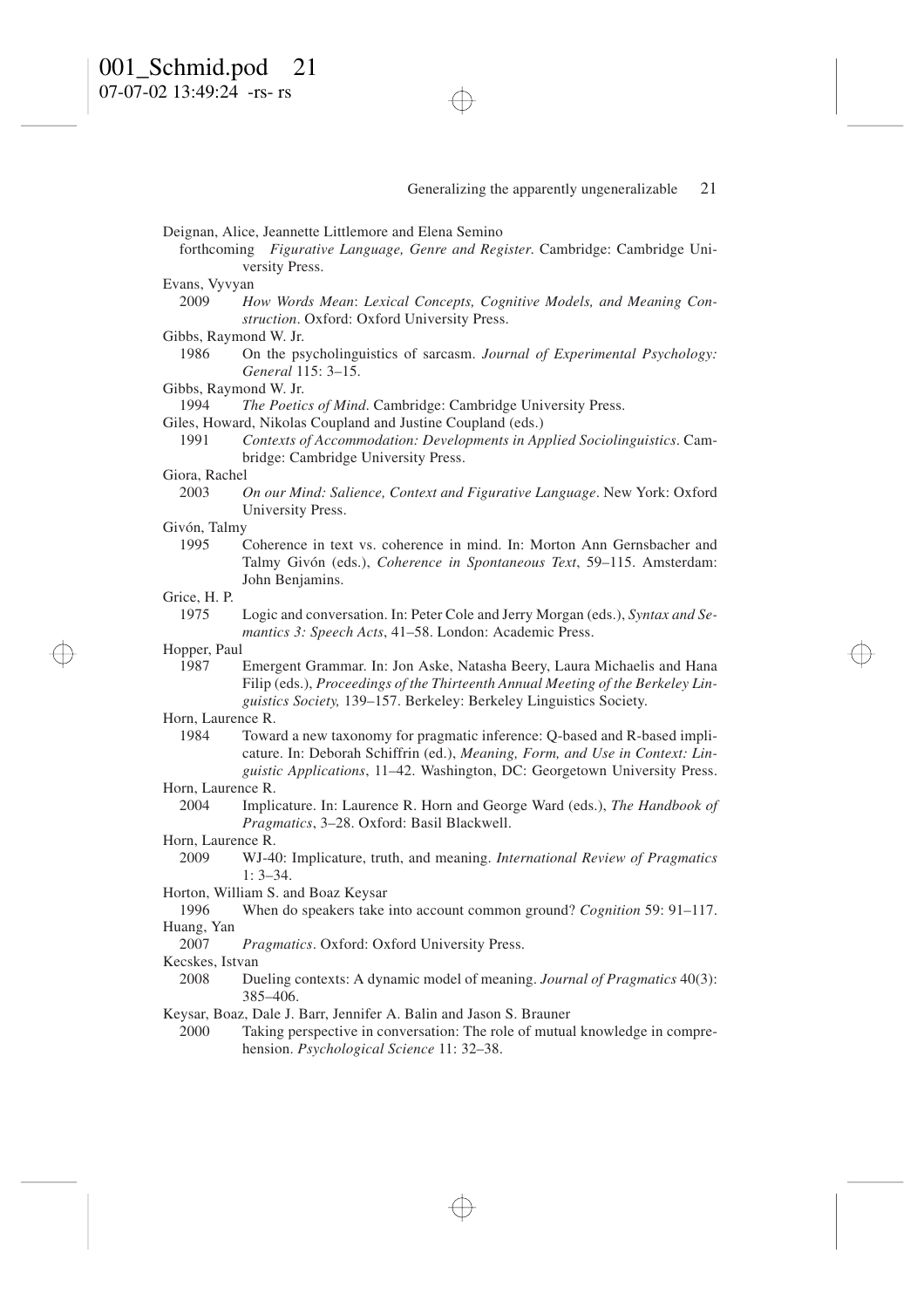22 Hans-Jörg Schmid

Kintsch, Walter

- 1988 The role of knowledge in discourse comprehension: A construction-integration model. *Psychological Review* 95: 163–182.
- Lakoff, George
	- 1987 *Women, Fire and Dangerous Things. What Categories Reveal about the Mind*. Chicago: University of Chicago Press.
- Lakoff, George and Mark Johnson
- 2003 *Metaphors We Live By.* 2nd edn. Chicago: University of Chicago Press.
- Langacker, Ronald W.
	- 1987 *Foundations of Cognitive Grammar. Vol. I: Theoretical Prerequisites*. Stanford: Stanford University Press.
- Langacker, Ronald W.
	- 1988 A usage-based model. In: Brygida Rudzka-Ostyn (ed.), *Topics in Cognitive Linguistics*, 127–161. Amsterdam/Philadelphia: Benjamins.
- Langacker, Ronald W.
	- 1993 Reference point constructions. *Cognitive Linguistics* 4, 1–38. [Reprinted in: *Grammar and Conceptualization* (1999), 171–202, Berlin: Mouton de Gruyter.]
- Levinson, Stephen C.
	- 2000 *Presumptive Meanings. The Theory of Generalized Conversational Implicature*. Cambridge, MA: The MIT Press.
- Noveck, Ira A. and Dan Sperber (eds.)

2004 *Experimental Pragmatics*. New York: Palgrave.

- Premack, David and Guy Woodruff
	- 1978 Does the chimpanzee have a theory of mind? *Behavioral and Brain Sciences* 1(4): 515–526
- Searle, John R.
	- 1975 Indirect speech acts. In: Peter Cole and Jerry L. Morgan (eds.), *Syntax and Semantics 3. Speech Acts*, 59–82. New York: Academic Press.
- Semino, Elena
- 2008 *Metaphor and Discourse*. Cambridge: Cambridge University Press.

Sperber, Dan and Deirdre Wilson

- 1985/96 *Relevance: Communication and Cognition.* Oxford: Blackwell. [Second edition with Postface 1995]
- Tomasello, Michael
	- 2003 *Constructing a Language*. *A Usage-Based Theory of Language Acquisition*. Cambridge, MA/London: Harvard University Press.
- Traugott, Elisabeth Closs and Richard B. Dasher
- 2004 *Regularity in Semantic Change*. Cambridge: Cambridge University Press.
- Ungerer, Friedrich and Hans-Jörg Schmid
	- 2006 *An Introduction to Cognitive Linguistics*. 2nd edn. Harlow etc.: Pearson Longman.
- Walker, Marilyn, Aravind Joshi and Ellen Prince (eds.)
	- 1998 *Centering Theory in Discourse*. Oxford: Clarendon Press.

#### Wang, Jinrui

2011 Review of Bruno Bara, *Cognitive Pragmatics. The Mental Process of Communication*, Cambridge, MA: MIT Press. *LinguistList*, posted 13 July 2011. [http://linguistlist.org/issues/22/22–2872.html; accessed 15 March 2012)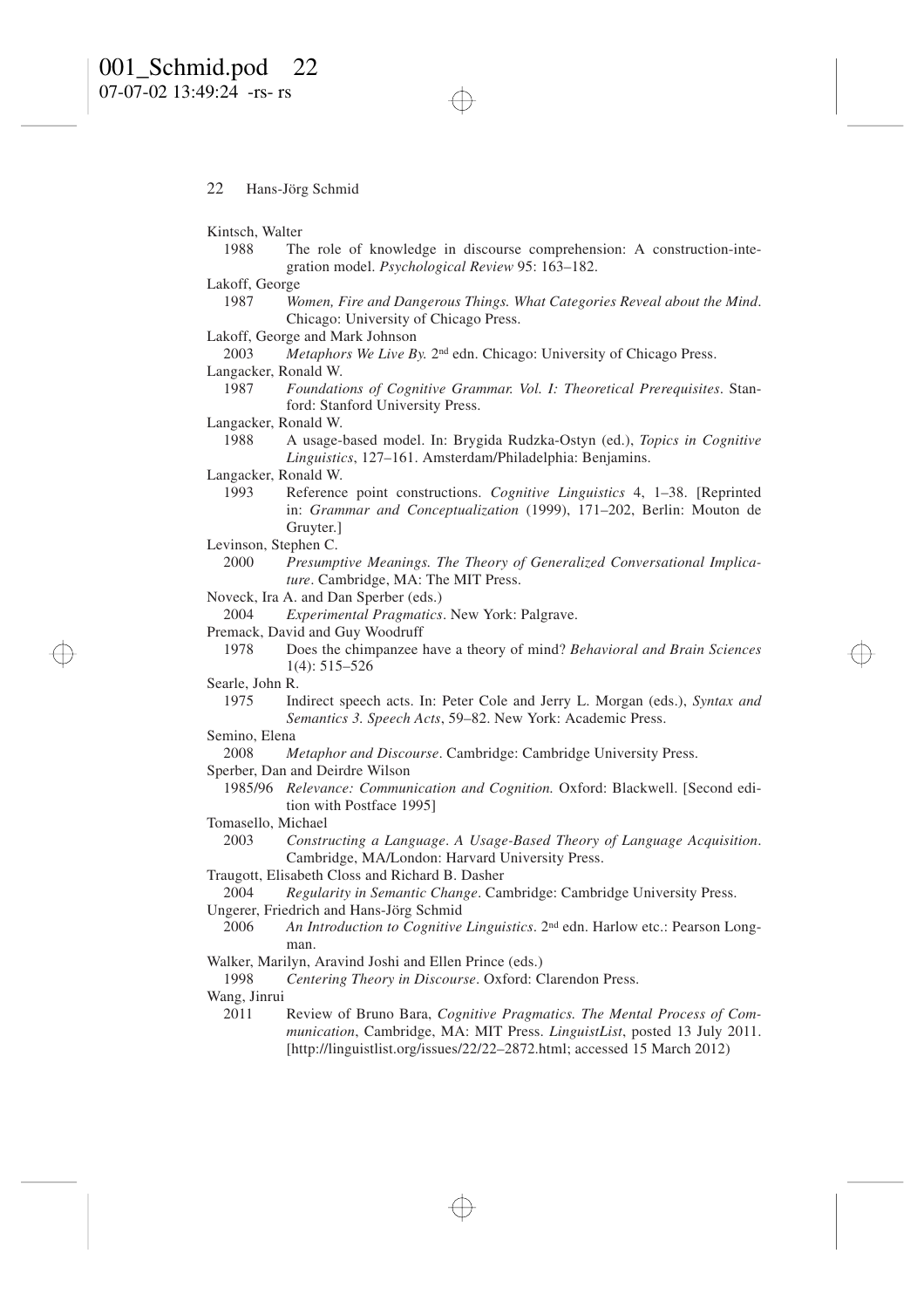023\_Namen\_Index.pod 623 07-07-02 14:07:40 -rs- rs

# **Name index**

#### **A**

Abbeduto, Leonard 265, 267, 295 Abelson, Robert 90, 141, 175, 382, 465, 494 Abrahamsen, Eileen P. 301 Adams, Catherine 262 Aijmer, Karin vi, 588 Albrecht, Jason E. 86, 92–93, 96, 106–107 Alexander, Richard J. 478 Alkabets-Zlozover, Inbar 236, 249 Allan, Keith 270 Allen, Doris A. 292, 308 Allwood, Jens 41 Almor, Amit 220 Aloni, Shulamit 250 Altmann, Gerry 55 Alvesson, Mats 176 Andersen, Elaine S. 275, 514 Andersen, Gisle vi Andersen, Henning 514 Anderson, Alan Ross 41 Anderson, Anne 208, 394 Anderson, Anthony 85, 91 Anderson, John R. 105 Anderson, Richard C. 94, 161, 163 Andersson, Roger 567 Anscombre, Jean-Claude 591 Antilla, Raimo 537, 540 Antonopoulou, Eleni 471, 482–483, 493 Apperly, Ian. A. 388, 392 Archakis, Argiris 469 Archer, Dawn 561 Ariel, Mira 5, 14, 202, 206, 220, 396 Arnold, Jennifer E. 203–204, 206, 391 Arnovick, Leslie K. 605 Arnseth, Hans Christian 190 Arppe, Antti 526 Aschkenazi, Keren 236, 249, 252 Aslin, Richard N. 323 Asperger, Hans 15, 292, 295, 297, 301, 303–304, 308, 317–320, 323, 326–329, 331–332, 335–339 Astington, Janet W. 265–266, 269

Atkins, B. T. Sue 153, 180 Atkinson, John M. 349 Atlas, Jay D. 32, 41–42, 420–421, 428 Attardo, Salvatore 17, 463–470, 474, 478, 484–487, 489–490, 492–494 Atwood, Tony 332, 339 Aubert, Sandrine 305 Auer, Peter 18, 565, 569–570, 577, 580 Austin, John v, 51, 262, 330, 346, 405, 408–409, 487

#### **B**

Bach, Kent 28–29, 38, 41–42, 54, 76, 78, 376, 379, 409, 424, 428 Bache, Carl 511, 522 Baddeley, Alan D. 94 Baicchi, Annalisa 141–142 Bailey, Guy 565–566 Bailey, Karl G. D. 106 Baillet, Susan D. 90, 212–213 Baird, Jodie A. 267 Balaban, Noga 251–252 Baldwin, Dare A. 266 Baltaxe, Christine A. 300 Bandura, Albert 190 Bara, Bruno 3, 6, 268 Barcelona, Antonio 156, 479, 599 Barclay, J. Richard 92, 105 Bargh, John A. 393–394 Barghouti, Omar 251 Bar-Hillel, Yehoshua 507 Barker, Gregory 223 Barlow, Jack M. 443 Barlow, Michael 507 Baron, Anne vi Baron-Cohen, Simon 303, 324, 331, 388 Barr, Dale 178, 190, 388–390 Barresi, Barbara 345, 353 Barsalou, Laurence 104, 162–163, 494 Bartak, Lawrence 309 Bartlett, Brendan J. 218 Barton, Michelle E. 266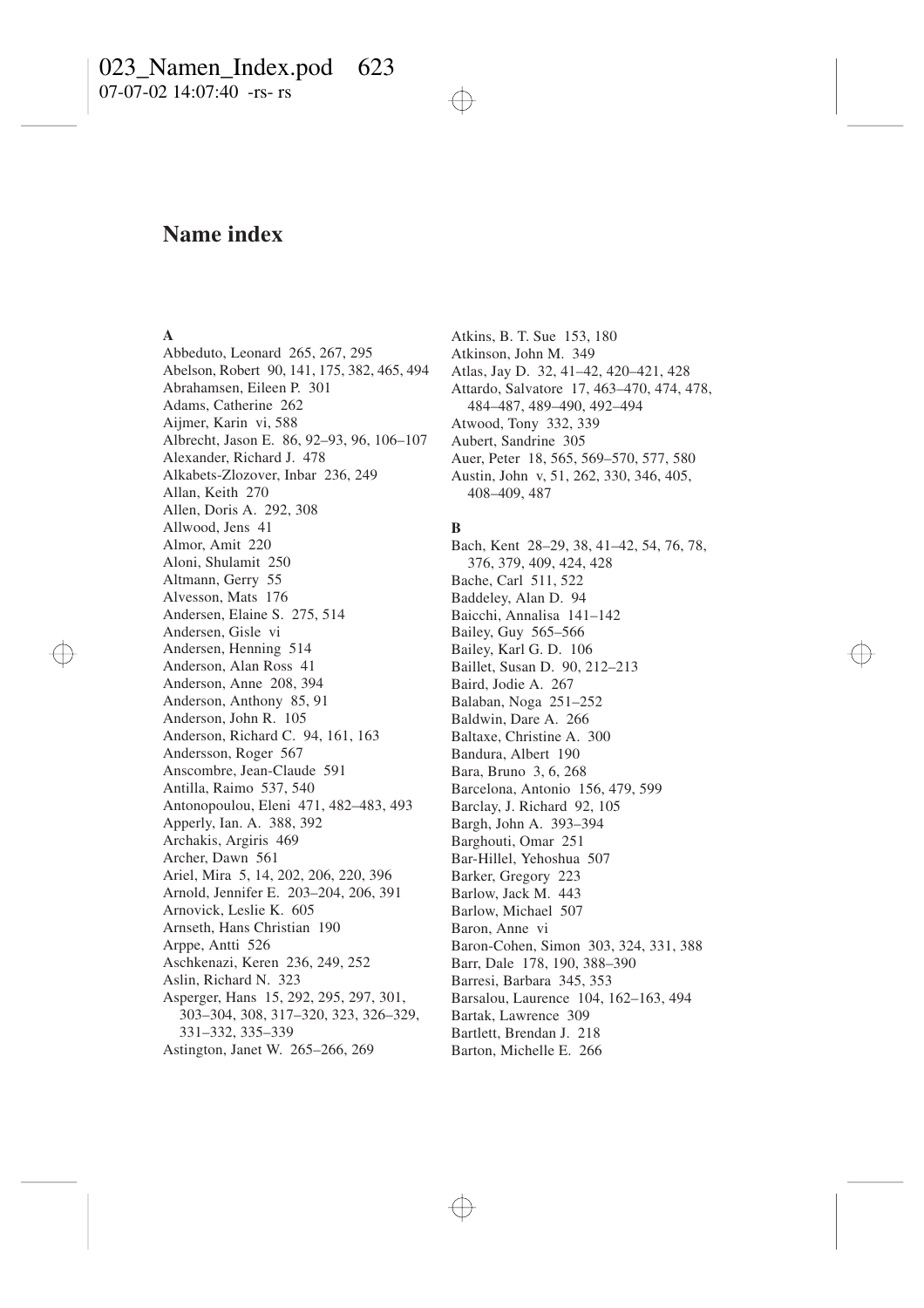07-07-02 14:07:40 -rs- rs

624 Name index

Bartsch, Andreas J. 221 Bartsch, Karen 266–267 Bastiaanse, Roelien 353, 364 Bates, Elisabeth 262, 265–266, 269, 325, 356, 516 Bazin, Nadine 303–304 Bearman, Peter 338 Becker, Guido 86, 91, 93 Beeke, Suzanne 5, 16, 293, 345, 347–348, 353–357, 359, 363–364 Beeman, William 270 Bell, Alan 165 Belnap, Noel 41 Benczes, Réka 161 Benveniste, Emile 427 Bergen, Benjamin 91, 475, 482–484, 493 Bergen, Doris 267 Berger, Peter. L. 183 Bergs, Alexander 542, 553 Berkum, Jos J. A. van 104 Bern, Hyman 212 Berndt, Rita S. 353 Bernicot, Josie 268–269 Bernstein, Richard. J. 176 Bertus, Eugenie L. 91 Bestgen, Yves 207, 223 Bezuidenhout, Anne 61 Biber, Douglas 523 Bierwisch, Manfred 160, 168 Binsted, Kim 483–484, 493 Bishop, Dorothy V.M. 5, 292, 305, 308 Black, John B. 212 Blakemore, Diane 27, 78, 590, 592 Blank, Andreas 599 Blasco-Dulbecco, Mylène 587 Blijzer, Femke De 215 Bloch, Steven 348, 353 Bloom, Lois 213, 262, 275 Bloom, Paul 319, 323, 325 Blum-Kulka, Shoshana 276 Bluth, George J. 217–218 Bock, J. Kathryn 309 Bodenhausen, Galen 189 Body, Richard 347, 474 Bollinger, Susan ix Borg, Emma 31, 55, 74, 76, 79, 426 Bosch, Peter 61 Bouillon 160

Bower, Gordon H. 92 Boyd, Richard 441 Boye, Kasper 517, 519 Braine, Martin D. S. 97, 100–101, 103, 517 Brandt, David M. 217–218 Bransford, John D. 89, 92, 105, 221 Breheny, Richard 5 Brennan, Susan E. 204, 384–386, 391, 394 Brenneise-Sarshad, Robin 303 Bresnan-Enders, Maura ix Brewer, William F. 383 Brinton, Bonnie 262, 275 Brinton, Laurel J. 537–539, 541–542, 549, 603, 606 Brisard, Frank, Steven Frisson 239–240, 250 Britton, Bruce K. 211 Brock, Alexander 468, 474 Broek, Paul van den 212 Brône, Geert 17, 463, 467, 470–471, 474–475, 478–482, 493 Brooke-Rose, Cristina 456 Brown, Colin M. 86, 104, 107 Brown, Gillian 438 Brown, John S. 176 Brown, Mary 490 Brown, Penelope 270 Brown, Polly 90, 212–213 Brown, R. 591 Brown-Schmidt, Sarah 16, 390, 393 Brugman, Claudia 157, 169 Brüne, Martin 305 Bruner, Jerome 262, 271, 273 Bryson, Susan E. 324 Bublitz, Wolfram v, vi, ix, 3–5, 41 Bucciarelli, Monica 268–269 Bunge, Mario 177, 190 Burton-Roberts, Noel 29 Butler, Christopher S. 511 Buttrick, Samuel 387, 390 Bybee, Joan 18, 166, 214–215, 513–515, 517, 521, 533, 553 Byrne, Ruth M. 101

#### **C**

Caballero, Rosario 440–441, 451, 454 Calvo, Manuel G. 95 Camaioni, Luigia 266, 325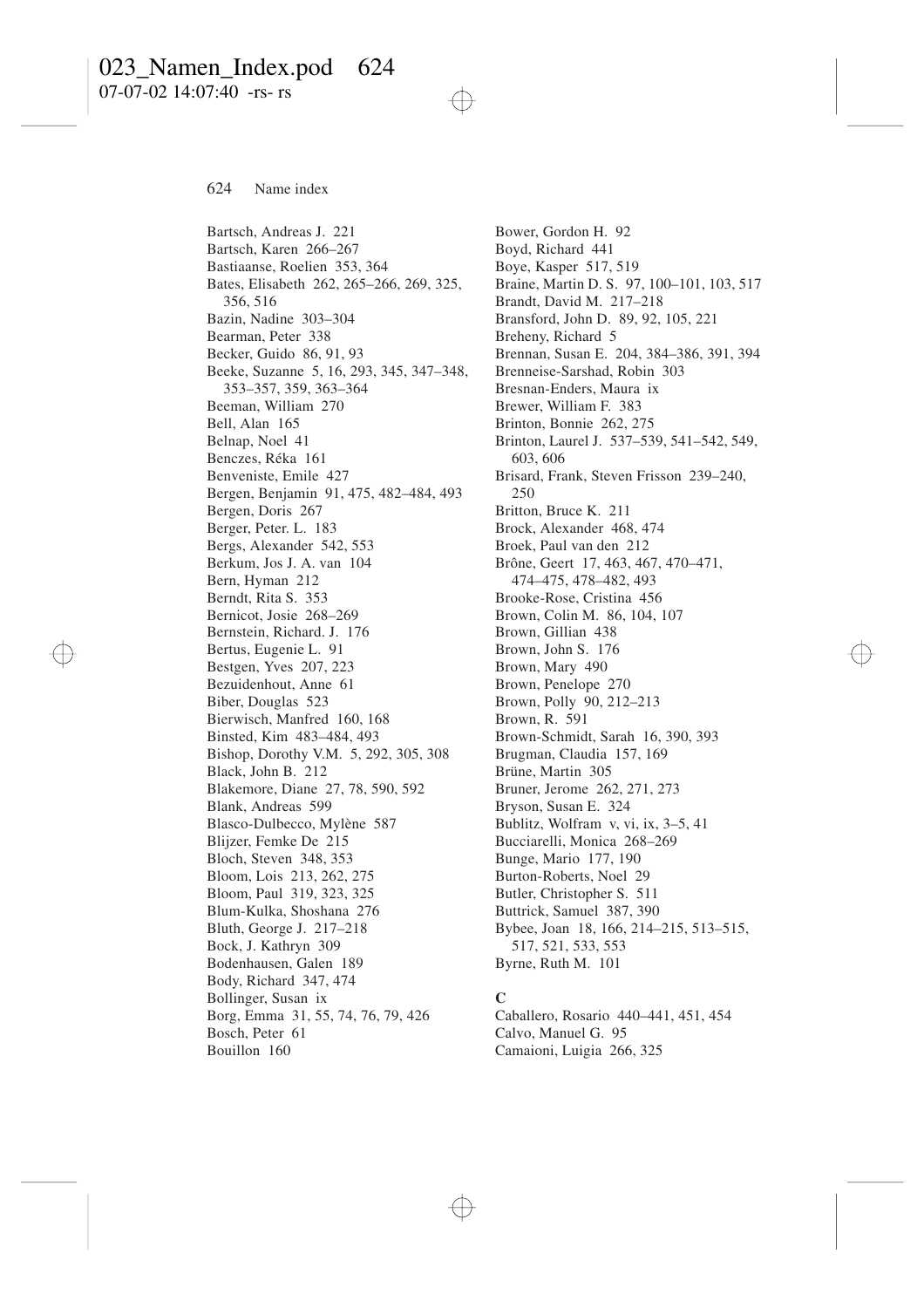023\_Namen\_Index.pod 625 07-07-02 14:07:40 -rs- rs

#### Name index 625

Cameron, Catherine A. 267 Cameron, E. Leslie 267 Cameron, Lynne 5, 17, 134, 440–444, 449–451, 453–454, 456–458 Campion, Nicolas 100 Canestrelli, Anneloes R. 12, 14, 201, 215 Capelli, Carol. A. 269 Cappelen, Herman 55, 58, 74–75, 79 Capps, Lisa 271, 309 Carlomagno, Sergio 303 Carlson, Greg N. 95 Carlson, Thomas B. 381, 386–387, 390 Carpendale, Jeremy 266 Carpenter, Patricia A. 103–104, 106, 203 Carreiras, Manuel 91 Carston, Robyn 12–13, 48, 55, 58, 61–62, 64, 68, 71, 75–79, 87, 175, 406, 421, 426, 428 Castillo, M. Dolores 95 Cattaneo, Luigi 337 Ceponiene, Rita 323, 337 Chafe, Wallace L. 208, 267 Chambers, J.K. 578, 580 Chaminaud, Stephanie 268–269 Chandler, Michael J. 266, 483 Charniak, Eugene 94 Charteris-Black, Jonathan 134, 446–448 Chartrand, Tanya L. 393–394 Cheng, Patricia W. 90, 97 Chevallier, Coralie 335 Chiarello, Christine 249–250 Chierchia, Gennaro 39–40 Chilton, Paul 134, 439 Chomsky, Noam 55, 169, 407, 510, 524 Chong, Jennifer L. 93 Choueka, Yaakov 153 Chunyo, Gitana 327 Cienki, Alan 493 Clancy, Patricia M. 270 Clark, Eve V. 213, 264, 266, 269, 271–272, 397 Clark, Herbert 5, 16, 88, 106, 191, 206, 213, 377, 379, 381–387, 390, 393–394, 397, 420, 477, 481, 487, 489–491 Clark, Tedra F. 305 Clausner, Timothy 533 Cleland, Alexandra A. 393–394 Clifford, James 512

Code, Chris 355 Coelho, Carl A. 293, 308 Coffin, Caroline 446 Cohen, L. Jonathan 67, 424 Cole, Peter 405 Colle, Livia 268, 309, 336 Colston, Herbert L. 127, 178, 190, 237, 239, 463, 484 Coltheart, Max 345 Company Company, Concepción 603 Cook, Anne E. 96 Cook, Guy 445 Cooper, Judith 328 Copeland, David E. 86, 92 Corbett, Albert 89 Corcoran, Rhiannon 297 Corts, Daniel P. 449–450 Cosmides, Leda 55, 97 Costerman, Jean 207 Coulson, Seana 5, 17, 131, 136, 144, 255, 463–468, 471–472, 475–478, 480–482, 490–492, 494 Coulthard, Malcolm 439, 510 Couper-Kuhlen, Elizabeth 223 Coupland, Justine 18, 387, 563–564 Coupland, Nikolas 18, 387, 559, 561, 563–564, 570, 574, 580 Cowan, William B. 393 Cox, James R. 97 Cozijn, Reinier 212 Crain, Stephen 103, 106 Croft, William 123, 137–138, 158, 180, 510, 515–516, 518, 520, 533–534, 542, 554, 581 Cross, David 270, 331 Cruse, Alan D. 123, 137, 180, 515, 534 Culler, Jonathan 512 Culpeper, Jonathan 561 Curcó, Carmen 474, 494 Curtis, Mary E. 88 Cutica, Ilaria 293 Cutting, Cooper 237

#### **D**

D'Agostino, Paul R. 96 D'Andrade, Roy 175, 179, 181 Dabrowska, Ewa 521 Dahl, Östen 517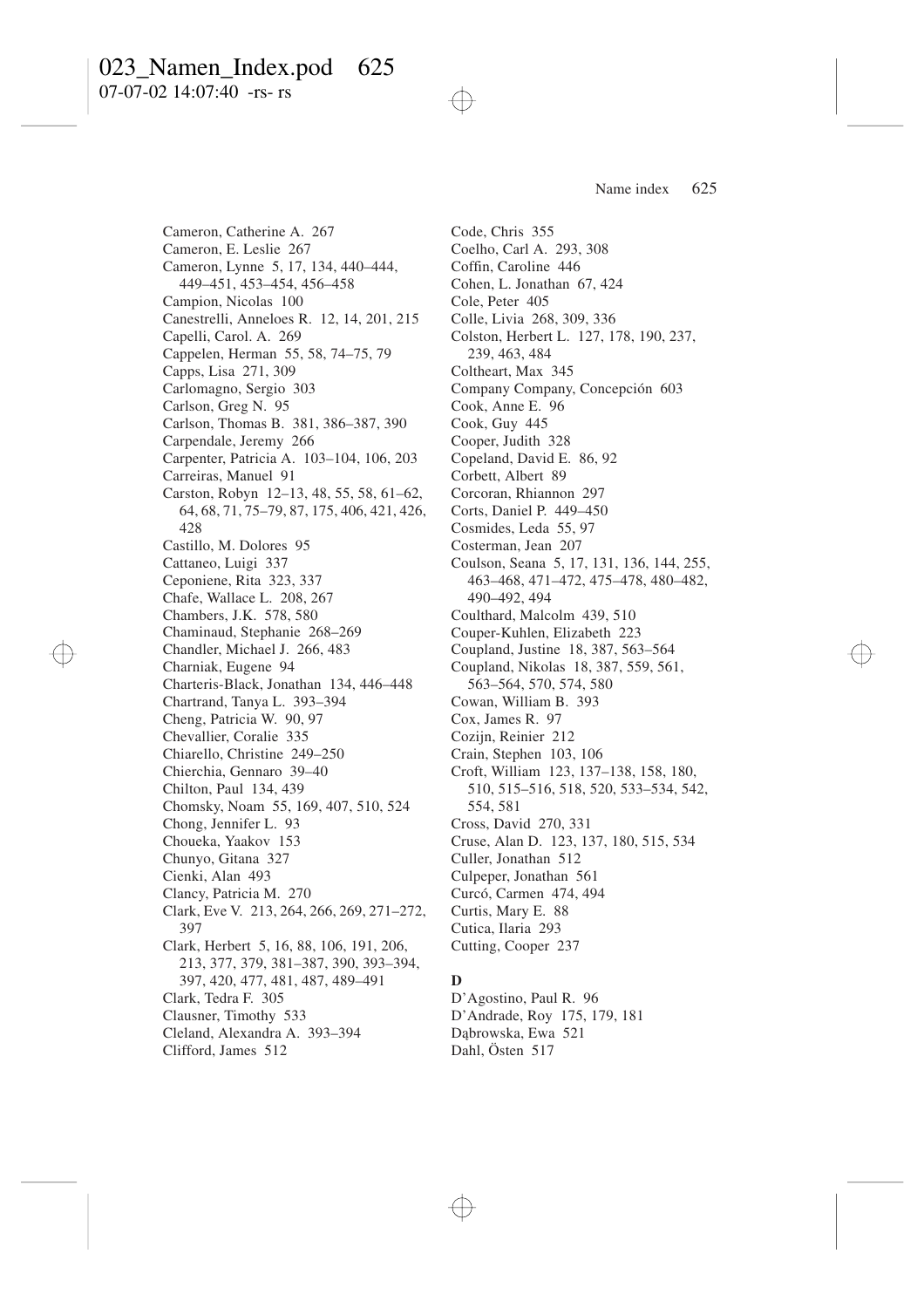023\_Namen\_Index.pod 626 07-07-02 14:07:40 -rs- rs

626 Name index

Dahlgren, Svenolof 309 Dale, Philip 266 Damico, Jack 348, 351, 353, 355 Dancygier, Barbara 223 Daneman, Meredyth 105 Dasher, Richard B. 18, 543, 546, 548–549, 551–552, 592, 597–598, 600, 603, 606 Davies, Mark 25, 169, 540, 543 Davis, G. Albyn 346–347, 362 De Smet, Hendrik 550, 552, 554 Deacon, Terrence 520 Dean, Elizabeth 346 Deane, Paul 157 Decarie, Therese Gouin 272 Degand, Liesbeth 214, 216–217, 223 Deignan, Alice 5, 17, 87, 134, 437, 440–441, 444–445, 450–452, 455–457 Dell, Gary S. 391 Demorest, Amy 269 Denis, Michel 94 Dennett, Daniel 331 Detges, Ulrich 604–605 Dewell, Robert 157 Dias, Maria da 98 Dickerson, Paul 348 Diewald, Gabriele 542, 547, 553, 601 Dijk, Teun A. van 86, 105, 134, 163, 589 Dik, Simon C. 591 DiMaggio, Paul 181 Dipper, Lucy T. 292 Dirven, René 6 Docherty, Gerard 581 Dolitsky, Marlene 467 Donald, Merlin 271, 355–356 Donnellan, Keith 66, 376 Dostie, Gaétane 597 Drager, Katie 167 Drew, Paul 347 Drummond, Sakina S. 295 Du Bois, John 241, 251, 512 Dubois, Daniele 94 Duchan, Judy 207, 348, 351 Ducrot, Oswald 410, 590–592, 594, 604 Duffy, Susan A. 90, 203, 206, 213, 234 Duguid, Paul 176 Dunham, Philip J. 324 Dunn, Judy 266–267, 274–275 Dunn, Michelle 326

Durham, Mercedes 581 Durkheim, Emile 183, 521 Durleman, Stephanie 328

# **E**

Eales, Martin 336 Eckardt, Regine 597–598, 601, 603 Eckert, Penelope 579–580 Edwards, Susan 356, 364 Ehrlich, Kate 88 Eilan, Naomi 324 Eisele, Julie A. 300 Elbourne, Paul 77 Ellis, Andrew W. 355 Emerich, David 334 Erbaugh, Mary S. 270 Erickson, Thomas D. 105 Ericsson, K. Anders 469 Erman, Britt 603 Ervin-Tripp, Susan 264, 269, 275 Escandell-Vidal, Victoria 276 Estevez, Adelina 95 Evans, Nicholas 600 Evans, Vyvyan 13, 99, 123, 152, 157, 159, 175, 179–180 Evers-Vermeul, Jaqueline 213–214 Eviatar, Zohar 235, 239

#### **F**

Fabiszak, Małgorzata 13–14, 123, 134, 470 Faerch, Claus 265 Fairclough, Norman 134, 439 Fauconnier, Gilles 6, 135–136, 138, 144, 175, 222, 468, 470, 475–476, 480–482, 492 Faust, Mark E. 106 Fecica, Agnieszka M. 272–273 Fein, Ofer 234–236, 239–241, 244–246, 248–252, 254–255, 485, 488 Feldman, Carol 271 Feldman, Michael. S. 188 Ferraro, Vittoria 106 Ferreira, Fernanda 91, 94, 106 Ferreira, Victor S. 391–392 Ferretti, Todd 236, 240–241 Feyaerts, Kurt 467, 470–471, 474, 478–482, 493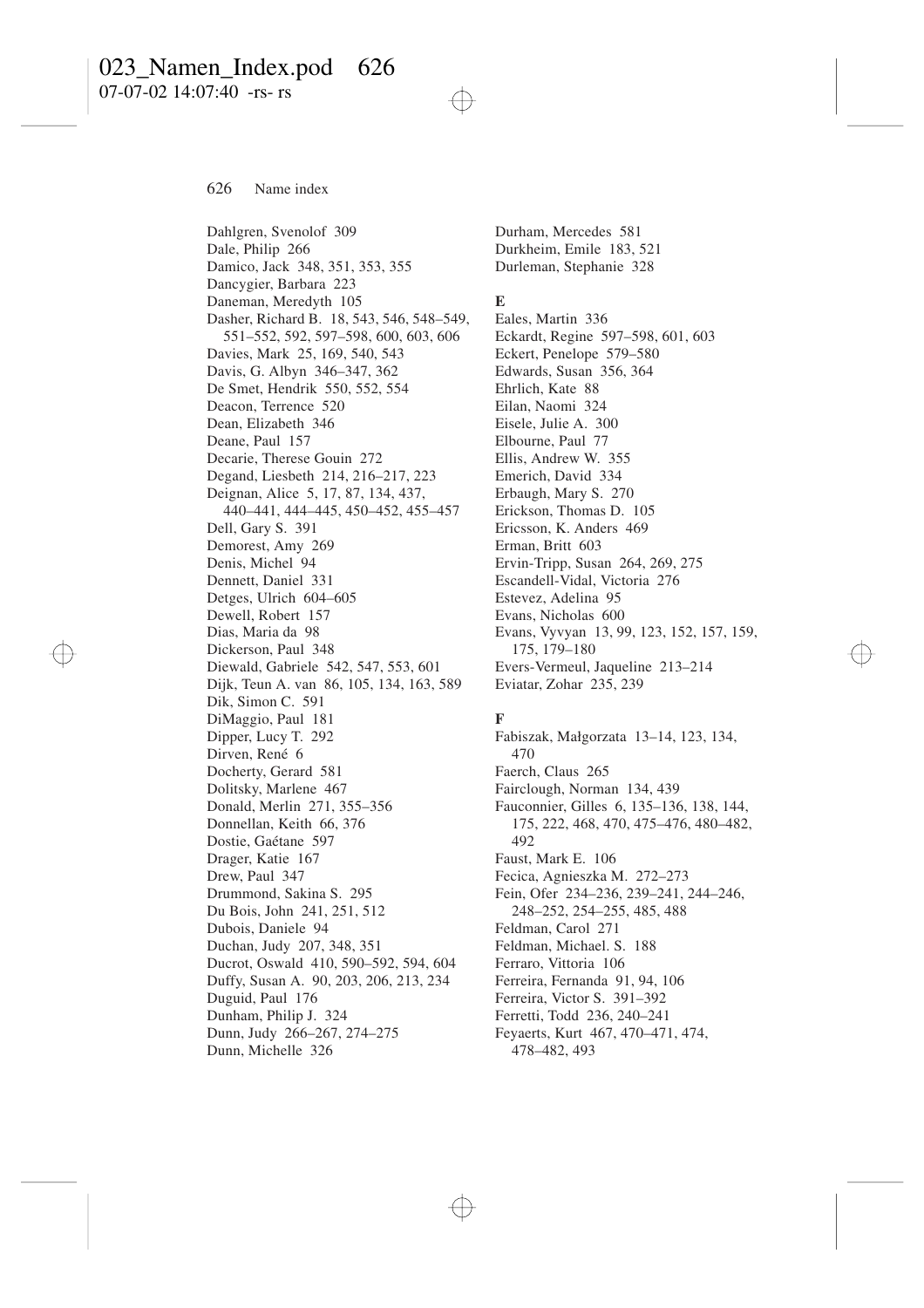023\_Namen\_Index.pod 627 07-07-02 14:07:40 -rs- rs

Name index 627

Feyereisen, Pierre 303 Filippova, Eva 269 Fillmore, Charles 89, 130–131, 141, 153, 175, 180, 465, 482, 515, 523, 526, 590 Fincher-Kiefer, Rebecca 96 Fischer, Kerstin 606 Fischer, Olga 542, 587 Fitch, W. Tecumseh 407 Fleischman, Suzanne 512, 605 Fletcher, Charles R. 86 Flewellyn, Laura 293 Fløttum, Kjersti 604 Fodor, Jerry 55, 74, 103, 105, 233–234, 237, 330, 398, 464 Foolen, Ad 596 Forceville, Charles 482 Ford, Celia E. 223, 514, 523 Fortune, Liane 581 Foster, Susan H. 264, 269 Foudon, Nadège 15, 292, 294, 317, 320 Foulkes, Paul 581 Fox, Danny 427–428 France, Lisa 70, 320, 338, 411 Frank, Stefan L. 97 Franks, Bridget A. 97 Franks, Jeffery J. 92, 105 Fraser, Bruce 587 Frattali, Carol M. 346 Frazier, Lyn 87, 104, 235 Frege, Gottlob 50, 53, 55, 405 Fried, Mirjam 543 Friedman, Marilyn W. 204 Frith, Christopher D. 297, 317, 329, 331–332, 388 Fritz, Anna S. 266 Fromm, Davida 346 Fujiki, Martin 262, 275 Fyrberg, Åsa 305

#### **G**

Gabora, Liane 478, 482 Gal, Meir 253 Gallagher, Tanya M. 261–262, 273 Gallerani, Catherine 267 Ganzi, Jonathan 255 Garman, Michael 356 Garnham, Alan 380 Garnica, Olga K. 272

Garrett, Merrill 39 Garrod, Simon 5, 89, 91–92, 94, 203, 208, 393–394, 396 Garst, Jennifer 189 Garvey, Catherine 267 Gastbeg, Holly Zajac 323 Gazdar, Gerald 42, 398, 405, 410, 416–417, 421, 426, 428, 588 Gee, James. P. 182 Gee, John Paul 272 Geeraerts, Dirk ix, 6, 20, 123–124, 181, 223, 521, 525, 596 Geis, Michael 420, 546 Gentner, Dedre 441 Gentner, Donald R. 441 Gernsbacher, Morton A. 5, 106, 203, 205–207, 237 Gerrig, Richard 377, 387, 394–397, 448, 489 Geurts, Bart 42 Gherardi, Silvia 176 Giacalone Ramat, Anna 540 Gibbs, Raymond 5, 15, 17, 127, 139, 153, 168, 233, 237–239, 244, 246, 251, 254, 268, 380–381, 384–386, 437, 439–440, 448, 463, 479, 484–485, 488–489 Gibson, James J. 520 Gigerenzer, Gerd 390 Giles, Howard 18, 387, 563–564 Gilliom, Laura 204–205, 220 Gillund, Gary 395 Gilman, A. 591 Giora, Rachel 5, 13–15, 17, 87, 139, 178, 233–236, 239–241, 244–252, 254–255, 463–464, 466–467, 471–478, 480, 483–485, 487–490, 492, 494 Girouard, Pascale, C. 272 Givón, Talmy 14, 202, 204, 517 Glasersfeld, Ernst von 177 Glenberg, Arthur M. 92, 104–105, 494 Glenn, Phillip J. 463 Glucksberg, Sam 5, 236, 252, 490 Goatly, Andrew 451 Goffman, Erving 136, 185, 273 Gohl, Christine 223 Goldberg, Adele 482–483, 515–516, 554 Golding, Jonathan M. 91, 94, 223, 545 Goldinger 167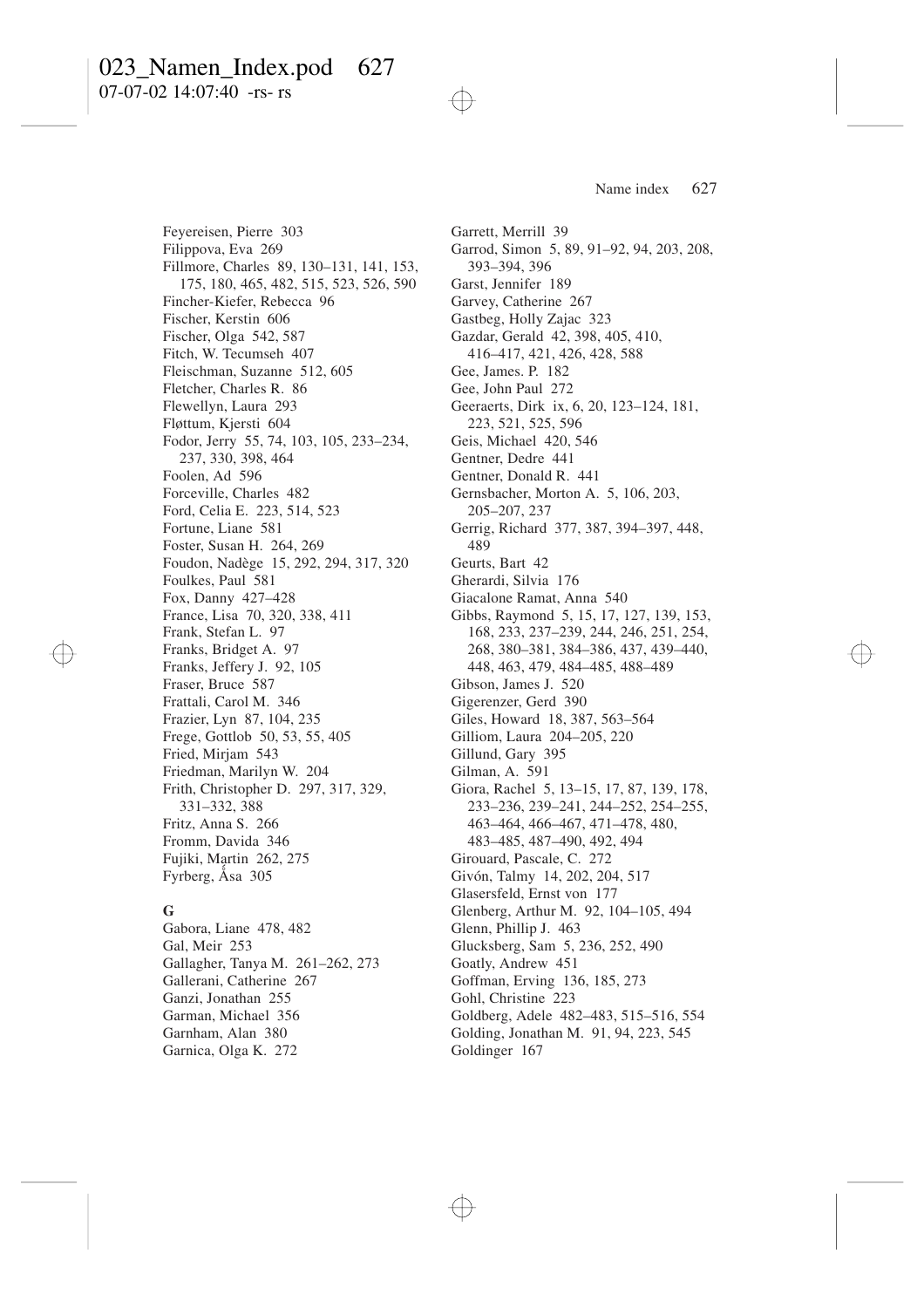07-07-02 14:07:40 -rs- rs

628 Name index

Goldstein 390, 463 Golinkoff, Roberta Michnick 322–323 Goodglass, Harold 345, 353, 355, 357 Goodwin, Charles 349, 351–352, 363 Goodwin, Marjorie H. 330 Gopnik, Alison 89, 204–205, 220, 561, 568 Grady, Joseph 132, 144, 478 Graesser, Arthur C. 5, 90–91, 93, 105–107, 201, 224, 463, 474 Grandin, Temple 331, 333 Grant, Julia 108 Green, David 450 Green, Georgia M. 265 Green, Ginnie 347 Green, Melanie 123 Greene, Steven B. 86 Greenfield, Patricia M. 300 Greenspan, Steven L. 92, 161 Grice, H. P. 4–5, 12, 25–26, 31–33, 36–39, 41–42, 47, 49–50, 52–56, 62–64, 67–68, 71–72, 74, 76, 78, 87, 92–93, 129, 139, 191, 207, 238, 244, 246, 251, 269, 276, 296–297, 330, 346, 375–377, 381, 388, 396, 405–418, 422, 425–426, 428, 463, 465, 485, 589–590, 597, 606 Gries, Stefan Th. 153, 524 Griggs, Richard A. 97 Grodner, Daniel 39, 390 Grondelaers, Stefan 525 Grossman, James B. 266 Grosz, Barbara 204–205, 220 Gülich, Elisabeth 441–442, 453–454 Gumperz, John J. 265, 275 Gundel, Jeannette 202, 376–377, 396 Gunlogson, Christine 16, 390 Gunter, Thomas C. 255 Gur, Inbal 248 Guzman, Alexandria E. 95

#### **H**

Haberlandt, Karl 211, 213, 222, 224 Hagoort, Peter 86, 104, 107 Hahnel, Andrea 86, 91, 93 Haigh, Matthew 104 Haiman, John 494 Hala, Suzanne 266 Hale, Courtney M. 309, 336

Hall, Alison 12–13, 58, 60, 71, 76–77, 87, 421 Halldorson, Michael 86, 89, 93, 102, 107 Halle, Morris 166, 169, 601 Haller, Sven 221 Halliday, Michael A. K. 88–89, 201, 440, 450–452, 457, 510–512, 522 Hamblin, Jennifer L. 237 Hamby, S. 356 Hamilton, Craig A. 134 Hamrick, Phillip 471 Hanks, William F. 144 Hanna, Joy E. 65, 390–391 Hannon, Brenda 105 Hansen, Anita Berit 587–588, 599 Hansen, Maj-Britt Mosegaard 18, 587–588, 590, 592, 596–601, 603 Happé, Francesca 271, 333, 336 Harder, Peter 6, 13, 18, 507, 511, 517, 519–520, 581 Hare, Mary L. 514, 523 Harkness, Dana 93 Harnish, Robert 39, 379, 421 Harris, Paul L. 265–267, 272 Harris, Zellig S. 508 Hasan, Ruqaiya 88–89, 201, 451–452, 511 Haspelmath, Martin 537 Hasson, Uri 236, 252 Hauser, Marc D. 407 Haviland, Susan E. 88, 420 Hawthorne, John 58 Hay, Jennifer 167 Heath, Shirley Brice 272 Hedberg, Nancy 202, 376–377, 396 Heeschen, Claus 353–354 Heim, Irene 593 Heine, Bernd 517, 521, 547, 600 Helasvuo, Marja-Liisa 351 Heller, Daphna 390 Hempelmann, Christian F. 468, 470, 478 Heritage, John 347, 349 Herman, Vimala 135 Hernández, Lorena 138–139 Herold, Ruth 561 Herring, Susan vii Herzog, Marvin 561 Hiebert, Elfrieda H. 97, 103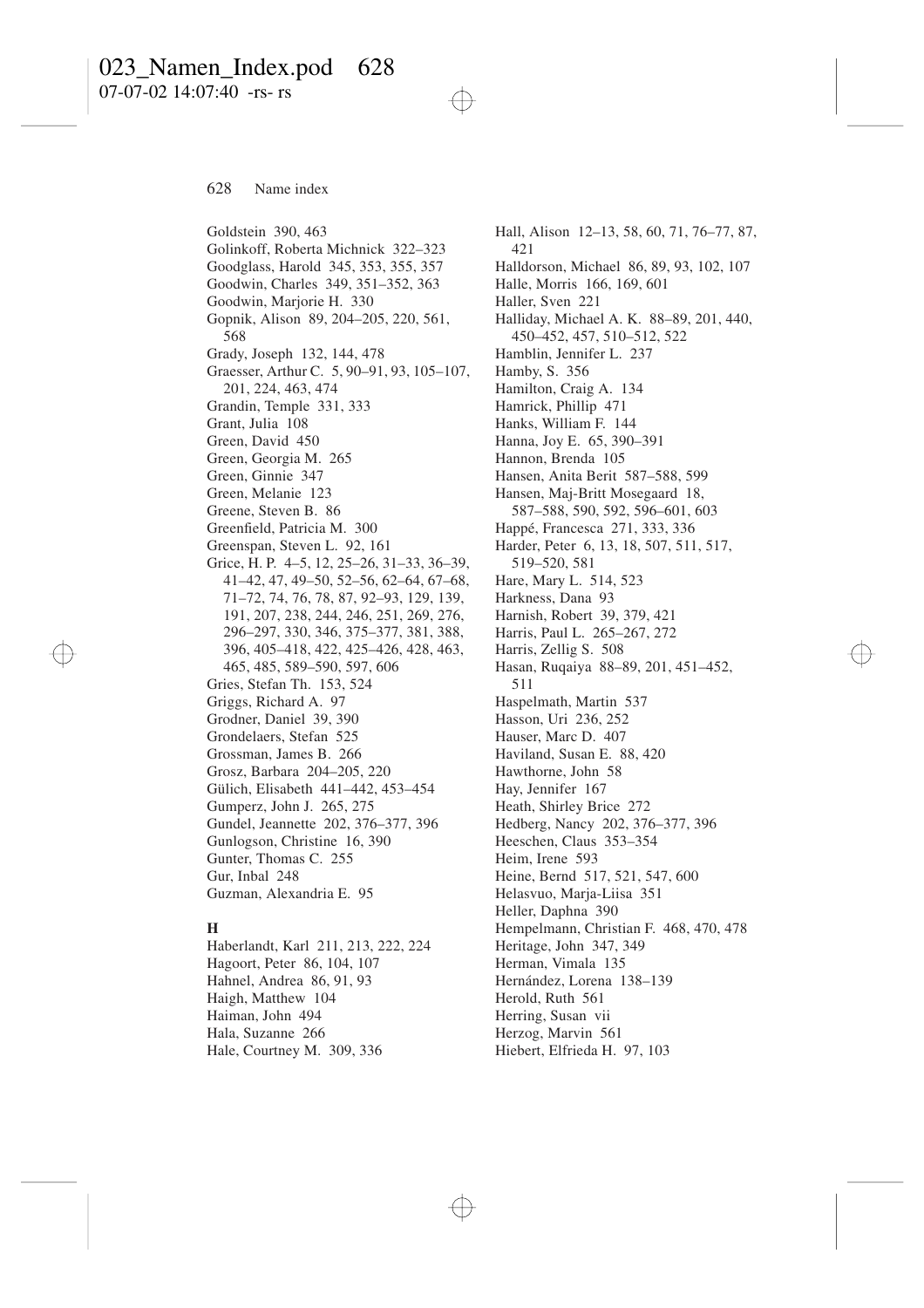Name index 629

023\_Namen\_Index.pod 629 07-07-02 14:07:40 -rs- rs

> Hilpert, Martin 553 Himmelmann, Nikolaus P. 537–539, 541–542, 546, 548–553 Hinskens, Frans 18, 565, 569, 577, 580 Hintzman, Douglas L. 167, 395 Hirschberg, Julia 42, 593 Hirsh-Pasek, Kathryn 322–323 Hobbs 210 Hoey, Michael 153 Hoffman, Dustin 6 Hoffman, James E. 94, 221 Hofstadter, Douglas 463, 478, 482 Höger, Claudia ix Holland, Audrey 345–347 Holland, Dorothy 175 Hollos, Marida 270 Holmes, Amanda 272–273 Holyoak, Keith J. 90, 97 Hopper, Paul 18, 511–517, 519, 521–522, 537, 549, 599 Horn, Laurence R. 12, 17, 25, 31–36, 39, 41–42, 405–406, 417–421, 427–428 Horton, William S. 16, 190, 375, 377, 387–388, 392, 394–397, 487 House, Juliane 276 Howlin, Patricia 319, 327, 338 Huang, Yan 4, 12, 25–26, 29–30, 32–36, 38–41, 49, 152, 375, 421, 426, 486 Huang, Yi Ting 277 Huber-Okrainec, Joelene 301 Huddleston, Rodney 546 Hudson, Richard 162, 204, 559, 561 Hudson-D'Zmura, Susan 204 Hünig, Wolfgang K. 482 Hünnemeier, Friederike 521 Huss, Leena 572 Hustinx, M. 89, 205 Hutchby, Ian 348–350 Hutchins, Edwin 482 Hutchinson, Thomas A. 266 Hymes, Dell 265 Hyönä, Jukka 216–217 **I**

#### Ifantidou, Elly 51, 77 Ingram, David 275 Ireson, Judy 348 Isard, Stephen 106

Jackendoff, Ray 161 Jacobs, Andreas 605 Jakobson, Roman 166 Jarvella, Robert J. 86 Jaswal, Vikram J. 267 Jefferson, Gail 348, 350, 387, 511 Jescheniak, Jörg D. 206 Johnson, Fiona 355–356 Johnson, Keith 165 Johnson, Marcia K. 89, 221 Johnson, Mark 17, 126–127, 129, 131–133, 137, 141, 175, 437, 440–441, 465, 478 Johnson-Laird, Philip N. 85, 97, 101, 175 Jolliffe, Therese 303 Jordan, Rita R. 298–299 Joseph, John E. 569 Joshi, Aravind 14, 203 Jucker, Andreas H. v, vii, 605–606 Jurafsky, Dan 515 Just, Marcel A. 90, 100, 103–104, 106,

203, 212, 217, 252, 261, 521

#### **K**

Kacinik, Natalie A. 249–250 Kagan, Aura 347–348, 363 Kahneman, Daniel 98 Kamalski, Judith 215, 218 Kameyama, Megumi 204 Kanner, Leo 15, 317–318, 326 Kaplan, David 56, 76 Kaplan, Edith 345, 353, 355, 357 Karlson, Barbara ix Karmiloff-Smith, Annette 327 Kärreman, Dan 176 Karttunen, Lauri 409–410 Kasari, Connie 325 Kaschak, Michael P. 105 Kasher, Asa 3, 297 Kashua, Sayed 247 Kasper, Gabriele 265, 276 Katz, Albert 178, 190, 236, 240–241 Katz, Jerrold J. 464 Kaufer, David S. 485 Kaufman, Ronie 245 Kaup, Barbara 252, 254 Kay, Janice 345 Kay, Paul 482, 515, 593

# **J**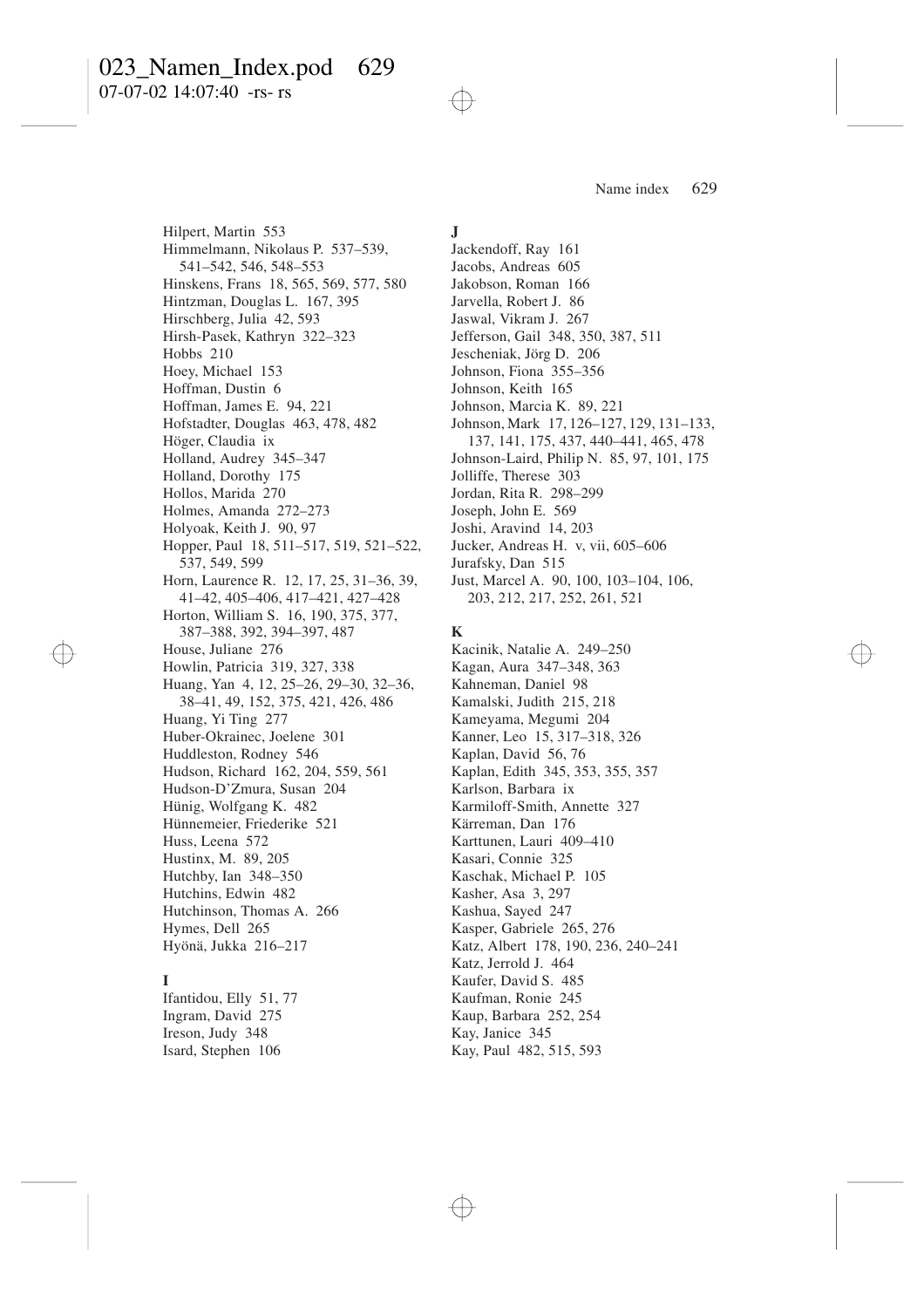023\_Namen\_Index.pod 630

07-07-02 14:07:40 -rs- rs

630 Name index

Kecskes, Istvan 14, 175–178, 182, 185, 188–191, 465 Keefe, Dennis E. 87, 90, 95–96 Keenan, Janice M. 90–91, 94, 212–213 Kehler, Andrew 210 Keller, Andrée 569–570 Kemmer, Suzanne 507 Kempff, Henk J. 93, 218 Kempson, Ruth 405 Kendrick, Carol 267 Kennedy, Katherine M. 267 Kennison, Sheila.M. 205 Kerbrat-Orecchioni, Catherine 587 Kernan, Claudia 264, 269 Kerswill, Paul 562–563 Keysar, Boaz 16, 178, 190, 388–392, 394–395 Khlentzos, Drew 103 Kiang, Michael 301 Kidd, Evan 104 Kihara, Yoshihiko 490–491 Kilgarriff, Adam 153 King, Jeffrey C. 58, 77–78 King, Marissa 338 Kintsch, Walter 5, 13, 86, 89, 92, 95–96, 105–106, 108, 163, 217–218, 469 Kirchner, D. 346 Kishner, Jeffrey 153 Kjelgaard, Margaret M. 321, 328 Klin, Ami 323 Klin, Celia M. 93, 95, 99 Klinge, Matti 572 Klippi, Anu 347, 351, 354, 361 Koch, Peter 597, 599, 602 Koenig, Melissa A. 267 Koestler, Arthur 463, 478, 481 Kogan, Michael D. 318 Koller, Veronika 446 Kolodner, Janet L. 93 König, Ekkehard 595 Konwitschny, Wolfgang ix Korta, Kepa 39, 42 Kotsinas, Ulla-Britt 603 Kotthoff, Helga 248, 468, 474 Kövecses, Zoltán 123, 138, 437, 440, 478 Krauss, Robert M. 385 Kreuz, Roger J. 490–491 Kripke, Saul 376

Kristiansen, Gitte 6 Kronenfeld, David B. 179, 183, 185, 187, 190 Kronmüller, Edmundo 389 Kruger, Ann C. 266 Kruley, Peter 494 Kruschke, John K. 167 Krzeszowski, Tomasz Paweł 127–129 Kuiken, Don 474 Kusbit, Gail W. 106 Kutas, Marta 91, 472, 475–477 Kuteva, Tania 517 Kyratzis, Amy 275

#### **L**

Laadan, Daphna 239, 241, 245–246, 254 Laakso, Minna 347, 350–351, 357, 361 Labov, William 508–509, 523, 561–562, 568, 573, 579, 605 Lachs, Lorin 166 Lahey, Margaret 262 Lakin, Jessica L. 394 Lakoff, George 13, 17, 124–126, 131–133, 137, 141, 152–153, 157, 168–169, 175, 181, 437, 440–441, 444–445, 465, 468, 478 Lamb, Michael 265 Lambrecht, Knud 587 Landau, Barbara 327 Langacker, Ronald 13, 18, 137, 141, 144, 155–156, 158–159, 161–162, 164, 169, 180, 214, 465, 475, 479, 482, 507, 514–515, 533–537, 542, 546, 549, 554 Langlotz, Andreas 474 Langston, William E. 494 Lass, Roger 560 Laval, Virginia 268–269 Le Page, Robert B. 569–570 Lea, R. Brooke 12, 93, 98–102 Leacock, Claudia 153 Lee, Anthony 309 Lee, Benny P. H. 379 Leech, Geoffrey 123, 141 Legrenzi, Maria S. 97 Legrenzi, Paolo 537–538, 540, 603 Leinonen, Eva 265, 292 Lentz, Leo 218 Leonard, Laurence B. 320, 338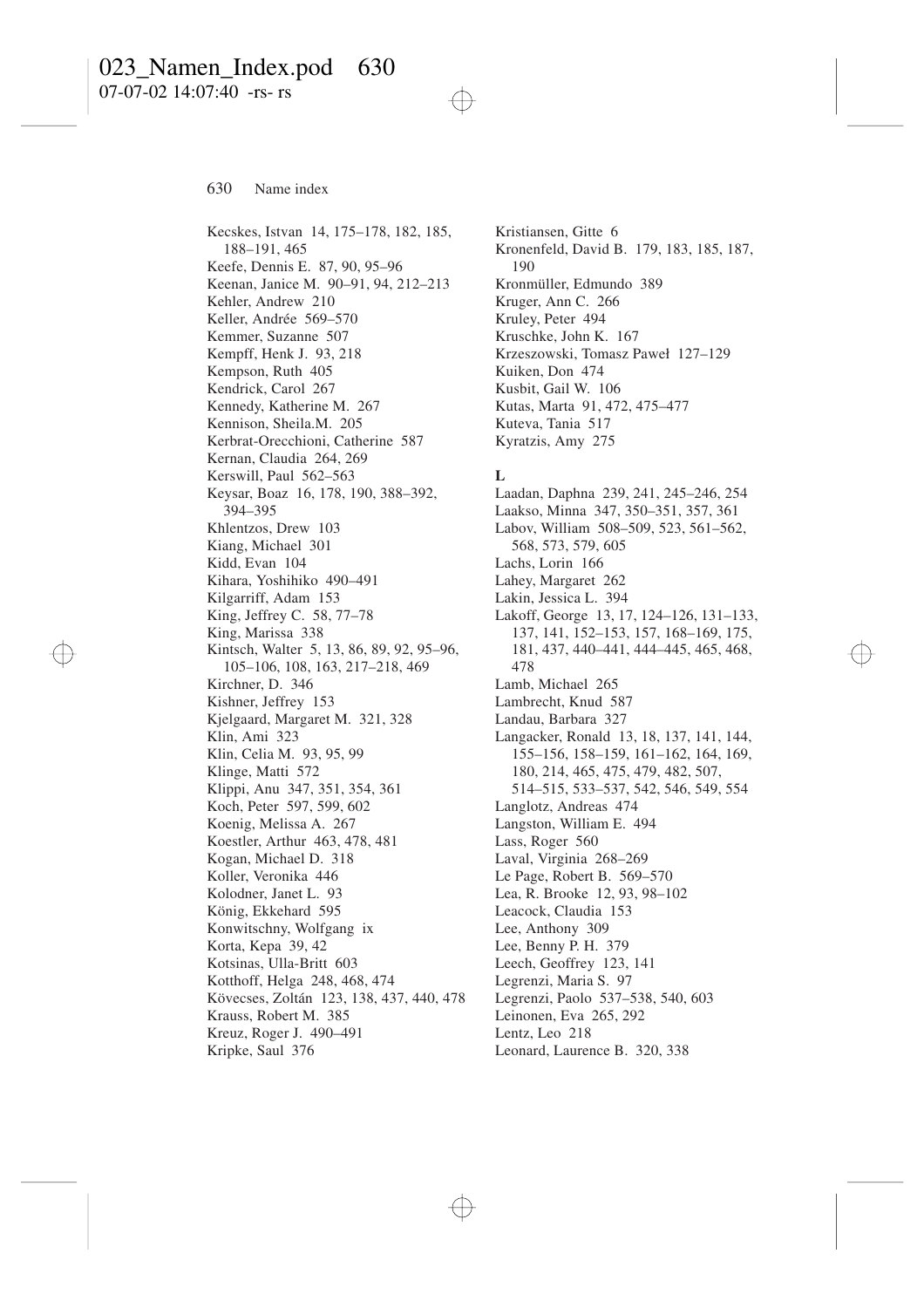023\_Namen\_Index.pod 631 07-07-02 14:07:40 -rs- rs

Name index 631

Lepore, Ernie 55, 74–75, 79 Lesgold, Alan M. 88 Leskinen, Heikki 566 Leslie, Alan M. 331, 388 Lesser, Ruth 345–348, 350 Levine, William H. 95 Levinson, Stephen 12, 17, 25, 28, 32–36, 38–42, 72, 78, 270, 276, 299, 405, 417, 420–421, 426–428, 598, 606 Levinthal, Daniel 177 Levy, Elena T. 273 Levy, Gideon 242, 247, 250–251 Lewis, Charlie 266 Lewis, David K. 377–378, 381, 384, 397 Liddell, Scott K. 135 Limber, John E. 96 Lin, Shuhong 388 Lind, Marianne 351, 353, 363 Lindgren, Anna-Riitta 572 Lindsay, Jane 350 Littlemore, Jeannette 17, 440–441, 451 Livnat, Elad 255 Lloyd, Barbara B. 123 Locher, Miriam A. vii Loftus, Elizabeth F. 105 Logan, Gordon D. 393 Lonergan, Julia 440 Long, Debra 93, 106, 463, 474 Lopez-Cóuso, María José 554 Lorch, Elizabeth P. 216–218 Lorch, Robert F. 86, 107, 216–218 Loth, Eva 309 Loukusa, Soile 292, 304, 334 Louw, Bill 168 Louwerse, Max M. 201 Loveland, Katherine A. 308 Low, Graham 132, 450 Lowerre, George F. 97 Lubinski, R. 351 Lucariello, Joan 269 Lucas, Margery M. 95 Luckmann, Thomas 183 Lüdtke, Jana 252 Lum, Carmel C. 355 Lundmark, Carita 481–482 Lusignan, Serge 153 Lutz, Mark F. 107 Luzzi, Simona 306

Lyon, Jon G. 320, 348 Lyons, John 91, 169, 510, 536, 588

#### **M**

MacDonald, C. Maryellen 100, 252 Mackie, Nina 347 Macrae, C. Neil 189 MacWhinney, Brian 206, 214, 262, 509, 513, 520 Madden, Carol J. 91, 269, 353 Magliano, Joseph P. 90–91, 93 Mahon, Merle 348 Main, Rebecca M. 267, 275 Maio, Sara Di 468, 470, 478 Mak, Willem M. 215 Makin, Valarie S. 167 Malinowski, Bronislaw 510 Malone, Lauren S. 267 Mann, William C. 210 Mannes, Suzanne 94, 221 Manochiopinig, S. 346 Marcos, Haydee 269 Marín-Arrese, Juana 482 Markman, Ellen M. 123, 267, 272 Marmaridou, Sophia S.A. 126, 129, 144 Marshall, Catherine R. 377, 379, 381–383 Marshall, Jane 353 Marslen-Wilson, William D. 523 Martí, Luisa 58, 62, 77 Martin, Ingerith 301 Martin, Janice 537 Martin, Rod A. 467 Martín-Loeches 221 Marx, Traci 275 Masci, Michela 448 Mason, Robert A. 90 Mate, David 42 Matthiessen, Christian M.I.M. 522 Mattson, Mark E. 105 Maury, Pascale 219 Maxim, Jane 347–348, 353, 356–357 Mazali, Rela 250–251 McCaleb, Peggy 300 McClelland, James L. 108, 524 McDaniel, Mark 87, 90, 95–96 McDonald, Janet L. 206 McDonald, Skye 296, 301 McGhee, Paul E. 267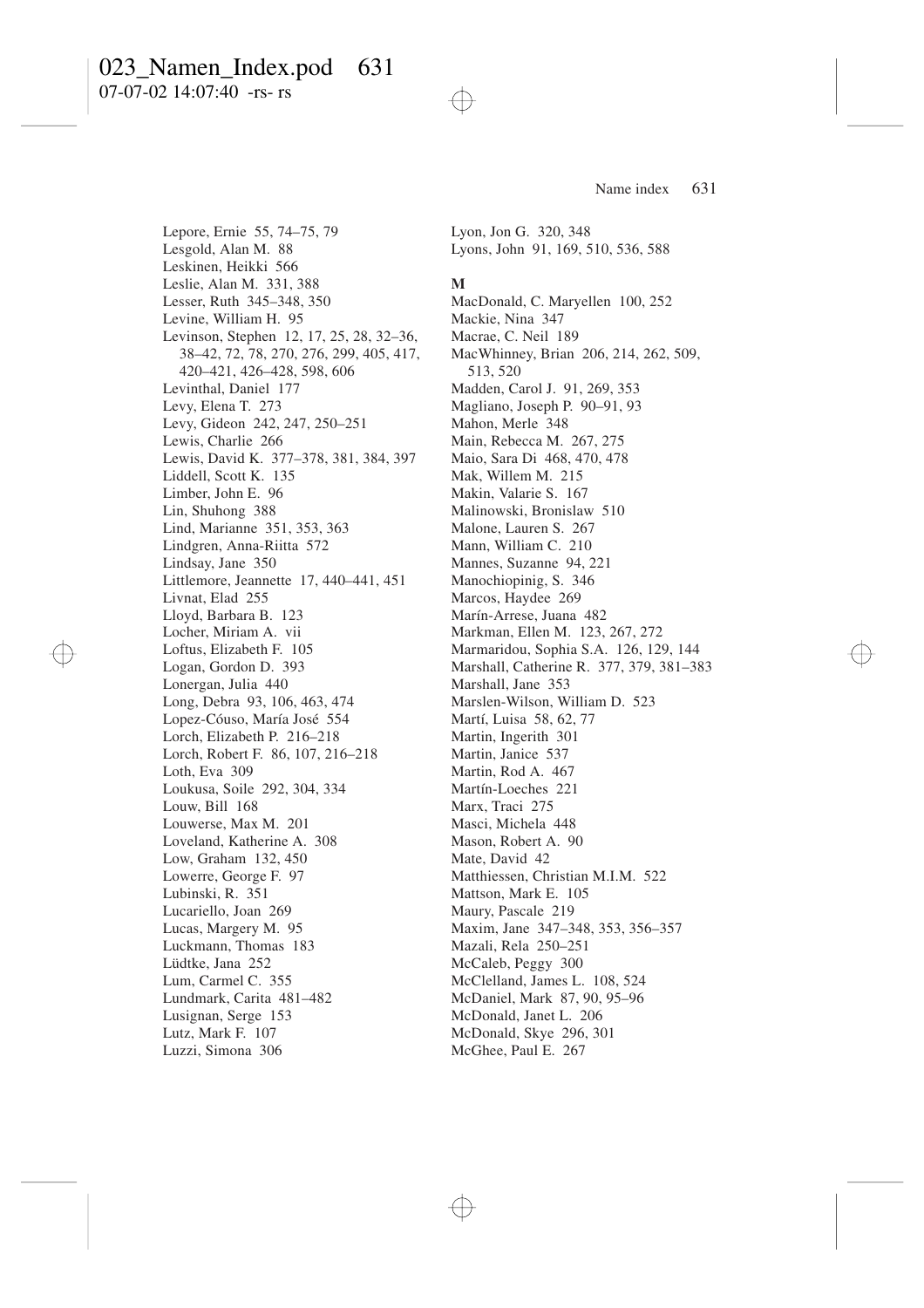632 Name index

McGlone, Chadd. 216 McKoon, Gail 86, 91, 94–95, 97, 106, 395 McMichael, Kipp 166 McNamara, Danielle S. 106, 201, 218 McSpadden, Merrill 106 McTear, Michael F. 264, 346 McVicker, Sally 347, 363 Medin, Douglas L. 167 Meillet, Antoine 516 Meltzoff, Andrew N. 330 Menn, Lise 346 Merkin, Susan 275 Mervis, Caroline 123, 162, 272 Metzing, Charles 386 Mey, Jacob 187–188 Meyer, Bonnie J. F. 217–218 Meyerhoff, Miriam 572–576 Meyers, Kristina 449–450 Meytes, Dalia 240 Miall, David. S. 474 Michaelis, Laura A. 483 Miller, George 106, 153 Miller, James R. 95 Miller, Jim 185 Millis, Keith K. 91, 201, 212, 217, 223–224 Milroy, James 560–561 Milroy, Lesley 346–347, 350, 560–561, 568–569 Mindolovich, Catherine 269 Minsky, Marvin 175, 465 Mio, Jeffrey S. 463, 474 Moeschler, Jacques 12, 16–17, 49, 87, 139, 296, 405, 426–428 Moon, Rosamund E. 440, 443–444, 448–450 Moore, Chris 324 Morgan, Jerry 405 Morris, Charles W. v, 405 Morris, Robin K. 234 Morrow, Daniel G. 91–92 Mross, Ernest F. 95 Mulder, Gerben 216 Mulkay, Michael 467 Mulligan, Elizabeth J. 93, 101 Münte, Thomas F. 91 Murphy, Gregory 169, 387 Murray, John D. 95, 99, 216 Mürter, Johannes ix

Musolff, Andreas 134, 444–445 Musolino, Julien 327 Myers, Jerome L. 86, 90, 93, 95–97, 99, 106, 213, 395

#### **N**

Nakagawa, Noreen 269 Nakamura, Keiko 270, 275, 490 Nassar, Natasha 338 Nayak, Nandini. P. 237 Neale, Stephen 53 Nelson, Katherine 262, 264, 275 Nerlich, Brigitte 134 Nevalainen, Terttu 18, 559, 573, 575–576 Newell, Allen 105 Newport, Elissa L. 323 Nikiforidou, Kiki 471, 482–483, 493 Ninio, Anat 262, 265, 269, 273–274, 278 Nippold, Marilyn A. 268 Nølke, Henning 604 Noordman, Leo 93, 201, 210–213, 215, 217–218 Norbury, Courtenay 301, 303, 309, 332 Nordin, Jonas 572 Nordlund, Taru 572 Norén, Coco 604 Norrick, Neal v, 3–5 Noveck, Ira 5, 39, 65–66, 78, 103, 406 Nunan, David 439 Nunberg, Geoffrey 70, 169 Nuolijärvi, Pirkko 567

#### **O**

O'Brien, David P. 86, 92–93, 96–97, 101, 103, 106–107 O'Connor, Mary Catherine 482, 515 O'Halloran, Kieran 446 O'Neill, Daniela K. 5, 15, 261, 265, 267, 270–273, 275, 619 Oakley, Todd 136, 144, 475, 481 Ochs, Elinor 207, 275 Oelschlaeger, Mary 348, 351, 353 Olsher, David 351 Olson, David R. 265 Oostendorp, Herre van 92 Oppy, Brian J. 106 Ortony, Andrew 161, 163, 250 Otten, Marte 95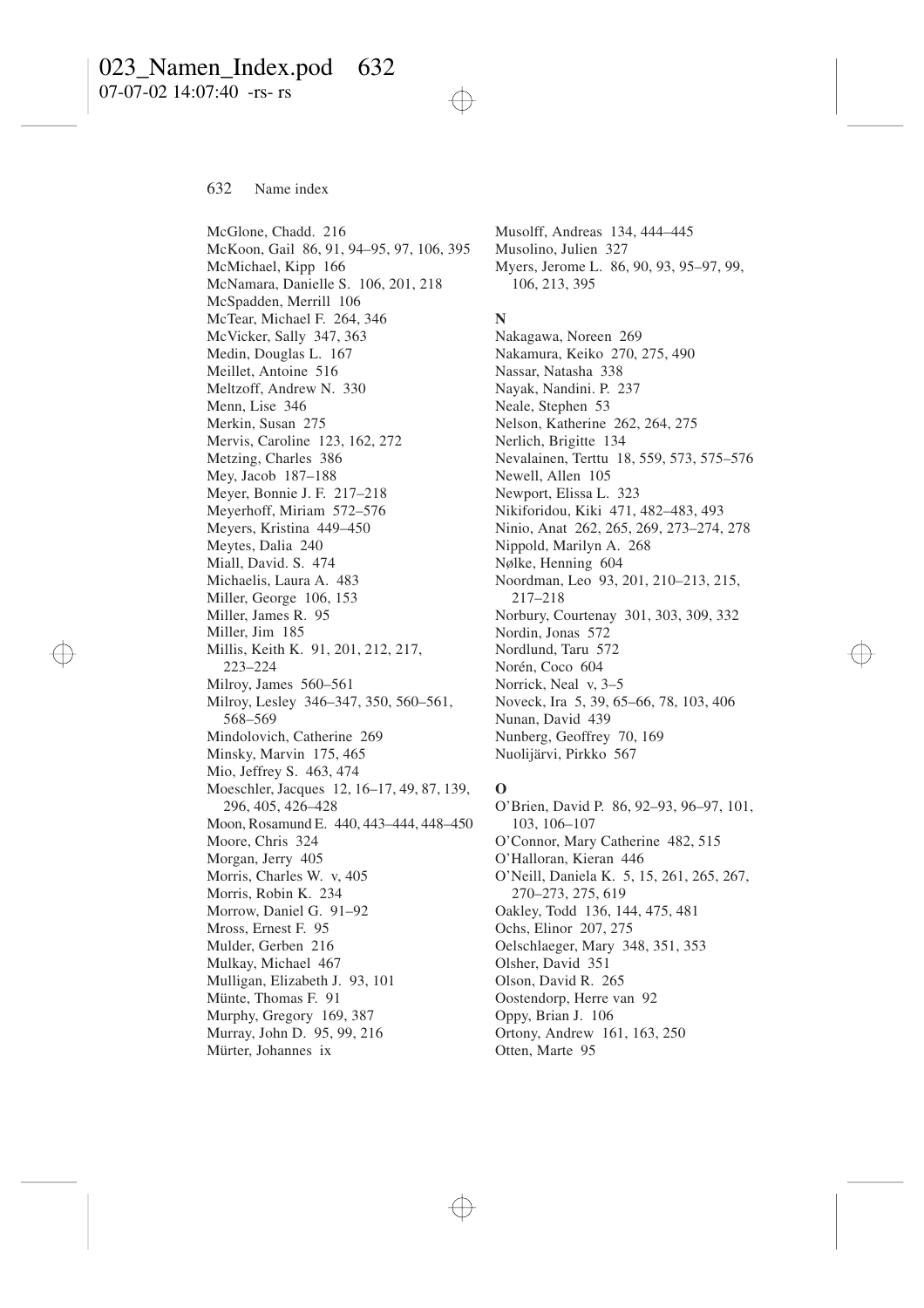023\_Namen\_Index.pod 633 07-07-02 14:07:40 -rs- rs

#### **P**

Pacht, Jeremy M. 234 Pagin, Peter 77 Pagliuca, William 18, 517, 521, 533, 553 Palma, Paul De 494 Pander Maat, Henk 201, 204–205, 214 Panizza, D. 39 Panther, Klaus-Uwe 139–141, 479 Papafragou, Anna 129, 277 Papagno, Costanza 301 Paris, Scott G. 97, 573 Parker, Mark 347 Parr, Susie 348 Partington, Alan 248 Pascual, Esther 136 Patterson, Courtney 236, 240 Pawley, Andrew K. 514 Pearce, Michelle J. 272 Pearce, Samantha 296 Peirce, C.S. v Peleg, Orna 234–236, 239 Penn, Claire 346 Pentland, Brian T. 188 Perfetti, Charles A. 94, 107 Perkins, Lisa 346–348, 350, 359 Perkins, Michael 262, 363 Perkins, Revere 18, 517, 521, 533, 553 Perner, Josef 266, 331, 380, 388 Perrett, Daniel 92 Perry, John 39, 42, 65 Peters, Stanley 409–410 Pexman, Penny 241, 333–334 Pick, Jennifer L. 272, 309 Pickar, Joanne 265 Pickering, Martin J. 214–215, 393–394, 396 Pierrehumbert, Janet 167 Pietroski, Paul 61, 77 Pijnacker, Judith 297, 335 Pinker, Steven 103 Pisoni, David 166 Pollard, Charles J. 204 Pollio, Howard R. 443, 449, 478 Pons Bordería, Salvador 601 Pons, Francisco 266 Port, Robert 166 Potts, Christopher 425 Potts, George R. 86, 91, 94

Name index 633

Pound, Carole 348 Povinelli, Daniel 337 Premack, David 16, 331, 388 Prince, Ellen 14, 203 Prins, Ronald 353 Prizant, Barry M. 266, 300, 326 Prutting, Carol A. 262, 265, 273, 346 Pullum, Geoffrey K. 546 Pustejovsky, James 160 Putnam, Hilary 42

#### **Q**

Qualls, Constance Dean 301 Quinn, Naomi 175 Quirk, Randolph 544

#### **R**

Radden, Günter 138, 479 Rader, Aaron W. 100 Radford, Julie 348 Radvansky, Gabriel 86, 90, 92, 107, 163 Rall, Jaime 272 Ramsberger, Gail 346 Ramsden, Gina 264, 346 Rapin, Isabelle 292, 308, 326 Raskin, Victor 17, 463–469, 476, 479, 494 Ratcliff, Roger 86, 91, 94–95, 97, 106, 395 Raumolin-Brunberg, Helena 575–576 Rayner, Keith 87, 104, 203, 206, 234–235 Reboul, Anne 5, 15, 39, 264–266, 292, 294, 317, 427 Recanati, François 29–30, 38, 53, 55–56, 58, 61, 64–66, 70, 77–78, 412, 424, 428 Reddy, Michael 180 Reddy, Vasudevi 267 Reder, Lynne M. 106 Reed, V. 346 Rees, Norma S. 262 Regel, Stefanie 255 Regier, Terry 127 Reihlen, Markus 177, 188–189 Reiser, Brian J. 100 Rerup, Claus 177 Revlin, Russell 86, 93, 102 Reznik, J. Steven 324 Ricard, Marcelle 272 Richardson, Daniel C. 127 Rinaldi, Maria Christina 301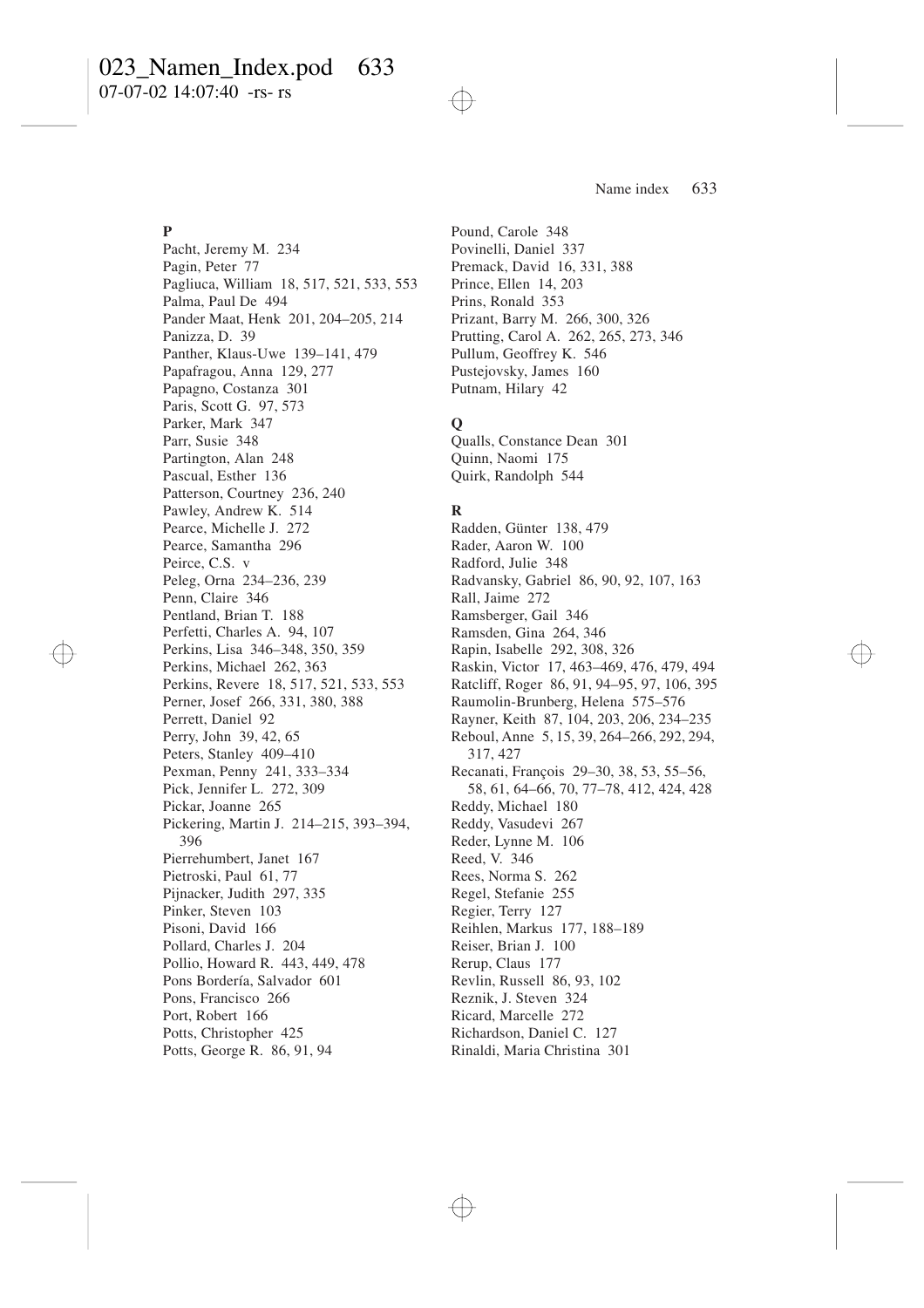023\_Namen\_Index.pod 634 07-07-02 14:07:40 -rs- rs

634 Name index

Rinaldi, Wendy 304 Rinck, Mike 86, 91–93 Ringberg, Torsten 177, 188–189 Ripich, Danielle N. 295 Rips, Lance J. 97, 101, 103 Rispens, Judith 364 Ritchie, Graeme 470–471, 480 Rizzella, Michelle L. 96, 106 Rizzolatti, Giacomo 330 Roazzi, Antonio 98 Roberts, Celia 439, 581 Rodrigues, Amariles A. 98 Roenfeldt, Barbara 357 Rogers, Erin S. 391 Rohrer, Tim 127 Rollins, Pamela R. 295, 308 Rolnik, Guy 248 Rorty, Richard 507 Rosch, Eleanor 123, 162, 175 Rosenbloom, Lewis 292, 308 Ross, Brian. H. 167 Roßnagel, Christian S. 392 Roth, Steven F. 88, 455 Rowan, Lynne E. 300 Rowe, Victoria 134 Ruch, Willibald 469 Rudzka-Ostyn, Brygida 478 Ruiz de Mendoza-Ibáñez, Francisco-José 138–139, 141–142 Rumain, Barbara 97, 100, 103 Rumelhart, David E. 108, 524 Ruppenhofer, Josef 515 Russell, Bertrand 50, 53, 55, 405 Ryckebusch, Celine 269 Ryder, Nuala 297

#### **S**

Sacks, Harvey 348, 350, 387, 511 Sadock, Jerrold M. 414–416 Saeed, John 124 Saffran, Jenny R. 323 Sag, Ivan 70 Sage, L. Graham vii Sainson, Claire 305 Sairio, Anni 569 Salmon, Nathan 76 Sanchez, Rebecca P. 216, 218 Sandberg, Annika Dahlgren 309

Sanders, José 215, 223 Sanders, Ted 5, 12, 14, 201, 203-205, 210–214, 216–218, 222 Sandra, Dominiek 239–240, 250 Sanford, Anthony 5, 89, 91–92, 105–106, 203, 208 Sankoff, Gillian 562, 572 Santa Ana, Otto 446 Sarangi, Srikant 439 Sarno, Martha Taylor 346 Sauerland, Uli 42 Saul, Jennifer 41–42, 474 Saussure, Ferdinand de 164, 183, 407, 521 Saylor, Megan M. 267 Scandura, Joseph M. 97 Scearce, Kimberly A. 89, 204 Schaefer, Edward F. 384–385 Schaeken, Walter 101 Schank, Roger 85, 90, 141, 175, 382, 465, 494 Schegloff, Emanuel 348–350, 353–354, 361, 363, 387, 511 Schelling, Thomas 377 Schiefelbusch, Richard L. 265 Schiffer, Stephen R. 377, 379, 382 Schiltz, Kolja 91 Schleich, Michelle C. 91 Schmalhofer, Franz 87, 90, 94, 96 Schmid, Hans-Jörg 3, 13, 41, 143, 554 Schmidt, Sarah 393 Schmitzer, A 304 Schneider, Edgar W. 570–571, 578 Schneider, Klaus P. v, vi Schober, Michael F. 390–391 Schoen, Lawrence M. 161 Schön, Donald 133, 446 Schooler, Jonathan W. 106 Schreuder, Robert 168, 387, 390 Schuler, Adriana L. 326 Schutz, Alfred 41 Schwartz, Tamir 244, 485, 488 Schwenter, Scott A. 597–598, 601 Schwint, Christopher A. 236 Scollon, Ron 605 Scollon, Suzanne Wong 605 Scott, Fiona J. 318 Scott, Paula J. 207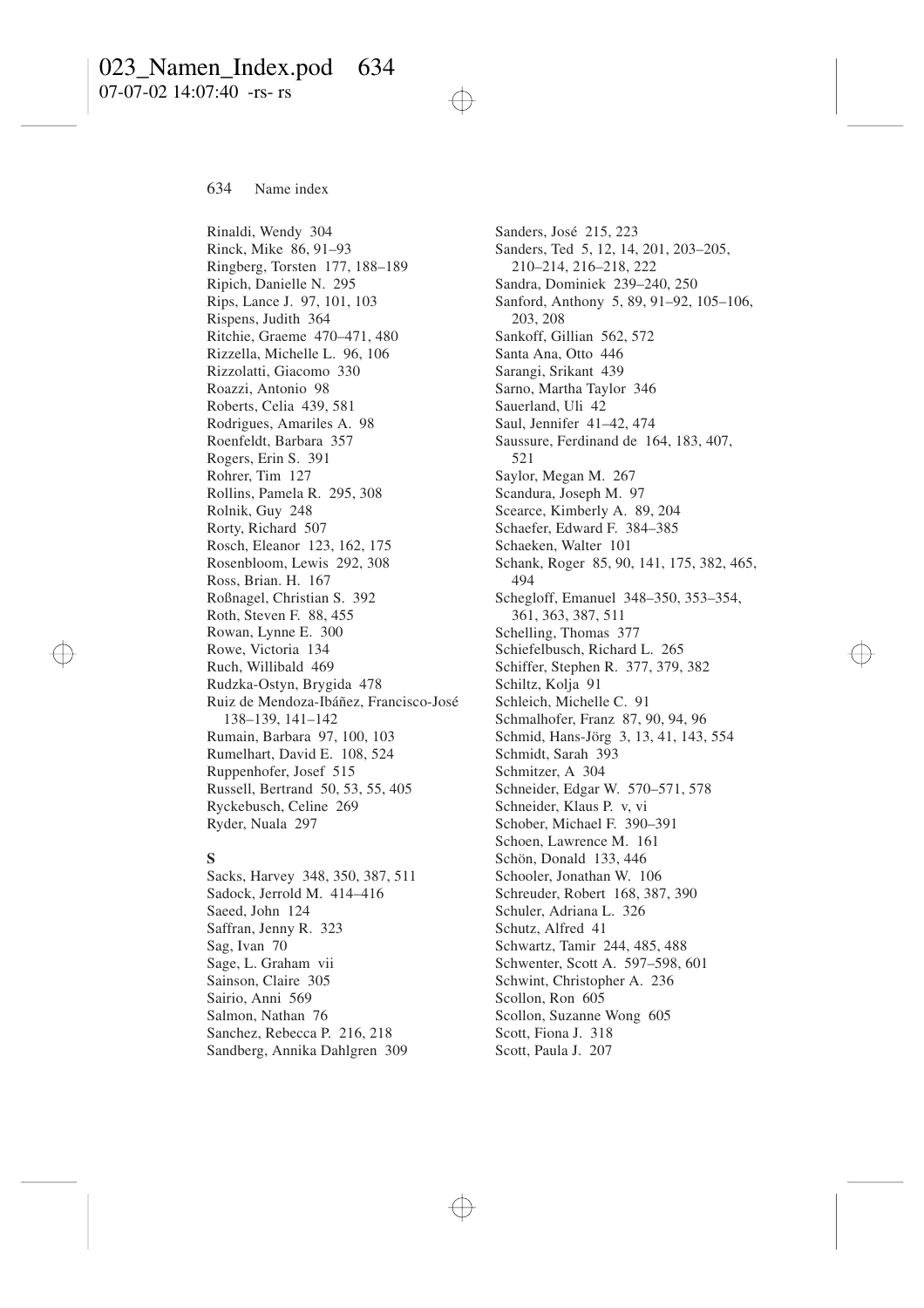023\_Namen\_Index.pod 635 07-07-02 14:07:40 -rs- rs

> Sealey, Alison 580 Searle, John 4–5, 56, 61, 92, 139–141, 168, 238, 262, 330, 346, 376, 405, 409 Seely, Mark R. 106 Segal, Erwin M. 207 Semino, Elena 17, 439–441, 444, 446, 448, 451 Sengul, C. J. 206, 272 Shatz, Marilyn 266–267, 275 Sheard, C. 346 Sherrod, Lonnie 265 Shiffrin, Deborah 508 Shiffrin, Richard M. 395 Shinjo, Makiko 90, 213 Shore, Bradd 181 Short-Meyerson, Katherine J. 265, 267 Shroyer, Suzanne 205 Shwe, Helen 267 Sigman, Marian 271, 325 Silverman, David 349 Simmel, Georg 183–184 Simmons, Tamra P. 295, 347–348, 352, 355 Simmons-Mackie, Nina 348, 352, 355 Simon, Herbert A. 5, 105, 359, 361–362, 364, 390 Simons, Wim H. G. 89, 205 Sinclair, John 185, 439, 456, 510, 514–515 Singer, Murray 12, 86, 89–91, 93–94, 96, 102, 106–108 Sinha, Chris 136 Sinigaglia, Corrado 330 Sitnikova, Tatiana 303–304 Skarakis, Elizabeth 300 Skinner, Christine 346 Slobin, Dan 275 Sloutsky, Vladimir 100 Smallwood, Jonathan 106 Smith, Benita R. 265 Smith, Edward E. 167 Smith, Jennifer 581 Smith, K. Aaron. 513 Smith, Neil U. 379 Snedeker, Jesse 277 Snow, Catherine E. 262, 264–265, 269, 273–274, 278 Soames, Scott 76 Soar, Naomi R. 355 Solheim, Ivar 190

Solomon, Susan K. 89 Sorjonen, Marja-Liisa 351 Soulières, Isabelle 323 Speelman, Dirk 223, 525 Sperber, Dan 4–6, 12, 15, 17, 25–28, 30, 37–42, 48, 55, 58, 64–65, 69, 71–72, 74, 76–78, 102, 142, 189, 233, 238, 251, 254, 264, 276, 292, 330, 379–381, 383–384, 405–406, 421–426, 428, 485–487, 489, 491 Spooren, Wilbert 201, 210–212, 222–223 Spyridakis, Jan H. 217 St. George, Marie 94 St. James, Paula 268 Stalnaker, Robert. 191, 383–384, 398, 405, 412 Standal, Timothy C. 217 Stanfield, Robert A. 92, 105 Stanley, Jason 58–59, 62, 77–78 Steedman, Mark 55, 106 Steen, Gerard 456–457 Stefanowitsch, Anatol 524 Stein, Dieter vii Stelma, Juurd 442–444, 449 Stewart, Andrew J 93, 104 Strawson, Peter F. 51, 76, 409 Stroop, John R. 393 Stubbs, Michael 510 Stukker, Ninke, Ted Sanders 214 Suh, S. Y. 90 Sullivan, Kate 338 Surian, Luca 297, 335 Sweetser, Eve 129, 202, 215, 223, 535, 549 Swinney, David A. 55, 86, 244 Syder, Frances H. 514 Szabó, Zoltan Gendler 77 Szwedek, Aleksander 144

#### **T**

Taavitsainen, Irma vii Taboada, Maite 210 Tager-Flusberg, Helen 268, 309, 320–321, 328, 336, 338 Talmy, Leonard 129, 144 Tamir, Ariella 240 Tanenhaus, Michael 16, 95, 204, 389–391 Tannen, Deborah 186, 463

Name index 635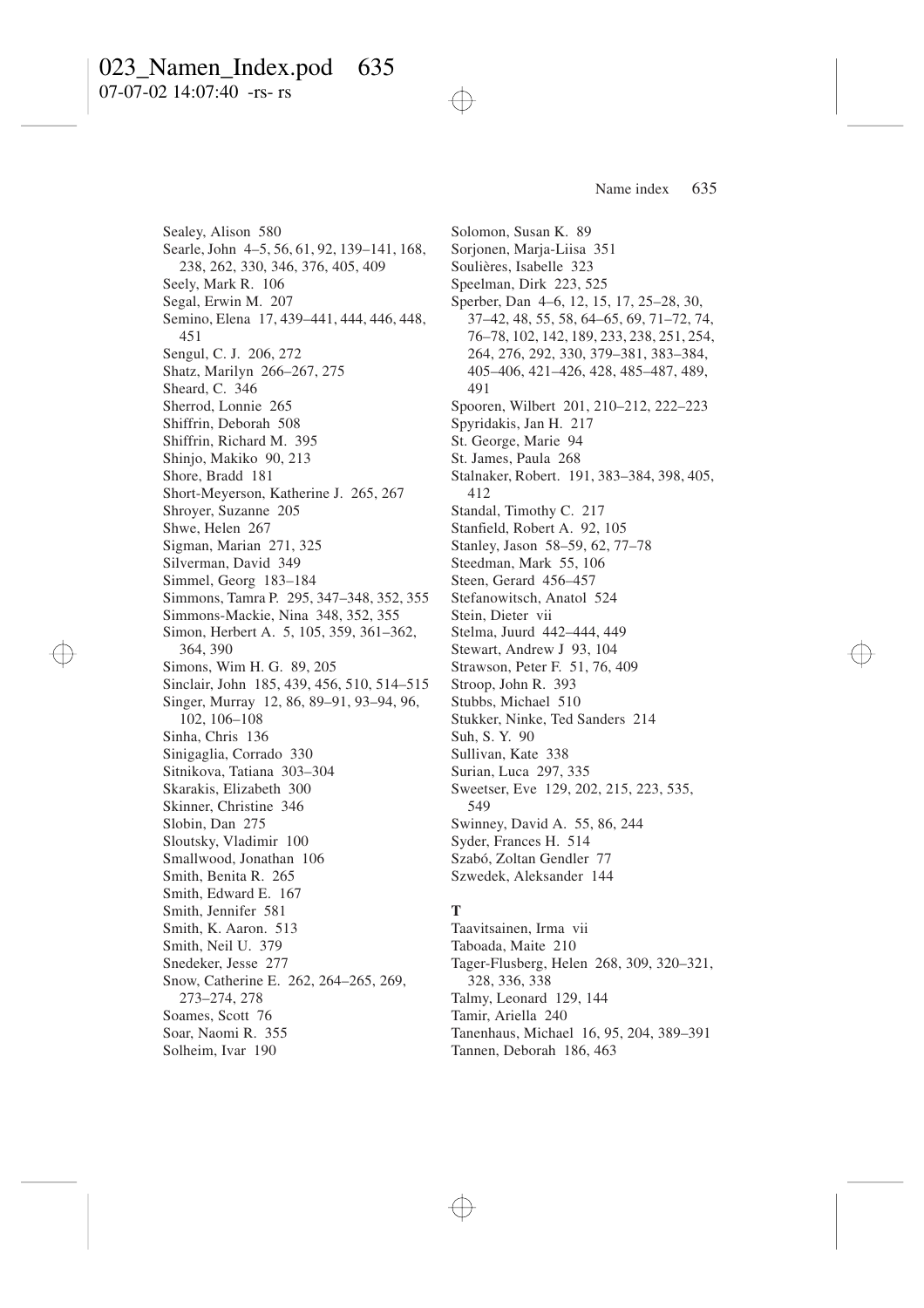07-07-02 14:07:40 -rs- rs

636 Name index

Tantalou, Niki 277 Taylor, John R 6, 12–15, 124, 137, 151–152, 155, 157, 162, 164, 168, 470 Teisserenc, Amélie 219 Tényi, Tamás 297 Terkourafi, Marina 539 Thelander, Mats 567 Thomas, Erik R. 214, 545, 577 Thompson, Emma 6 Thompson, Linda 265 Thompson, Sandra 210, 512, 519, 521–522 Thornburg, Linda 139, 141, 479 Thornbury, Scott 438 Till, Robert E. 95 Tirassa, Maurizio 42 Tognini-Bonelli, Elena 524 Tomasello, Michael 18, 262, 265–266, 323–325, 513 Tomlin, Russell S. 204 Tooby, John 55 Torres Cacoullos, Rena 601 Trabasso, Thomas 90, 212 Traugott, Elizabeth Closs 18, 535–539, 541–543, 545–554, 592, 597–601, 603, 606 Travis, Charles 52, 56 Traxler, Matthew J. 93, 214–215 Treyens, James C. 383 Triandis, Harry C. 183 Trosborg, Anna vii Trousdale, Graeme 18, 517, 533, 539, 542, 549, 581 Trudgill, Peter 564, 578 Trueswell, John 389–391 Tsakona, Villy 469 Tuggy, David 596 Tulving, Endel 93, 382 Turner, Ken v Turner, Mark 6, 135–136, 138, 144, 468, 475–476, 481–482 Tversky, Amos 98 Tyack, Dorothy 275 Tyler, Andrea 152, 157

#### **U**

Ungerer, Friedrich 13 Urbach, Thomas P. 475–476

#### **V**

Vaattovaara, Johanna 574, 581 Vaid, Jyotsna 467, 472 van Berkum 86, 95, 104, 107 van den Broek, Paul 90, 107 Van Herk, Gerard 568, 577 Van Lancker Sidtis, Diana 363 Van Teeffellen, Toine 446 Vandaele, Jeroen 467 Vanhalle, C. 296 Varley, Rosemary 299 Varner, Kathleen R. 106 Veale, Tony 467, 470–471, 478–479, 482 Vega-Moreno 268 Verhagen, Arie 214, 223, 513, 519 Verschueren, Jeff 265 Verstraete, Jean-Christophe 550, 552, 554 Virtanen, Tuija vii, 207 Visconti, Jacqueline 597, 601 Vlassova, Tatiana 128 Vogelaer, Gunther De 561 Volterra, Virginia 266, 325 von Fintel, Kai 77 Vonk, Jennifer 337 Vonk, Wietske 89, 93, 205, 207, 211, 218 Vygotsky, Lev. S. 176

#### **W**

Wade, Evelyn 275 Walker, E. C. 14, 203 Waltereit, Richard 597–601, 603–605 Walton, Jennifer L. 93 Wang, Jinrui 6 Wardlow Lane, Liane 392 Wason, Peter C. 97 Watson, Julanne 331 Watt, Dominic 581 Wedgwood, Daniel 75 Weiner, Bernard 90 Weiner, E. Judith 494 Weinert, Regina 185 Weingartner, Kristin M. 95 Weinheimer, Sidney 385 Weinreich, Uriel 561 Weitzner-Lin, B. 351 Wekker, Herman C. 524 Wellman, Henry M. 266–267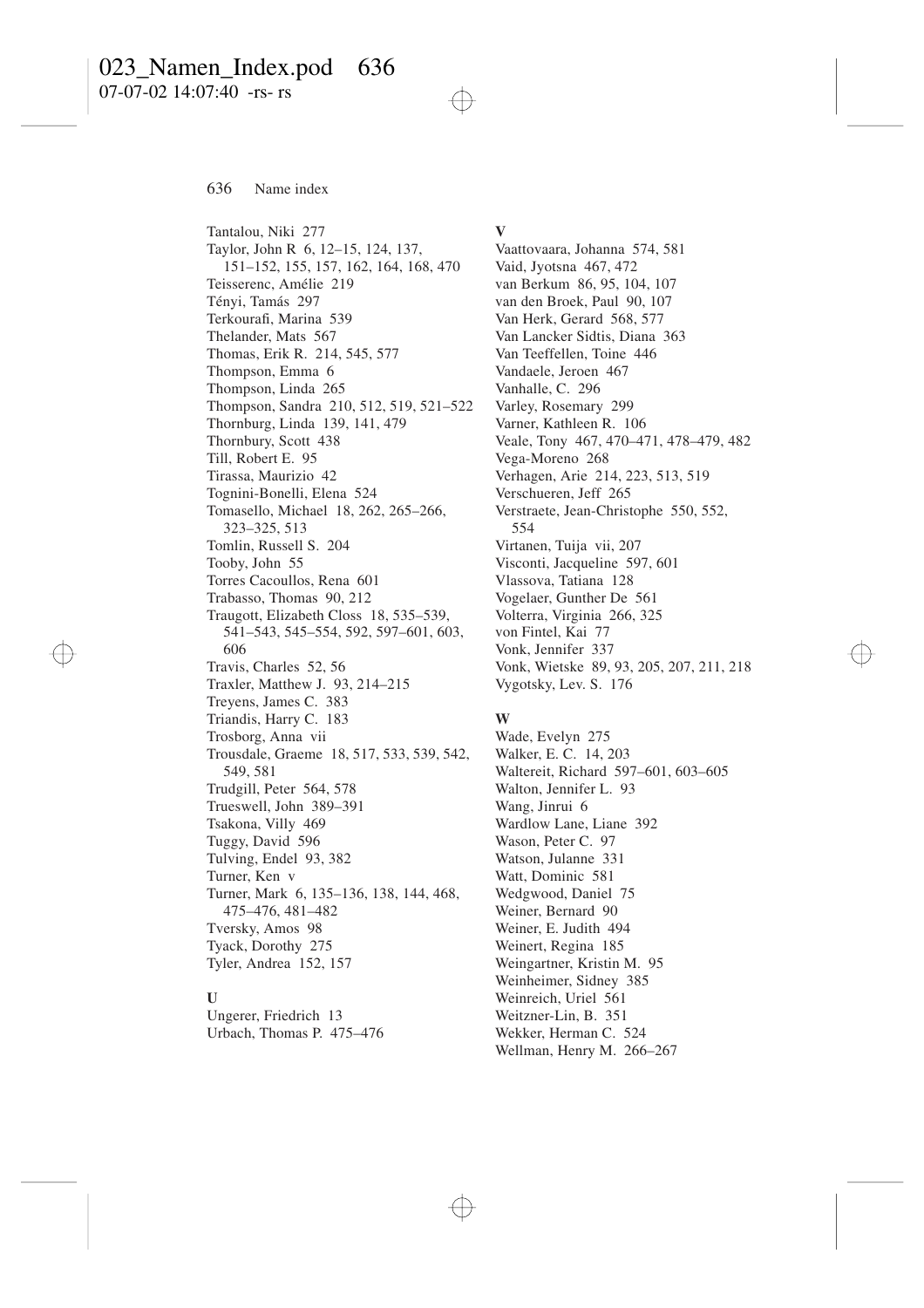023\_Namen\_Index.pod 637 07-07-02 14:07:40 -rs- rs

> Wetherby, Amy M. 262, 266 Wheeler, Kathryn 91 White, Michael 451 Whitney, Paul 94 Whitten, Shannon N. 91 Whitworth, Anne 347–348 Wieman, Leslie A. 267 Wierzbicka, Anna 159, 605 Wilcox, M. Jeanne 346–347, 362 Wilkins, David 600 Wilkinson, Ray 347–350, 353, 356–357 Williams, Donna 331, 333, 338 Williams, John. N. 236, 239 Wilson, Deirdre 4, 6, 12, 15, 17, 25–30, 37–38, 40–42, 48, 55, 58, 61, 63–64, 69, 71–72, 74, 76–78, 92, 102, 142, 189, 233, 238, 251, 254, 264, 276, 292, 330, 377, 379–381, 383–384, 405, 421–426, 428, 485–487, 489, 491, 545 Wimmer, Heinz 266, 331 Winkler, Isvan 323 Winner, Ellen 269 Wirz, Sheila L. 346 Wischer, Ilse 541 Wittgenstein, Ludwig v, 51, 176, 507 Wodak, Ruth 134

Name index 637

Wode, Henning 275 Woodruff, Guy 16, 331, 388 Wooffitt, Robin 348–350 Woolf, Philip 441 Wray, Alison 185, 363, 456, 510

# **Y**

Yaeger-Dror, Malcah 577 Yamaguchi, Haruhiko 474 Yang, Chin Lung 94, 104 Yates, Wendy 347, 357 Yaxley, Richard H. 92, 105 Young, Carole J. 218 Yule, George 438

#### **Z**

Zacharski, Ron 202, 376–377, 396 Zhang, Fenghui 175–176, 178, 190–191 Ziatas, Kathryn 295 Ziemke, Tom 267, 275 Zinken, Jörg 134, 144 Zufferey, Sandrine 328 Zurif, Edgar 356 Zwaan, Rolf 5, 90–93, 105, 163, 201, 209–210, 252, 254 Zwicky, Arnold 420, 546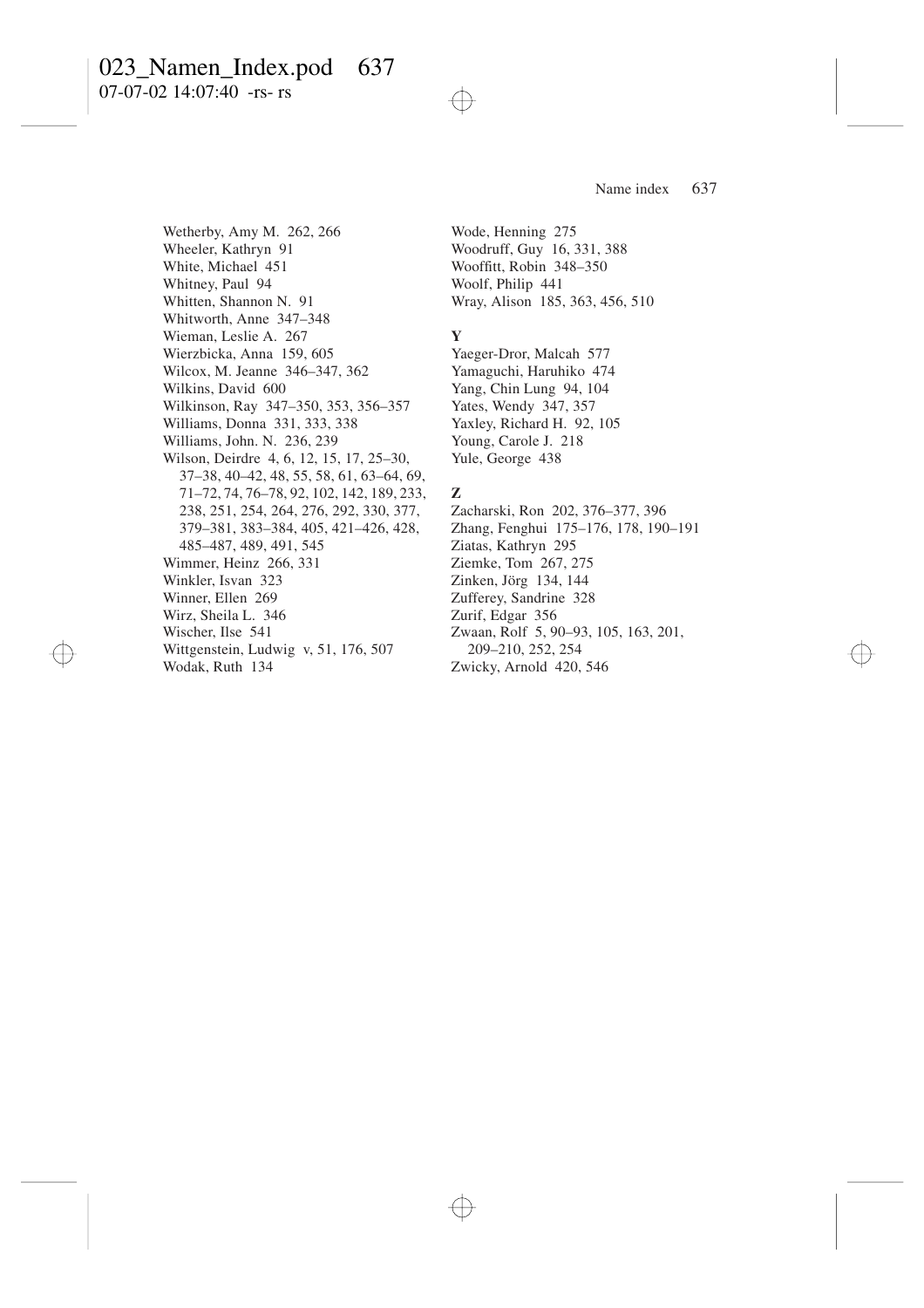023\_Namen\_Index.pod 638 07-07-02 14:07:40 -rs- rs

 $\bigoplus$ 

 $\bigoplus$ 

 $\bigoplus$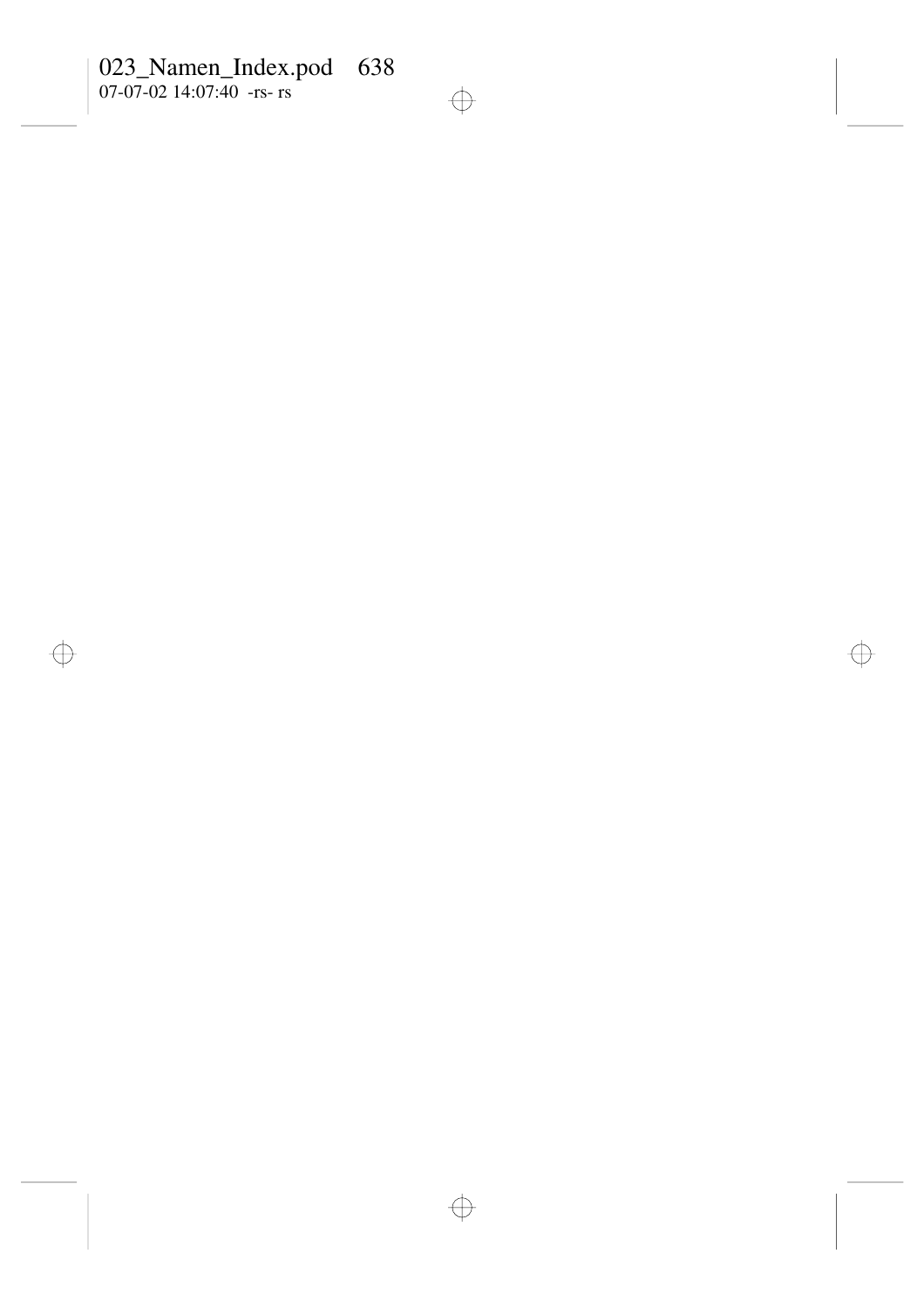023\_Namen\_Index.pod 639 07-07-02 14:07:40 -rs- rs

# **Subject index**

#### **A**

abductive change 514 accessibility 9, 14, 73, 202–203, 206–207, 241, 248, 391, 395, 422, 494, 603 accommodation 18, 384, 559–566, 571–572, 577–578, 580 – long-term accommodation 564–565 – pragmatic accommodation 398 – presupposition accommodation 384 – short-term accommodation 565 acquisition – lexical acquisition 318, 320, 322–326, 329 – of pragmatic competence 11, 14–15, 261, 264–270, 272, 299 *see also* language acquisition activation 13, 16, 86, 95–96, 101, 158–161, 175, 182, 202–206, 218, 220–221, 234–235, 239, 241, 466, 472, 474, 477–478, 484, 487–488, 490 active zone 13, 137, 143, 155–157, 159, 161 act *see* acts of identity, communicative act, indirect speech act, speech act acts of identity 559, 569–570 actuation 560–561, 567, 581 – actuation problem 561 agrammatism 16, 346–347, 353–359, 362–364 ambiguity 14, 26, 50, 77, 154, 237, 304, 361, 411–413, 420, 458, 478, 482, 496, 602 – ambiguity resolution 14, 38, 142, 235–236, 303, 309, 377 – lexical ambiguity 137, 268, 303, 309, 466 anaphora 138, 143, 273, 511 – anaphora resolution 9–10, 12, 88 *and*-conjunction 58, 62, 67, 78 – causal interpretation of 51–52, 57–58 animacy 233

aphasia 11, 16, 292–293, 308, 317, 345–359, 362–363 – Broca's aphasia 345, 353, 355 – fluent aphasia 294, 308, 353, 356–357 – Wernicke's aphasia 345, 357 appropriateness 346, 486–487 approximator 544, 546, 592, 606 ASD *see* autistic spectrum disorders Asperger syndrome 15, 292, 295, 297, 301, 303–304, 308, 317–320, 323, 326–329, 331–332, 335–339 audience design 9, 387, 396 autism 11, 15–16, 266, 268, 271, 292, 294–295, 297–301, 303–309, 317–339 autistic spectrum disorders 11, 15–16, 266, 292, 295, 297, 304–309, 318–320, 322, 330–335, 337–339 availability principle 38, 64, 66–67 – domain availability principle 139

#### **B** banter 9

bilingualism 570–571 blending *see* conceptual blending BNC *see* British National Corpus bridging inferences *see* inferences British National Corpus 169, 444, 543–544 Broca *see* aphasia broadening 61, 70

#### **C**

CA *see* conversation analysis calculability 414–415 cancellability 52, 414–415 cataphor 205 categorization 123, 126, 128–129, 162, 472 causal

- causal bridge 90
- causal connective *see* connective
- causal inference *see* inference
- causal proposition 87
- causal relation 201, 210, 212–220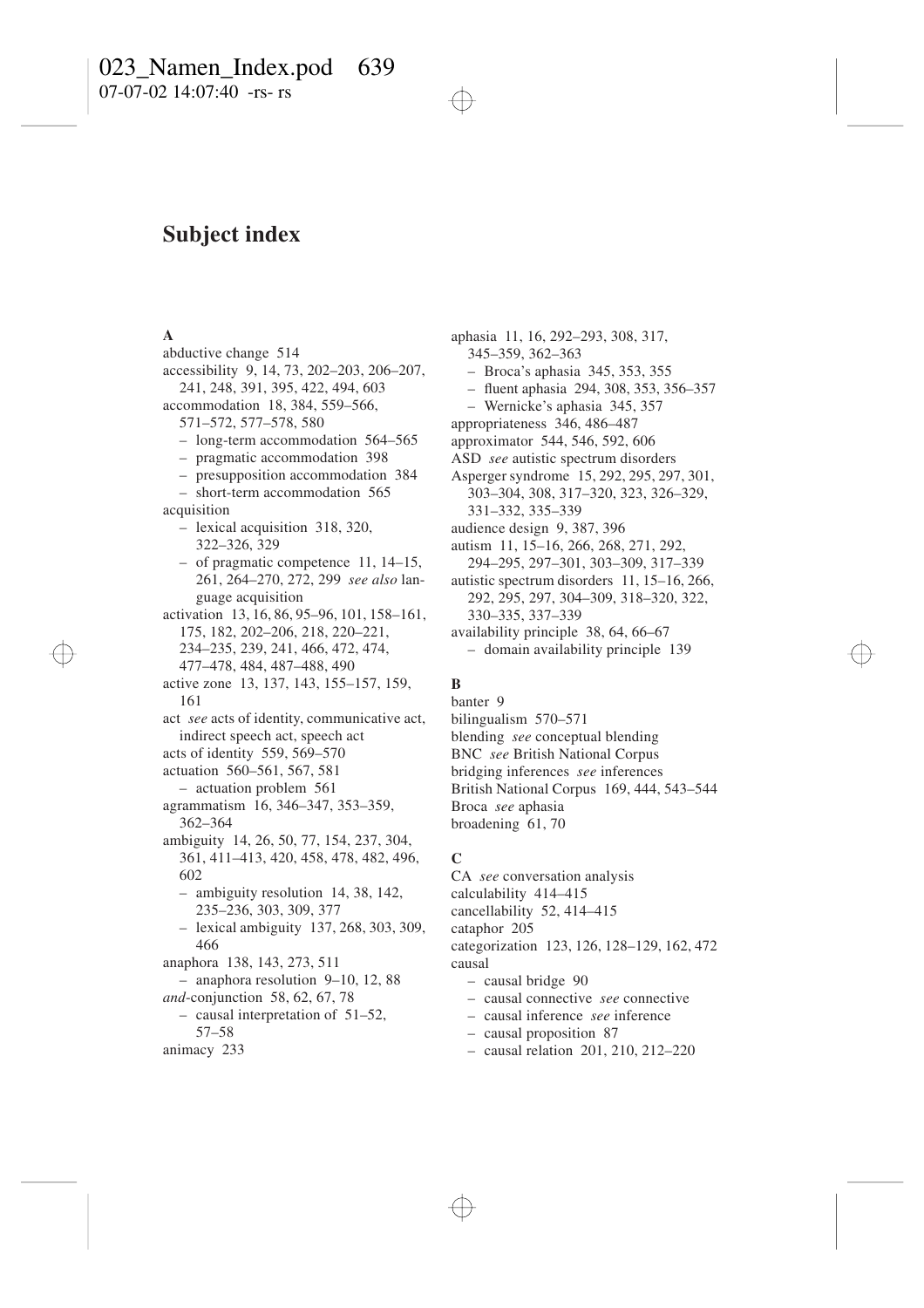07-07-02 14:07:40 -rs- rs

640 Subject index

centering theory 203–205 change-by-accommodation 577 clinical pragmatics 5, 291, 298, 307 COCA *see* Corpus of Contemporary American English cognitive effort 381, 388, 390, 392, 422 cognitive environment 380–381 cognitive linguistics 4–5, 13–14, 124, 142, 144, 157, 175, 179–181, 220, 222–223, 464, 470, 474, 478, 484, 490, 492, 494, 510–511, 515, 519, 525, 534, 553 cognitive model 125–126, 141, 143, 471, 475–476, 481 cognitive pragmatic 3, 10–11, 13, 15, 17–18, 56–57, 221, 263, 266, 270–272, 274, 276–277, 463–464, 484, 507, 533–534, 548–550, 553 cognitive principle 8, 10–13, 15, 23, 37, 278, 477 – of relevance 4, 27–28, 428 coherence 9, 14, 86–90, 96, 107, 201–203, 210–222, 449, 469 – coherence relations 14, 202, 210–214, 217, 220, 222 – referential coherence 14, 202–210, 220, 222 – relational coherence 14, 202, 210–213, 219 cohesion 9, 14, 201–202, 210, 273, 306, 336 cohesive tie 88, 202 collaboration 5, 102, 219, 510, 522 collocation 167–168, 234–236, 455–457, 510, 514, 551 common ground 5, 9, 16, 59, 177, 186, 190–193, 303, 325, 375, 382–398, 487, 493, 605 common knowledge 191, 329, 378, 382 communication accommodation *see* accommodation communication accommodation theory 563 communicative act 13, 48, 76, 123, 186, 295, 378, 490 communicative intention 7, 55, 71, 294–295, 297, 301, 306, 336, 375–376, 384–385, 387, 408, 426 communicative principle of relevance 27–30, 41, 428

community membership 382–383 compositionality 62, 77, 155 comprehension 15, 56, 61, 76, 127, 153, 235, 237, 299, 304, 308–309, 387, 390, 422, 475, 488, 507 – and context 384 – and encyclopaedic knowledge 176–178, 192–193 – and production 42, 176, 269, 272, 390, 507 – and salience 235 – auditory comprehension 345, 364 discourse comprehension 12–13, 85–108 – idiom comprehension 301–302 narrative comprehension 206-207 – of implicatures 17, 297, 406, 409, 425 – of non-literal language 17, 70, 87, 255, 268–269, 272, 293, 488 – online comprehension 66, 69–70, 216–219 – reading comprehension 345 – speech act comprehension 295 – text comprehension 217–218 – utterance comprehension 42 comprehension heuristic (relevance-theoretic) 29–31, 422 comprehension time 88, 90 conceptual blending 6, 12–13, 135–136, 138, 143, 464, 475–476, 480–482, 491 conceptual domain *see* domain conceptual integration 135, 470, 481, 491, 493 *see also* conceptual blending conceptual metaphor *see* metaphor conceptual network *see* network conceptual pact 385–386, 394 conceptualization 126, 129, 158, 222, 397, 478, 482, 526, 533 conformity 559 connective 18, 51–52, 101, 202, 210–220, 222–223, 427, 538, 589, 600 – additive connective 213–214, 219 – adversative connective 220

- causal connective 213–214, 217, 219–220, 222
- contrastive connective 222
- logical connective 51, 101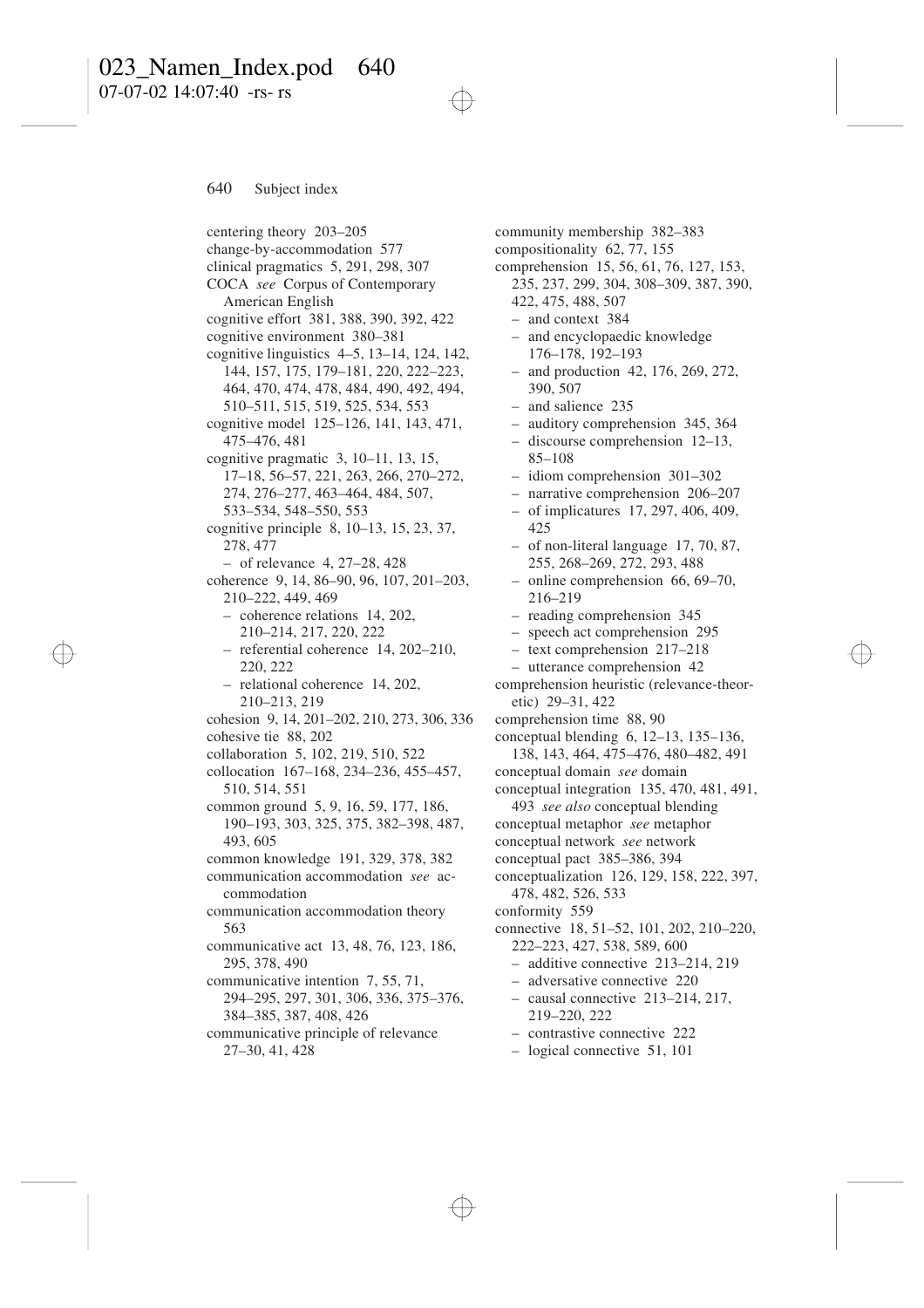- construal 3–19, 131, 222, 373, 423, 435, 466, 468, 470, 476, 481–483, 493,
- 533–536, 542–544, 547–554, 605
- construct 548, 550
- construction grammar 180, 478, 482–483, 514–516, 524, 554 *see also* macro-construction, meso-construction, micro-construction
- constructional pattern 483, 515
- constructionalization 18, 533–534, 542–543, 546, 548–553
- construction-integration model 13, 86, 96, 106
- content-level 590–592, 594–597, 600–601, 603–604
- context 27–29, 39–40, 48, 51, 58–61, 91–92, 153, 155, 158, 160, 168, 179–180, 233, 235–242, 293–294, 298,
	- 413, 421–424, 438, 440, 489, 507, 542,
	- 547, 553, 592, 594
	- and pragmatic disorders 302–305, 332–334
	- communicative context 261, 296, 381–385, 390
	- conversational context 267, 375
	- critical context 547
	- discourse context 94–95, 205, 447, 454, 475–476
	- implicit context 38
	- interactive/interactional context 142, 354
	- isolating context 547
	- linguistic context 8–9, 153, 159, 169, 188, 376, 412 see also cotext
	- physical context 376
	- private context 188–189, 191
	- sequential context 349–350, 354
	- situational context 8–9, 142, 177–178, 188, 191–192, 510, 589
	- social context 262, 294, 439, 509, 561, 565
- context of culture 9
- context-dependent 4, 6, 12, 15, 50, 53, 124, 139, 425, 589, 593
- context-free meaning *see* meaning
- context-level expression 18–19, 590–598, 600–601, 603–604, 606
- context-level meaning *see* meaning
- context-sensitivity 47, 56, 62, 79, 451, 457
- contextual effect 27–28, 380–381
- contextual expressions 397–398
- contextual implication 12, 27, 29–30, 71, 78, 380, 421–422, 426
- contextualism 36
- convention 268, 270, 363, 377–378, 421, 428, 474, 514
- conventional implicature *see* implicatures conventionality 18, 40, 139, 143, 156, 191, 233–234, 271, 415–416, 449, 475–476, 488, 494, 514, 517, 533, 543, 548, 595,
- 597–598, 600 conversation analysis 11, 16, 176, 345–351,
- 353–355, 357, 359, 362–363, 511 – methodology of 346, 349–350, 357
- conversational coaching 347
- conversational implicature *see* implicature conversational maxim *see* maxim of con-
- versation
- cooperative principle 9, 26, 32, 37, 129, 411, 485–496, 590
- coordination problem 377–378
- copresence heuristics 381, 383, 387
- Corpus of Contemporary American English 142, 169, 540
- cotext 8–10, 452 *see also* linguistic context
- critical discourse analysis 17, 134, 205, 439–440
- critical metaphor analysis 447
- critical period hypothesis 328–329
- cue phrases 202, 210–211, 215–218
- cultural knowledge 7, 9, 269, 273
- cultural model 9–10, 14, 134, 175, 177–193, 479

#### **D** Danish 594, 595, 602

- deduction 42, 97, 100, 101, 422
- deductive reasoning 13, 85, 97–103, 422, 514
- deductive bridges 98
- default inference *see* inference
- definite description 59, 66
- definite reference *see* reference
- deictic expression 15, 124–126, 135, 293, 299
-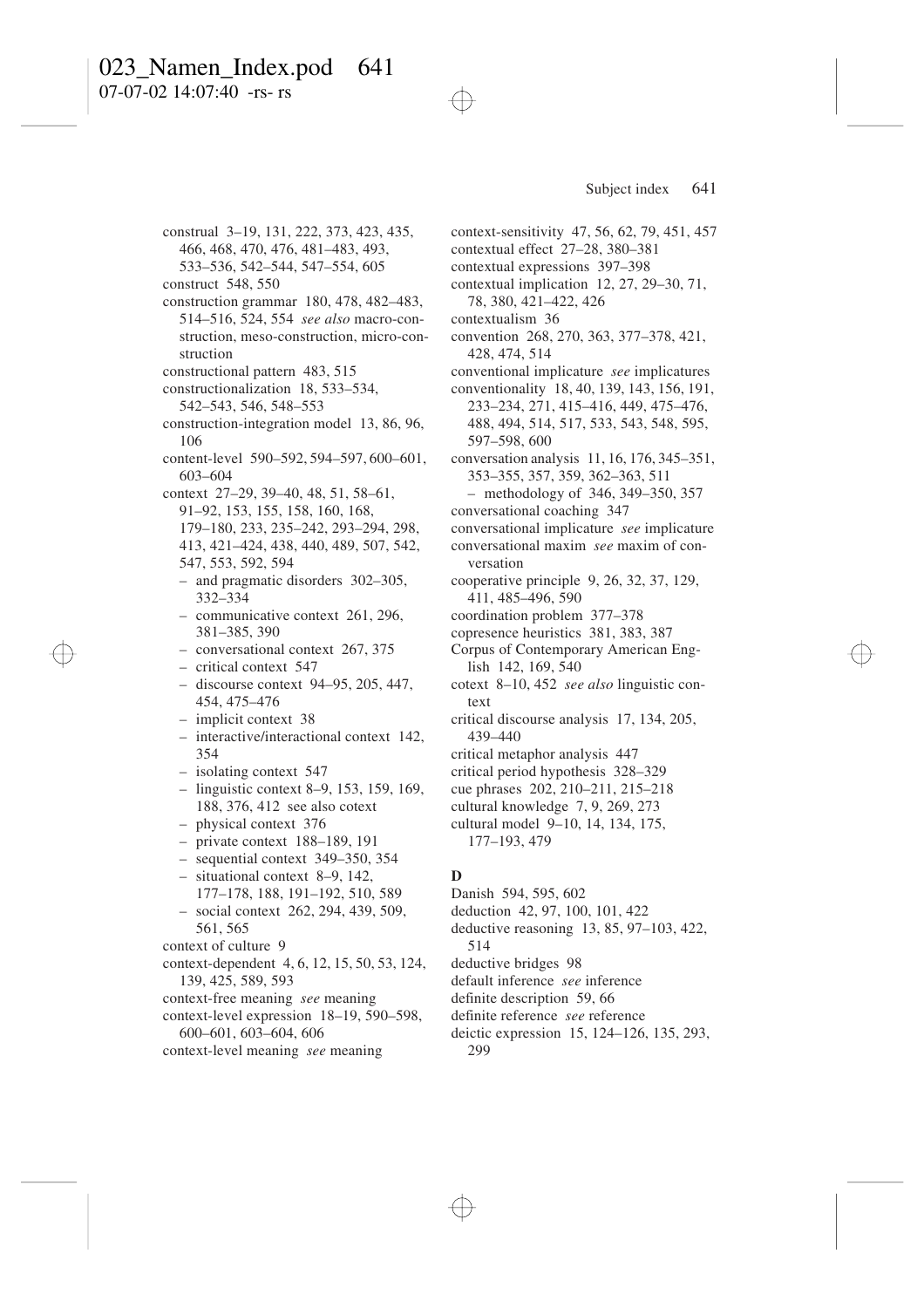07-07-02 14:07:40 -rs- rs

642 Subject index

deixis 9, 38, 126, 135, 138, 143–144, 272, 298–299, 405 dementia 296, 303, 306, 309, 347, 363 detachability 415, 590 determinacy 415, 423 direct access view 15, 233, 238–240, 244, 246–249, 251, 254 discourse analysis 133, 307, 438, 508–510, 606 discourse comprehension 12–13, 93, 97 discourse framing 131, 574 discourse markers 18, 354, 538, 604–605 discourse processing 5, 100, 203, 207, 210, 212–213, 216, 218, 220–222 discourse topic 89, 202, 205, 207 disorder, pragmatic 5, 11, 14–15, 266, 291–309, 317–318, 336–337, 345–348, 353, 359, 362–363 domain – cognitive/conceptual domain 10, 12, 128, 132, 137–138, 140, 153, 180 – domain activation 158–162 – domain availability principle 139 – domain-general processing 393–396 – domain highlighting 137 – domain restriction 58–59, 70 – source domain 132, 444, 478 – target domain 132, 135, 478 Dutch 212, 214–215, 218, 525–526

#### **E**

Early Modern English 575 egocentrism 177–178, 190, 193 elaborative inference *see* inference embedding test 78 embodiment 13, 25–26, 92, 104–105, 123, 126–127, 135, 141, 164, 168, 475–476 emergence – of common ground 190, 193, 398 – of meaning from discourse 457

– of new constructions 533

– of structure/grammar from usage 6, 10–11, 509–518, 521, 524, 553

emergent grammar 18, 511–512, 516, 519 emergentist 11, 262, 508, 512, 518, 521 encoding 61–62, 73, 77–78, 88–89, 91–92, 94–96, 107, 204, 300, 333, 375, 395, 516,

534–535

encyclopaedic knowledge 10, 12, 14, 16, 73, 130, 137, 141, 158–159, 175–176, 178–181, 192, 482 English 7, 35, 91, 127, 129, 160, 185, 213–214, 235, 267, 269, 351–357, 376, 409, 418–419, 424, 426, 444, 448, 452, 455, 513, 521–522, 524–525, 534, 537, 540–541, 543–544, 546, 549, 552, 554, 562, 570–571, 575, 577–579, 589, 594–595 énoncé 427 enrichment 9–10, 12, 30, 47, 57–60, 68, 70, 76–77, 334, 425, 523, 535 entailment 34, 72–74, 78, 87, 151, 155, 417, 425, 444–445, 447, 593 entrenchment 10, 17, 143, 159, 169, 474, 507, 514, 523, 549, 551, 602 ERP 94, 104, 220, 240, 477 ethnomethodology 348, 511 evaluative framing 131, 133 evaluative function *see* functions (of language) evolutionary perspective 6, 55, 509–510, 517, 520–521, 581 executive function theory 309 experiential grounding 126–127, 181, 233, 264, 511 *see also* gestalt experimental evidence 39, 167, 211, 390–391, 526 experimental pragmatics 5, 38–39, 406 explicature 9–10, 12, 29, 31, 38, 47–51, 53, 55–78, 425, 427 explicit-implicit distinction 55, 63, 68 expression minimization 33 eyetracking 203, 205–206, 212, 389, 477

#### **F**

face 270, 324, 443–444, 448, 456, 560–561 face-work 561 figurative language 9–11, 17, 437–455, 457–458, 470 – density of figurative language 438, 443, 449 Finnish 354, 357, 562, 566–567, 571–574, 581 fixed expression 185–186, 235, 440, 443–444, 448, 473–474 flouting 26, 296, 411, 426, 485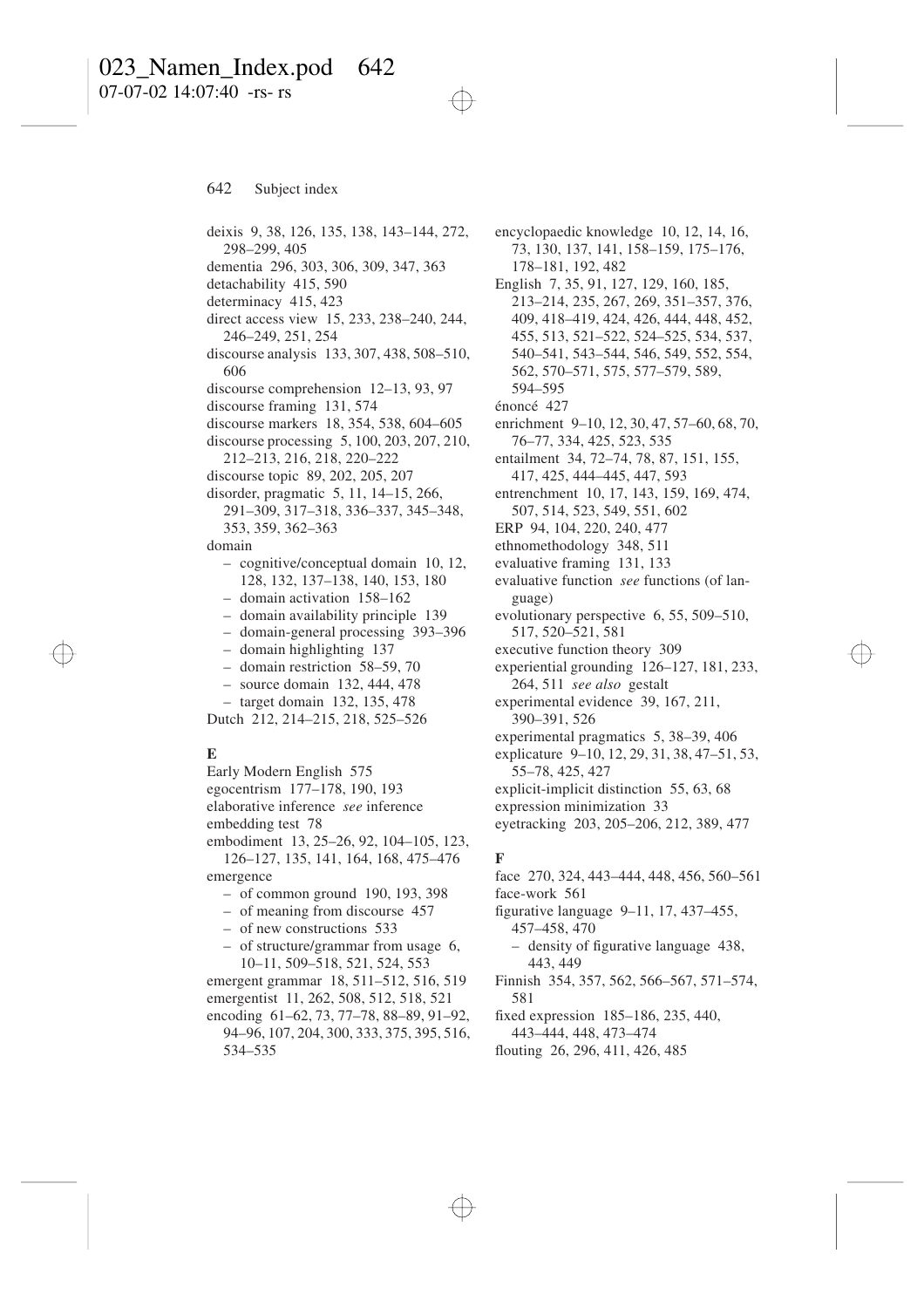- fMRI 90, 127, 220–221
- folk model 175
- formulaic language 185–186, 355
- frame 9, 13–14, 123, 131, 135, 140–141, 143, 180–182, 450, 465, 468, 475–477, 480, 494, 515, 561, 593–594
- frame semantics 129–130, 483
- frame-shifting 131, 466, 476–477, 481, 492
- frequency 139, 166, 233–234, 382, 449, 473, 488, 507, 513–516, 519, 522, 525, 577, 600
- full constraint model (of common ground) 387, 389
- functions (of language)
	- evaluative function 17, 437, 443–445, 448, 450, 457, 486
	- ideational function 440–443, 449–453, 457
	- ideological function 439, 443, 448, 468, 580
	- interpersonal function 17, 274, 347, 440–445, 447–448, 450–451, 457, 511, 563, 574, 591
	- textual function 17, 165, 210–211, 217, 440, 442, 448–451, 457, 466, 468–469, 471, 511–512, 547, 606

#### **G**

garden-path sentence 104

- general theory of verbal humour 17, 464, 467–470, 474, 476, 478, 483, 492–494 generalized implicature *see* implicature generalized invited inference *see* inference generative grammar 130, 339, 464, 508, 511, 515
- genre 91, 135, 216, 218, 438–439, 441, 446, 448, 451, 454–455, 467, 469, 561, 574–575, 601
- gestalt 142, 477, 494
- experiential gestalt 142, 494
- given information 88–89, 106, 299, 309
- graded informativeness 472
- graded salience 15, 139, 473, 487–488
- graded salience hypothesis 233, 235, 238–240, 244, 247–248, 251, 254
- grammatical form 456
- grammaticalization 18, 516–517, 533–542, 547–549, 552–553, 603–604
- grounding 105, 126, 142, 383–385, 398, 482, 492
- grounding criterion 385
- GTVH *see* general theory of verbal humour

### **H**

**I**

- Hebrew 247
- hidden indexical *see* indexical Horn-scale 32, 34
- host class expansion 544, 548, 551, 553
- humour 9–11, 17, 267–268, 304, 306, 334,
- 463–471, 474–484, 488, 492–494

Hungarian 537, 540

- ICM *see* idealized cognitive model ideal language philosophy 55
- idealized cognitive model 13–14, 123–126,
- 129, 131, 134–135, 141–143, 175
- ideology 445, 579
- idiom 301–302 *see also* fixed expression
- idiom principle 185, 510
- illocutionary act 129, 140–142, 306, 405, 425
- image schema 13, 125–129, 132, 143
- impairment 14–16, 261–262, 266, 268, 277, 291–295, 297, 300–301, 304–308, 318, 321, 328, 332, 336–338, 345–347, 353–354, 356–357, 359, 362–363
- implicated conclusion 29–30, 48, 73–74, 422, 425–426
- implicated premise 29–30, 73, 78, 425
- implicature 49, 74, 405
	- conventional implicature 11, 16, 78, 405–410, 413–414, 416, 425, 589, 590
	- conversational implicature 9, 11, 25–26, 30, 32, 35, 38–41, 47, 49–50, 53, 63, 67, 139, 296, 375, 376, 388, 405, 410, 412–414, 425, 479, 589, 597–599, 606
	- generalized implicature 30, 40, 64, 71, 413, 423, 425–427, 598, 606
	- particularized implicature 30, 39–40, 63–64, 71, 296, 413, 423, 427, 598
	- potential implicature 421
	- Q-implicature 32–36, 41
	- R-implicature 33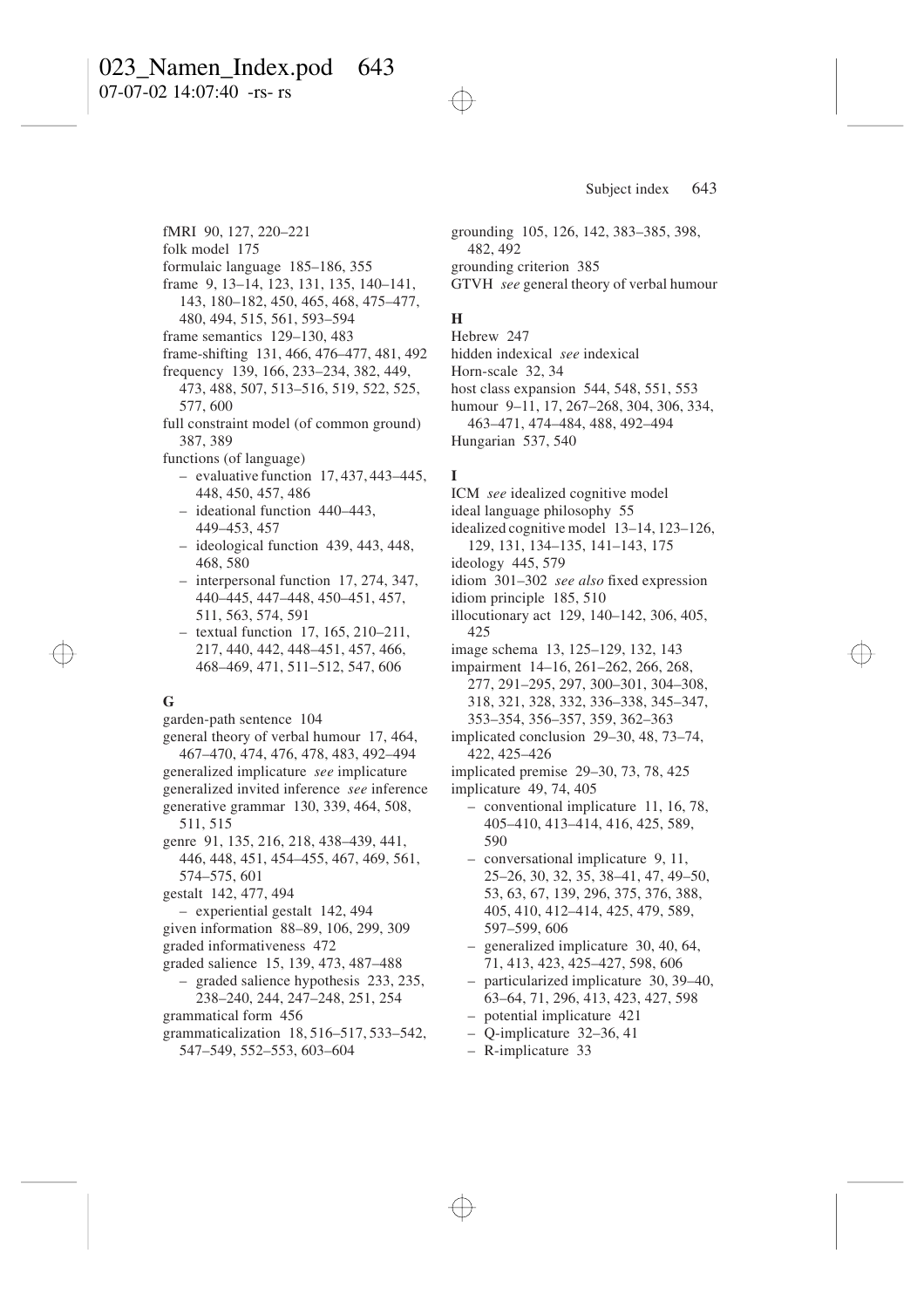– scalar implicature 32, 34, 38–39, 41, 277, 297, 335, 406, 416–420, 424, 427 – strong implicature 423 – weak implicature 421, 423–424 implicature $_F$  26, 426 implicature $_0$  26, 426 implicit meaning *see* meaning inappropriateness 237, 486–487, 492 indefinite reference *see* reference indeterminacy 572 indexical 50, 54, 57–58, 63, 70, 76–77, 302, 539, 541–542, 579 indexicals 47, 51, 53, 56–59, 62, 74–75, 77 – covert indexicals 57–58, 77 – hidden indexicals 59, 77 indirect 4, 16, 47, 64, 73, 140, 142, 268–270, 275, 294–296, 329, 332, 385, 420, 464, 479, 485, 488–489, 494, 568 indirect speech act 4, 16, 142, 269, 294, 296, 329, 420 inference 13, 18, 29, 37, 39, 40–41, 53, 64, 66, 69–71, 74–75, 85–90, 93–108, 134, 139, 141, 211–212, 215, 219, 268, 334, 376–377, 380–381, 388, 406, 408, 421–422, 479, 483, 522, 547, 548, 600, 605 – bridging inference 13, 88–94, 96, 99, 108 – causal inference 90–93, 102, 421 – deductive inference 97–103 – default inference 39, 426 – elaborative inference 13, 94–96, 99–100, 104–105 – figurative inference 87 – generalized invited inference 543, 548, 551–552, 598 – invited inference 18, 533, 543, 546–552, 598, 600, 606 *see also* invited inferencing (theory of semantic change)  $-$  pragmatic inference 29, 40–41, 62, 65–66, 68, 71, 97, 99–100, 102, 266,

- 299, 425, 484, 597 – predictive inference 95
- 
- scalar inference 78
- inferencing 5, 9–10, 12, 16, 107, 139–140, 143, 294, 543, 605
- informative intention 407–408, 425–426

innovation 18, 177, 473–475, 492, 494, 560–562, 569, 578, 601–602 instantiation 13, 33, 141, 153, 155, 160, 163, 186–188, 192–193, 483, 598 intention-reading 9, 15, 266 interpersonal function *see* functions (of language) interpretive framework 351–352 invited inference *see* inference invited inferencing (theory of semantic change) 598 I-principle 34–35, 420–421, 428 irony 9–11, 17, 241, 244, 246–248, 254–255, 266–268, 293, 301, 329, 332–333, 336, 376, 405, 437, 443, 445, 458, 463–464, 475, 481, 484–494

Italian 168, 540, 600

#### **J**

- joint action 384
- joint attention 9, 266, 324–325, 328
- joke 17, 131, 267–268, 275, 356, 466–469, 471–472, 474–477, 480

#### **K**

knowledge representation 17 *see also* common knowledge, cultural knowledge, encyclopaedic knowledge, mutual knowledge, shared knowledge, world knowledge

#### **L**

- language acquisition 15, 213–214, 262, 266, 317–322, 326–327, 329, 337–338, 508, 513 4, 199, 213–214, 222, 261–262, 264–266, 268–270, 272, 277, 299, 317–329, 337–339, 508, 513 *see also* acquisition of pragmatic competence
- language change 11, 18, 510, 533–534, 536, 539, 541, 543, 550, 553, 559–565, 568, 573–574, 577, 579–581, 602, 605
- language comprehension *see* comprehension
- language development 11, 15, 261, 276, 278, 317
- language production *see* production
- Late Middle English 575
- Latin 538, 540–541, 600, 602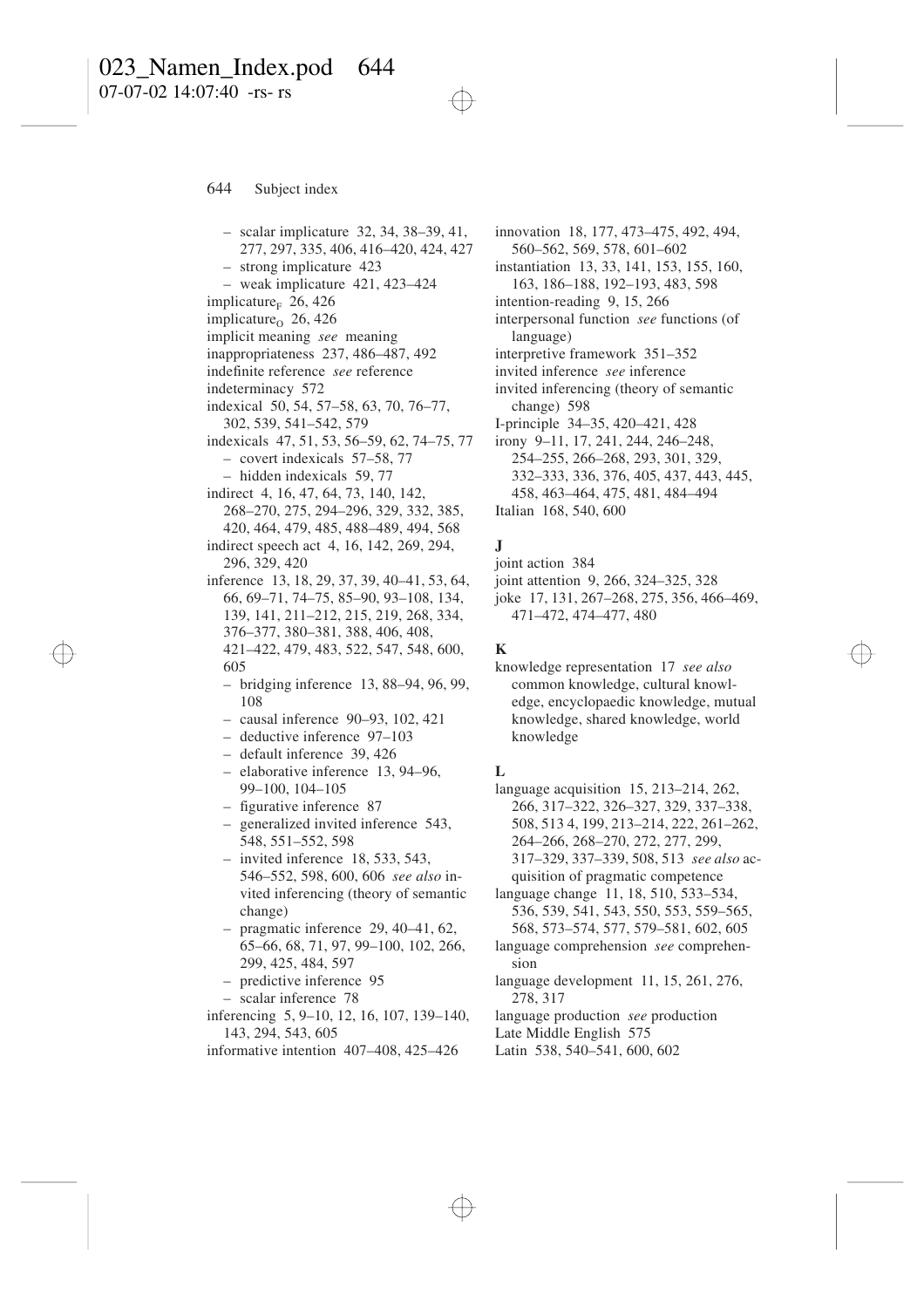left-dislocation 587 left-hemisphere damage 293, 297 lexicalization 18, 300, 517, 533–535, 537–542, 553 lexicon 162, 175, 337–338, 417, 425, 454, 482, 511, 516, 518–519, 540, 587 *see also* mental lexicon LHD *see* left-hemisphere damage linguistic copresence 382–383, 385 linguistic cotext 8–9 logic 41, 49, 52, 97–98, 102–103, 124, 335, 389, 405–406, 408, 410–411, 414, 425, 468 logical form 29–30, 51, 55, 58, 62–64, 69, 71, 73, 75, 77, 407, 409, 422 logical mechanism 468, 470 logical square 418–419 long-term accommodation *see* accommodation loosening 538

#### **M**

macro-construction 543, 551

- Manner (maxim of conversation) 26, 31–32, 411, 420
- marked informativeness 471–474, 494
- maxim of conversation 12, 25–26, 31–37, 50, 53, 67, 139, 207, 269, 278, 296–298, 306, 335, 346, 376, 381, 386, 411–415, 418, 420–422, 426–428, 463, 465, 485–487, 590 *see also* Manner, Quality, Quantity, Relation

Middle English 358–359, 540–541, 544, 546–547, 551, 575

- meaning
	- context-free meaning 47, 53, 55
	- context-level meaning 592, 594, 597–598, 601, 603–604, 606
	- implicit meaning 8–9, 29, 38, 47, 87, 106, 133, 155–156, 181, 211–213, 217–220, 234, 330, 394, 396, 406, 425, 444, 446, 489, 550, 562
	- $-$  non-literal meaning 8–9, 11, 16–17, 19, 139, 240, 373, 435
	- $-$  non-natural meaning 405–407, 409, 425–426
	- speaker meaning 36–37, 42, 53–54, 63, 69

Subject index 645

- truth-conditional meaning 410, 417, 588, 606
- utterance meaning 49, 64, 141
- utterance-type meaning 40
- word meaning 13, 56, 60–62, 74, 77, 130, 152, 165, 167, 180, 272, 305, 447, 477
- meaning construction 178, 188
- meaning negotiation 383
- meaning-in-context 3–8, 10–11, 13–14,
- 16–17, 373, 505, 533–534, 547–548, 550
- memory 13, 78, 86-87, 98, 100-101,
	- 106–107, 123, 135, 161, 166–167, 184–185, 190, 210, 213, 317, 382, 387,
	- 394–397, 469, 475–477, 480
- memory-based (text processing) 86, 101, 106–107, 394–397
- mental lexicon 33, 152–157, 159, 165–168, 179, 233–234, 397, 471, 473–474
- mental model 85, 175–177, 181–182, 188 mental space 14, 126, 135–136, 215,
- 222–223, 464, 468, 475, 478, 480, 482, 490–492
- mental state 3, 8–9, 265, 267, 270, 273, 302, 329–330, 336, 394
- mentalese 103
- meso-construction 543, 548
- metaphor 5, 9, 12–13, 17, 71, 87, 123, 127, 131–135, 137, 141, 143, 157, 236–237, 239–241, 248–251, 254, 293, 300–301, 329, 332–333, 336, 437–451, 453–454,
	- 456–458, 464, 470, 472, 478, 481–483,
	- 493, 554, 596, 599
	- conceptual metaphor 17, 127, 131–135, 143, 440, 447, 451, 454, 478, 493
	- generative metaphor 133
	- primary metaphor 132
- systematic metaphor 449, 451 metonymy 9, 12–13, 17, 59, 70–71, 123,
- 125, 137–141, 143, 154–159, 437,
	- 440–441, 445, 449, 458, 464, 470,
	- 478–482, 554, 596, 599
- micro-construction 548, 551–552
- mindful pragmatics 15, 263, 265, 271–272, 276–277
- minimal proposition 74–75
- minimalism 36, 55, 79, 596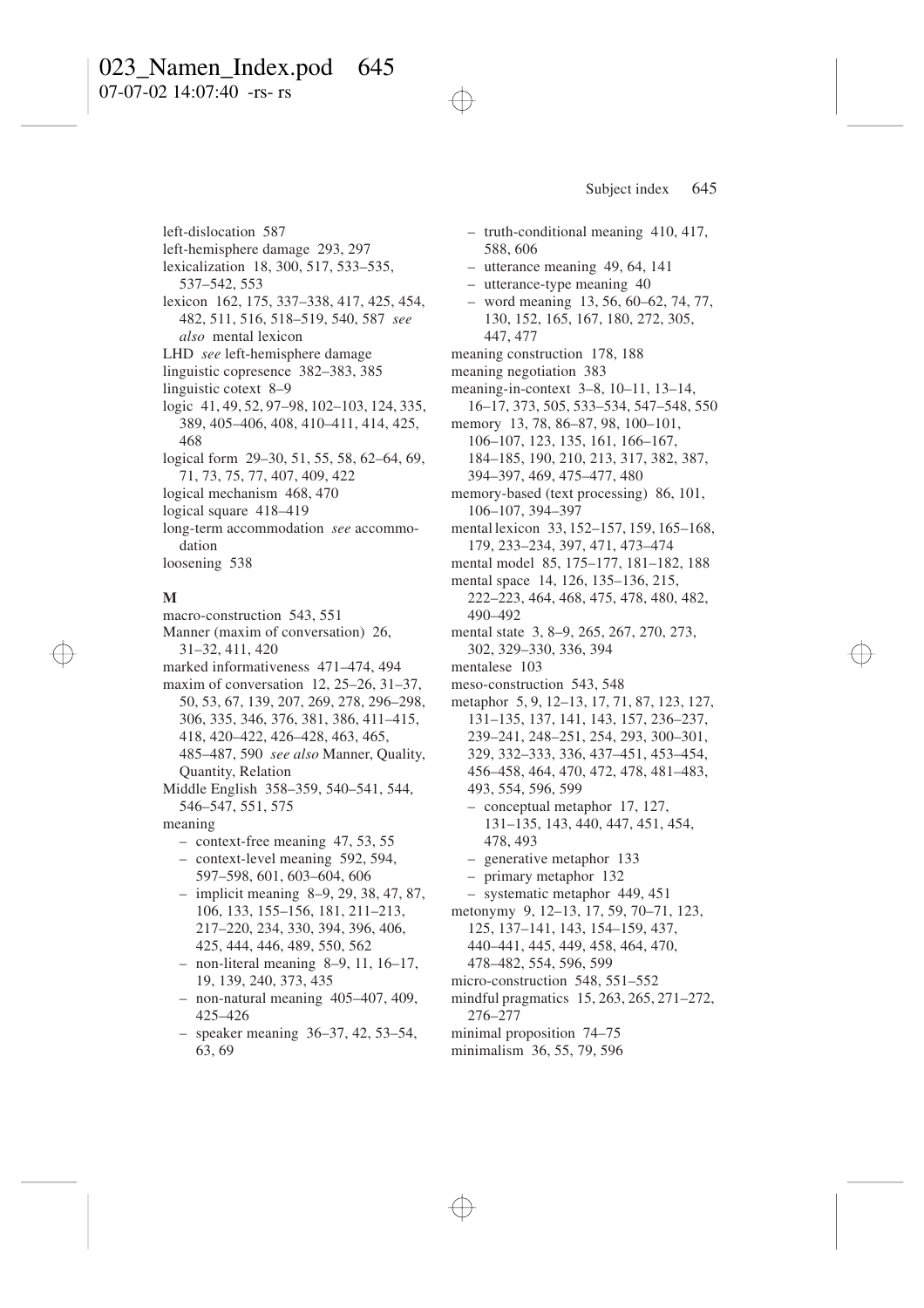misinterpretation 480 modality 129, 136, 142–143 Modern English 536, 538, 540 Modified Occam's Razor 417 modularity 398 modus ponens 99–100 monosemy 595 motivation hypothesis 325–326 multi-word expressions 18, 587 *see also* fixed expressions mutual knowledge 16, 102, 293, 375, 377–383, 386–390, 393, 395, 397 mutual knowledge paradox 378–379, 381 mutual manifestness 380, 383 mutual understanding 11, 16, 345, 348, 351, 375, 384–385, 396

#### **N**

narrative strategy 468–469 narrowing 61–62, 69 negation 34–36, 67–68, 76, 98, 100–101, 130, 236, 252, 254, 335, 406, 410, 417, 419, 427, 488, 575–576, 589 negative particular 418–419, 427 neo-Gricean 12, 25, 30–31, 34, 36, 38–42, 72, 74, 420, 422–423, 428, 486 network  $-$  conceptual network 10, 12–13, 123, 158–159, 167, 482 – constructional network 548, 551–552 – knowledge network 175, 180 – metaphorical network 447, 451 – propositional network 85–86, 105 – social network 18, 539, 559–565, 568–569, 577, 580 new information 27, 88–89, 267, 299–300, 383, 422 non-calculable 414 non-detachable 414–415 non-literal language 8, 15, 17, 71, 233, 268–269, 293, 300–301, 306, 464, 485 non-literal meaning *see* meaning non-natural meaning *see* meaning non-verbal communication 15, 55, 233, 262, 265–266, 276, 297, 305–307, 318, 334, 345, 352, 359, 480

Norwegian 363

#### **O**

Old English 129, 535–538, 540–541, 546–547, 549 optimal audience design 16, 387 optimal innovation 236, 471, 473–477, 480, 483, 492, 494 optimal relevance 27, 29, 41, 57, 68–69, 76, 330, 380, 422, 428 ordinary language 51–52, 89, 97, 105

#### **P**

parsing 55, 86, 104, 203, 206 partial constraint model 391 particle 97, 593–594, 596, 598, 604–606 particularized implicature *see* implicature perspective adjustment model 394 perspective taking 390, 392 philosophy of language 36, 49–50, 56, 405, 408–409, 425 phonology 124, 135, 164–167, 169, 235, 268, 339, 405, 541, 548, 563, 572, 577, 587, 603, 605 physical copresence 382–383 pidgin 570 politeness 142, 255, 270, 294, 297, 329, 560–561, 605 polyfunctionality 19, 589, 594–595 polysemy 9, 13–14, 19, 129, 142, 152–155, 159, 164, 166, 168, 235–237, 239, 255, 451, 466, 551, 595–596, 600 – polysemy resolution 14, 236 potential implicature *see* implicature pragmatic accommodation *see* accommodation pragmatic competence 5, 7, 9–12, 14–15, 23, 138, 263–265, 273–274, 298, 353–355, 357, 363 pragmatic expressions 11, 18, 587–588, 590 pragmatic inference *see* inference pragmatic marker 218, 587–589, 597, 605 pragmatic processes 4–5, 11, 16, 18, 47, 55–56, 62–63, 69, 78, 326, 330, 337, 398 pragmatically enriched 29, 31, 34, 36, 38, 64, 75 predictive inference *see* inference

presupposition 9, 130, 144, 299–300,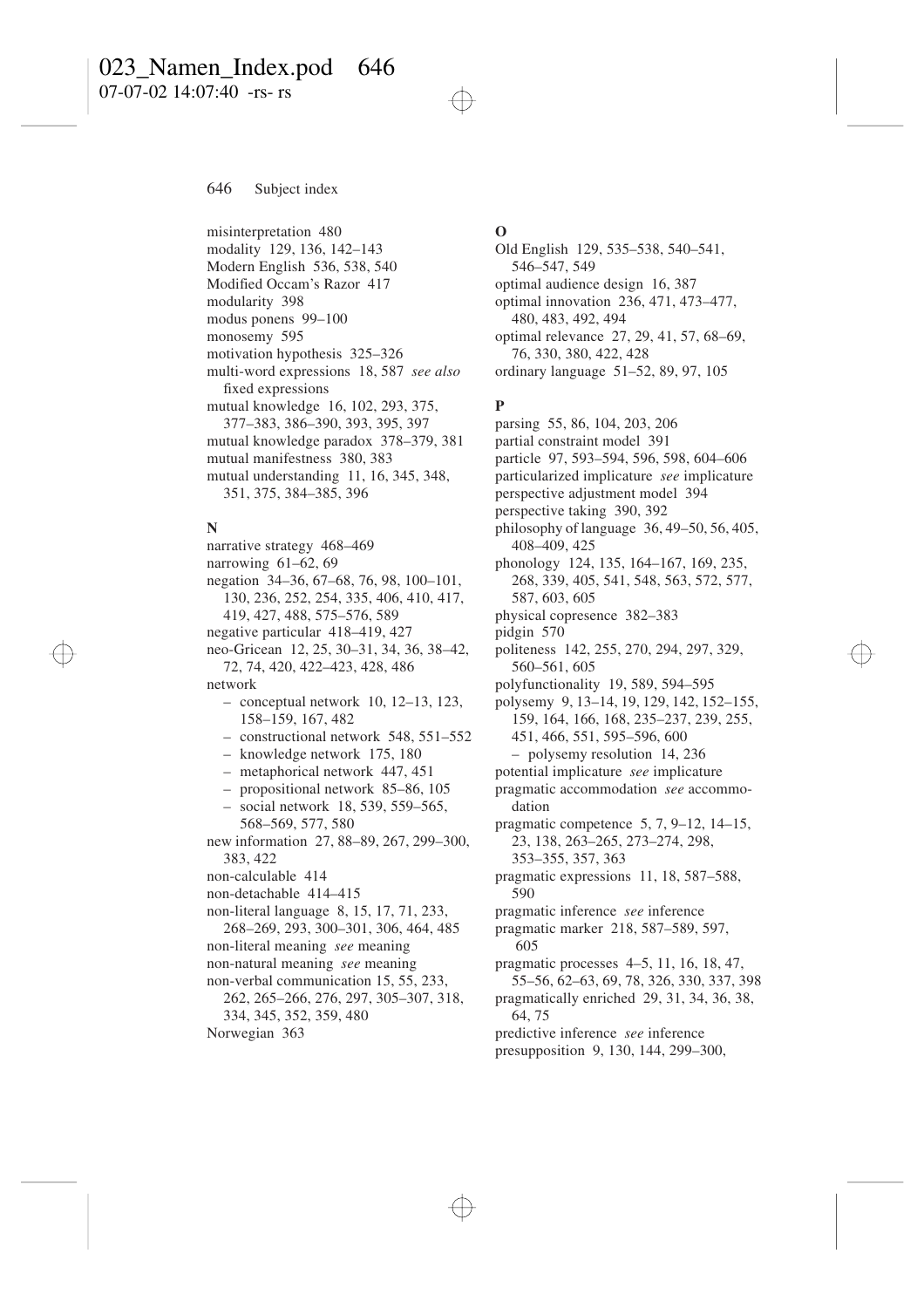307, 309, 384, 405, 484, 492, 598–599, 601

- presupposition accommodation *see* accommodation
- pretence (theory of irony) 484, 489–491
- primary metaphor *see* metaphor
- priming 124, 206, 249, 393–394, 396, 467
- principle of relevance 4, 12, 27–28, 37, 41, 380–381, 384, 422, 428
- privileged information 388
- procedural processing 19, 78, 176, 470, 539, 541–542, 592–593, 597
- procedurality 603
- production 3, 34, 42, 100, 136, 158, 176, 185, 193, 247–248, 268–269, 272, 296, 299–300, 320, 326, 330–331, 345, 348, 387, 390–391, 397, 455, 492, 507, 520, 550, 604
- profiling 137, 478, 533, 546
- pronominal/pronoun resolution 206
- propagation 560–561, 602
- proposition 12, 47–48, 50–61, 63–64, 66–71, 73–79, 86–87, 89, 99–100, 104, 108, 130, 144, 383, 408–410, 412, 421, 423–426, 596–597, 606
- propositional logic 13
- prototype 32, 123–125, 143, 162, 167, 472, 494
- prototypical structure 13, 123–124
- punch line 465–469, 471–472, 474–477, 493

#### **Q**

Q-implicature *see* implicature Q-principle 31–35, 420, 422, 427–428 qualia 160 Quality (maxim of conversation) 26, 31, 34, 411 Quantity (maxim of conversation) 26, 31–32, 386, 411, 420, 427–428

#### **R**

- radial structure 124–125
- radical construction grammar 516
- reading time 94, 104, 203, 205, 209, 211–213, 215–219, 240–241, 244–245, 250, 477, 482

97–99, 101–102, 175, 181, 214–215, 268, 376–377, 388, 412, 425, 427, 454, 470, 481, 548 recipient design 191, 387 reference 14, 38, 105, 137, 156, 160, 202–206, 299, 376–377, 382, 386–387, 391, 396, 405–406–409, 412, 421, 550–551 – definite reference 376, 382

reasoning 9–10, 12–13, 16, 42, 48, 55, 75,

reanalysis 62, 477, 537, 541–543,

548–550, 552, 598

- indefinite reference 89, 205, 537, 575
- reference assignment 59, 69, 334
- reference chain 139
- reference resolution 30
- reference tracking 5, 9
- reference point 141, 156, 181, 272, 479, 536
- referring expression 203, 376, 382, 385–386, 388–389, 391, 395–396
- register 32, 448, 451, 453–455, 457–458, 493, 569
- Relation (maxim of conversation) 25–26, 32, 36, 411, 420
- relevance 4–5, 12, 25–26, 37, 68, 207, 233, 244, 248–249, 251, 254, 330, 333, 381, 405, 421–423, 425–428, 472, 489, 590 *see also* cognitive principle of relevance, communicative principle of relevance, principle of relevance
- relevance theory 5, 12, 15, 25–26, 28–31, 37–40, 42, 47–49, 51, 55–56, 63, 68–69, 71–72, 74–75, 78, 233, 244, 248–249, 251, 254, 264, 292, 307, 330, 333,
	- 421–423, 425–426, 489, 590
- repair 267, 307, 349–351, 356–359, 361–363, 450
- resonance 90, 101, 106–107, 241–242, 247, 395–396, 481
- riddle 267–268, 468
- right-hemisphere damage 15, 292, 296, 299, 301, 304–305
- R-implicature *see* implicature
- routinization 13, 182, 514
- R-principle 31–33, 420, 428
- Russian 127, 144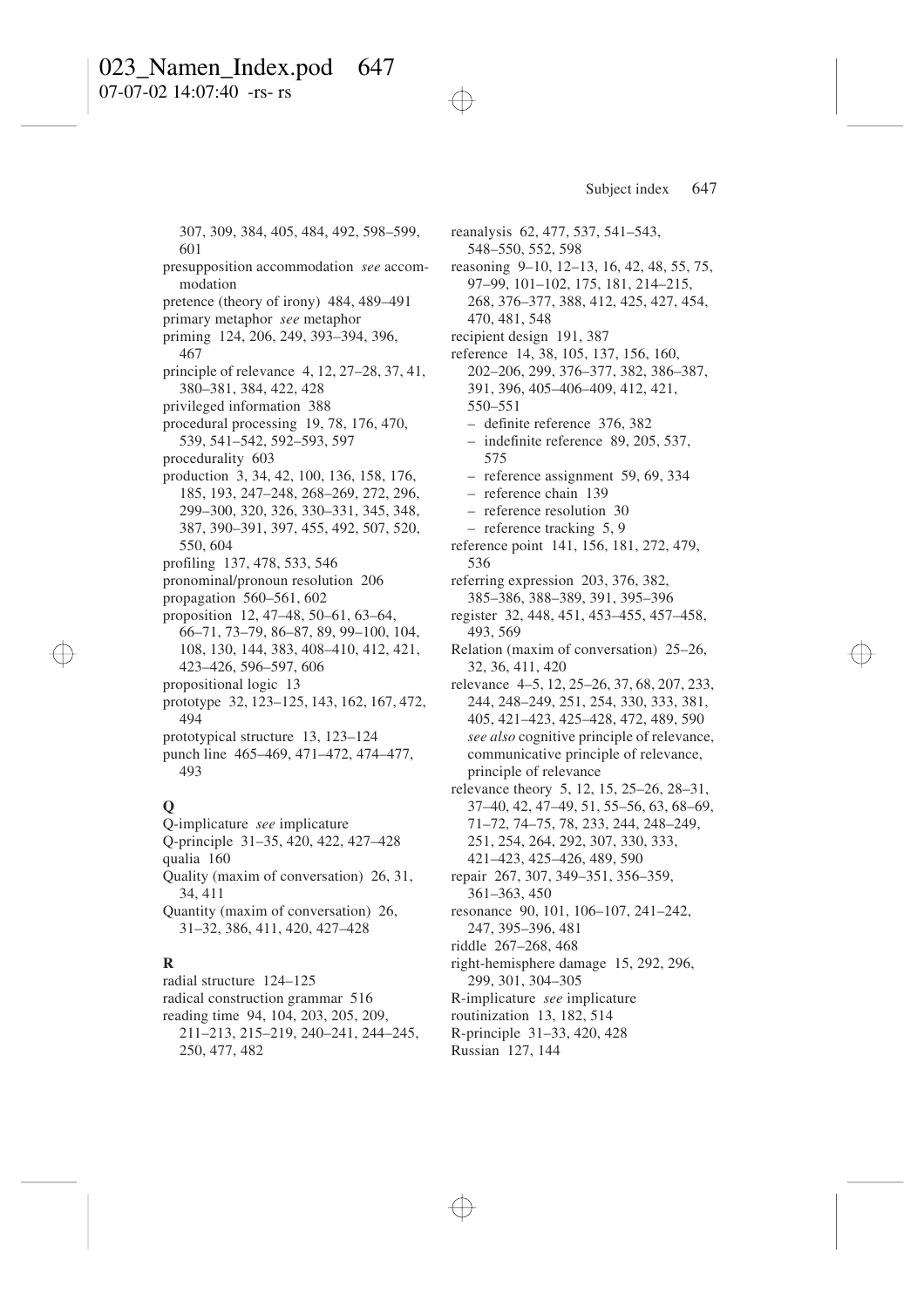#### **S**

salience 10–14, 155, 161–162, 178, 193, 204, 233, 235, 237–242, 244–252, 254, 390, 392, 471, 473–474, 488, 535, 577–578 sarcasm 17, 267–269, 304, 306, 464, 475, 481, 490, 494 satisficing 390 scalar implicature *see* implicature scalar inference *see* inference scanning 533 scenario 65–66, 98, 134, 136, 140–142, 163, 175, 185–186, 188, 190, 192, 208–210, 293, 301, 444–445, 448, 491, 517–518 schema 100, 135, 141, 181, 309, 382 *see also* image-schema schizophrenia 297–298, 301, 303–306, 308 script 9, 14, 192, 382, 464–468, 470, 476, 478, 494 script opposition 467–468, 478, 492 self-monitoring 357, 559 semantic content 49–50, 52–54, 67, 74–76, 137, 158–159, 356, 441, 457 semantic minimization 33 semantic prosody 154 semantic script theory 463–465 semanticization 543, 548, 551 semantic-pragmatic interface 18, 152, 588, 590 sense disambiguation 9–10, 12 shared intentionality 324–325, 338 shared knowledge 5, 9, 11, 13, 16–17, 123, 177, 190, 193, 268, 294, 375, 378–379, 381–383, 392, 396–397, 601 short-term accommodation *see* accommodation Sign Language 135 situational context *see* context SLI *see* specific langaue impairment social cognition 188, 265, 274, 337, 579 social competence 7, 9, 265, 273 social identity 18, 560–561, 569, 574, 577 social network *see* network social norm 7, 9, 490

socialization 13, 123, 183

social pragmatics 15, 263, 269, 273–277 socio-cognitive approach 175–178, 180, 182, 186, 189–192 sociopragmatic approach 11, 18, 324, 560–563 source domain *see* domain space structuring model 475–477, 480 Spanish 77, 571, 598, 600, 605 speaker innovation 560–562, 580 speaker meaning *see* meaning speaker presupposition 383 specific language impairment 15, 294–295, 297, 328, 332, 335 specificity 48, 186–187, 223, 326, 525, 534, 536, 543, 549 speech act 15, 51, 75, 77–78, 92, 128–129, 131, 140–143, 187, 214, 269, 291, 293–296, 306, 308, 330, 346, 405, 414, 485, 593, 602, 605 spoken discourse 223, 437, 439, 450 standard pragmatic model 238–240, 244, 247–249, 251, 254, 485 stimulus onset asynchrony 235 strengthening 27, 35, 246, 421–422, 549–550, 603–604 strong implicature *see* implicature structure building framework 206 subjectification 534–536, 542–543, 550, 552–554, 602–604 subjective culture 183–184 subjectivity 214, 223, 534–536, 543, 554 subjectivization 18 suppression hypothesis 472 surface form 34, 77, 85, 106, 469 syllogism 13, 98, 100, 102 synonymy 165 systematic metaphor *see* metaphor

#### **T**

target domain *see* domain textual *see* functions (of language) 17, 165, 210–211, 217, 440, 442, 448–451, 457, 466, 468–469, 471, 511–512, 547, 606 thematic link 14 thematic development 205 thematic discontinuity 207 thematic role 483